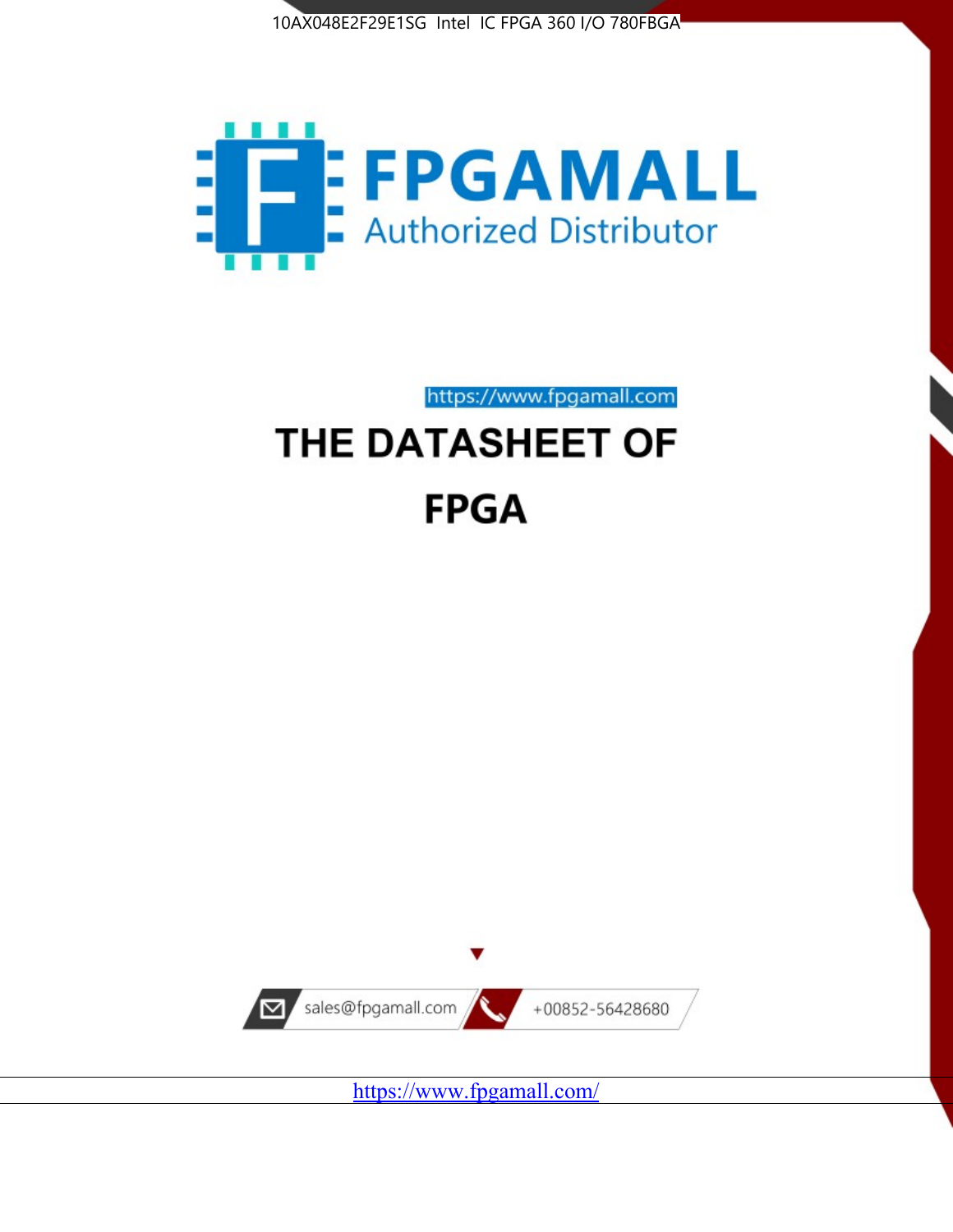10AX048E2F29E1SG Intel IC FPGA 360 I/O 780FBGA



# **Intel® Arria® 10 Device Overview**



**A10-OVERVIEW | 2018.12.06** Latest document on the web: **[PDF](https://www.intel.com/content/dam/www/programmable/us/en/pdfs/literature/hb/arria-10/a10_overview.pdf)** | **[HTML](https://www.intel.com/content/www/us/en/programmable/documentation/sam1403480274650.html)**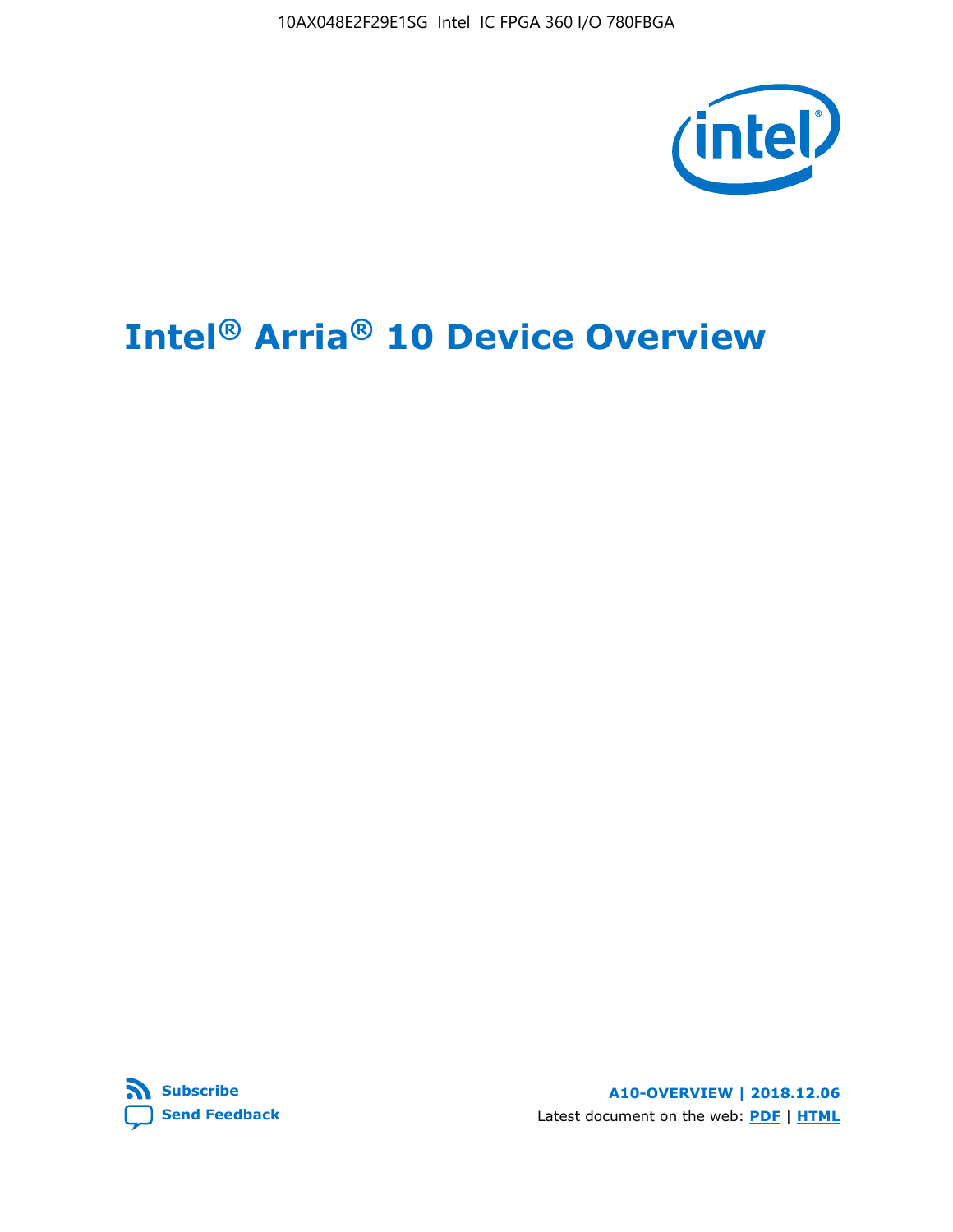

**Contents** 

## **Contents**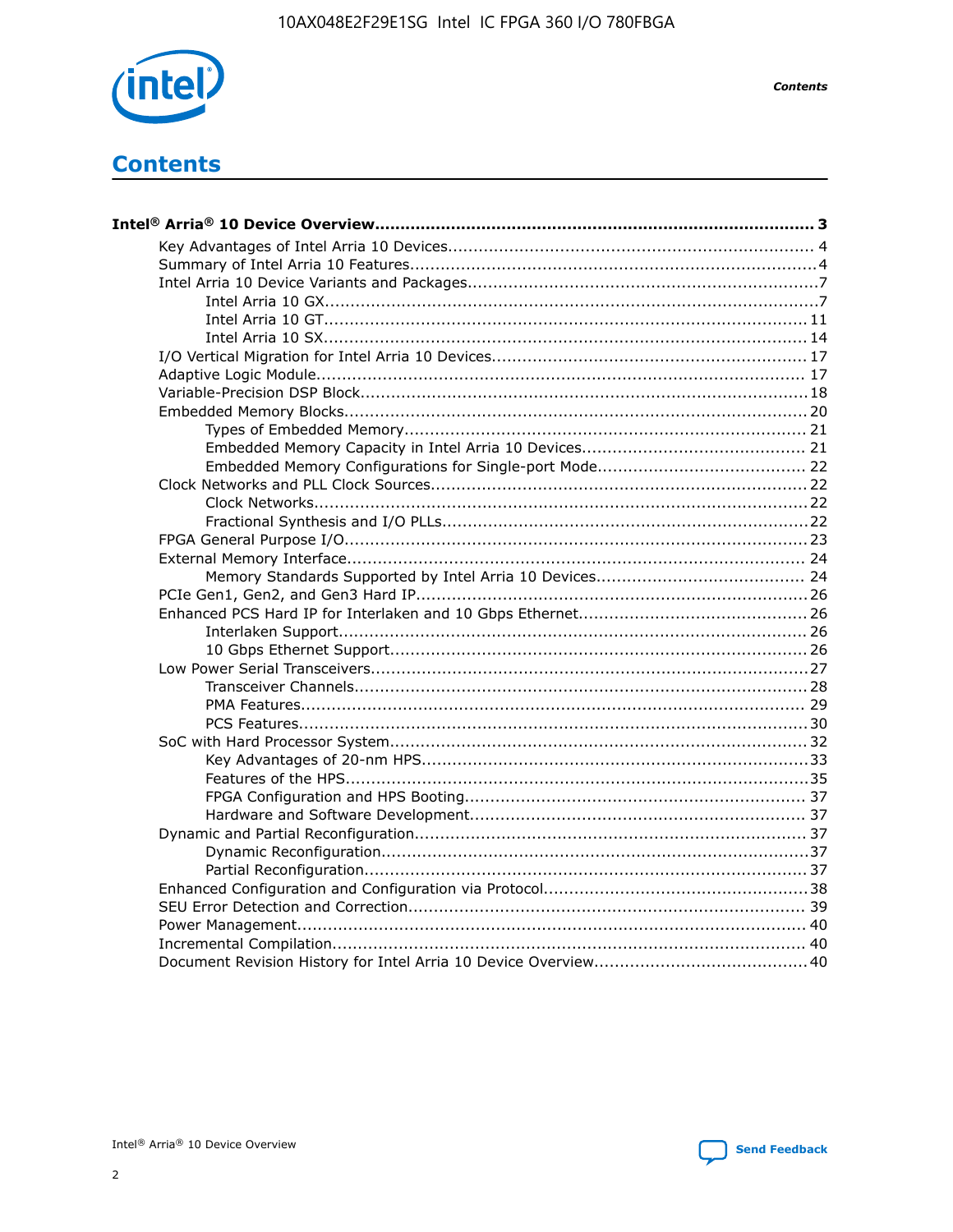**A10-OVERVIEW | 2018.12.06**

**[Send Feedback](mailto:FPGAtechdocfeedback@intel.com?subject=Feedback%20on%20Intel%20Arria%2010%20Device%20Overview%20(A10-OVERVIEW%202018.12.06)&body=We%20appreciate%20your%20feedback.%20In%20your%20comments,%20also%20specify%20the%20page%20number%20or%20paragraph.%20Thank%20you.)**



## **Intel® Arria® 10 Device Overview**

The Intel<sup>®</sup> Arria<sup>®</sup> 10 device family consists of high-performance and power-efficient 20 nm mid-range FPGAs and SoCs.

Intel Arria 10 device family delivers:

- Higher performance than the previous generation of mid-range and high-end FPGAs.
- Power efficiency attained through a comprehensive set of power-saving technologies.

The Intel Arria 10 devices are ideal for high performance, power-sensitive, midrange applications in diverse markets.

| <b>Market</b>         | <b>Applications</b>                                                                                               |
|-----------------------|-------------------------------------------------------------------------------------------------------------------|
| Wireless              | Channel and switch cards in remote radio heads<br>٠<br>Mobile backhaul<br>٠                                       |
| Wireline              | 40G/100G muxponders and transponders<br>٠<br>100G line cards<br>٠<br><b>Bridging</b><br>٠<br>Aggregation<br>٠     |
| <b>Broadcast</b>      | Studio switches<br>٠<br>Servers and transport<br>٠<br>Videoconferencing<br>٠<br>Professional audio and video<br>٠ |
| Computing and Storage | Flash cache<br>٠<br>Cloud computing servers<br>٠<br>Server acceleration<br>٠                                      |
| Medical               | Diagnostic scanners<br>٠<br>Diagnostic imaging<br>٠                                                               |
| Military              | Missile guidance and control<br>٠<br>Radar<br>٠<br>Electronic warfare<br>٠<br>Secure communications<br>٠          |

#### **Table 1. Sample Markets and Ideal Applications for Intel Arria 10 Devices**

#### **Related Information**

- [Intel Arria 10 Device Handbook: Known Issues](http://www.altera.com/support/kdb/solutions/rd07302013_646.html) Lists the planned updates to the *Intel Arria 10 Device Handbook* chapters.
- [Intel Arria 10 GX/GT Device Errata and Design Recommendations](https://www.intel.com/content/www/us/en/programmable/documentation/agz1493851706374.html#yqz1494433888646)
- [Intel Arria 10 SX Device Errata and Design Recommendations](https://www.intel.com/content/www/us/en/programmable/documentation/cru1462832385668.html#cru1462832558642)

Intel Corporation. All rights reserved. Intel, the Intel logo, Altera, Arria, Cyclone, Enpirion, MAX, Nios, Quartus and Stratix words and logos are trademarks of Intel Corporation or its subsidiaries in the U.S. and/or other countries. Intel warrants performance of its FPGA and semiconductor products to current specifications in accordance with Intel's standard warranty, but reserves the right to make changes to any products and services at any time without notice. Intel assumes no responsibility or liability arising out of the application or use of any information, product, or service described herein except as expressly agreed to in writing by Intel. Intel customers are advised to obtain the latest version of device specifications before relying on any published information and before placing orders for products or services. \*Other names and brands may be claimed as the property of others.

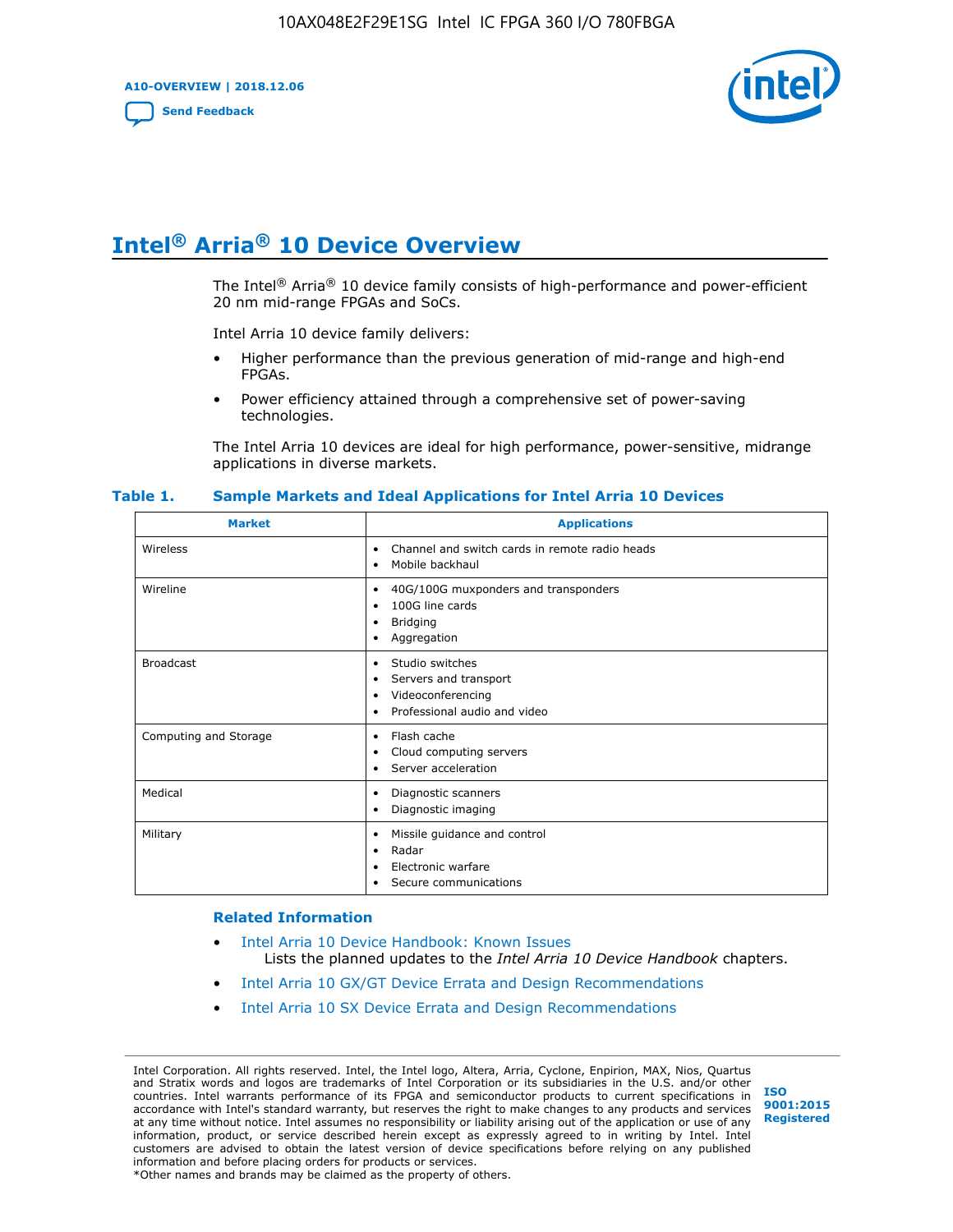

## **Key Advantages of Intel Arria 10 Devices**

#### **Table 2. Key Advantages of the Intel Arria 10 Device Family**

| <b>Advantage</b>                                                                                          | <b>Supporting Feature</b>                                                                                                                                                                                                                                                                                                |
|-----------------------------------------------------------------------------------------------------------|--------------------------------------------------------------------------------------------------------------------------------------------------------------------------------------------------------------------------------------------------------------------------------------------------------------------------|
| Enhanced core architecture                                                                                | Built on TSMC's 20 nm process technology<br>٠<br>60% higher performance than the previous generation of mid-range FPGAs<br>٠<br>15% higher performance than the fastest previous-generation FPGA<br>٠                                                                                                                    |
| High-bandwidth integrated<br>transceivers                                                                 | Short-reach rates up to 25.8 Gigabits per second (Gbps)<br>٠<br>Backplane capability up to 12.5 Gbps<br>٠<br>Integrated 10GBASE-KR and 40GBASE-KR4 Forward Error Correction (FEC)<br>٠                                                                                                                                   |
| Improved logic integration and<br>hard IP blocks                                                          | 8-input adaptive logic module (ALM)<br>٠<br>Up to 65.6 megabits (Mb) of embedded memory<br>٠<br>Variable-precision digital signal processing (DSP) blocks<br>Fractional synthesis phase-locked loops (PLLs)<br>Hard PCI Express Gen3 IP blocks<br>Hard memory controllers and PHY up to 2,400 Megabits per second (Mbps) |
| Second generation hard<br>processor system (HPS) with<br>integrated ARM* Cortex*-A9*<br>MPCore* processor | Tight integration of a dual-core ARM Cortex-A9 MPCore processor, hard IP, and an<br>٠<br>FPGA in a single Intel Arria 10 system-on-a-chip (SoC)<br>Supports over 128 Gbps peak bandwidth with integrated data coherency between<br>$\bullet$<br>the processor and the FPGA fabric                                        |
| Advanced power savings                                                                                    | Comprehensive set of advanced power saving features<br>٠<br>Power-optimized MultiTrack routing and core architecture<br>٠<br>Up to 40% lower power compared to previous generation of mid-range FPGAs<br>٠<br>Up to 60% lower power compared to previous generation of high-end FPGAs                                    |

## **Summary of Intel Arria 10 Features**

#### **Table 3. Summary of Features for Intel Arria 10 Devices**

| <b>Feature</b>                  | <b>Description</b>                                                                                                                                                                                                                                                                                                                                                                                           |
|---------------------------------|--------------------------------------------------------------------------------------------------------------------------------------------------------------------------------------------------------------------------------------------------------------------------------------------------------------------------------------------------------------------------------------------------------------|
| Technology                      | TSMC's 20-nm SoC process technology<br>Allows operation at a lower $V_{\text{CC}}$ level of 0.82 V instead of the 0.9 V standard $V_{\text{CC}}$ core voltage                                                                                                                                                                                                                                                |
| Packaging                       | 1.0 mm ball-pitch Fineline BGA packaging<br>٠<br>0.8 mm ball-pitch Ultra Fineline BGA packaging<br>Multiple devices with identical package footprints for seamless migration between different<br><b>FPGA</b> densities<br>Devices with compatible package footprints allow migration to next generation high-end<br>Stratix <sup>®</sup> 10 devices<br>RoHS, leaded $(1)$ , and lead-free (Pb-free) options |
| High-performance<br>FPGA fabric | Enhanced 8-input ALM with four registers<br>Improved multi-track routing architecture to reduce congestion and improve compilation time<br>Hierarchical core clocking architecture<br>Fine-grained partial reconfiguration                                                                                                                                                                                   |
| Internal memory<br>blocks       | M20K-20-Kb memory blocks with hard error correction code (ECC)<br>Memory logic array block (MLAB)-640-bit memory                                                                                                                                                                                                                                                                                             |
|                                 | continued                                                                                                                                                                                                                                                                                                                                                                                                    |



<sup>(1)</sup> Contact Intel for availability.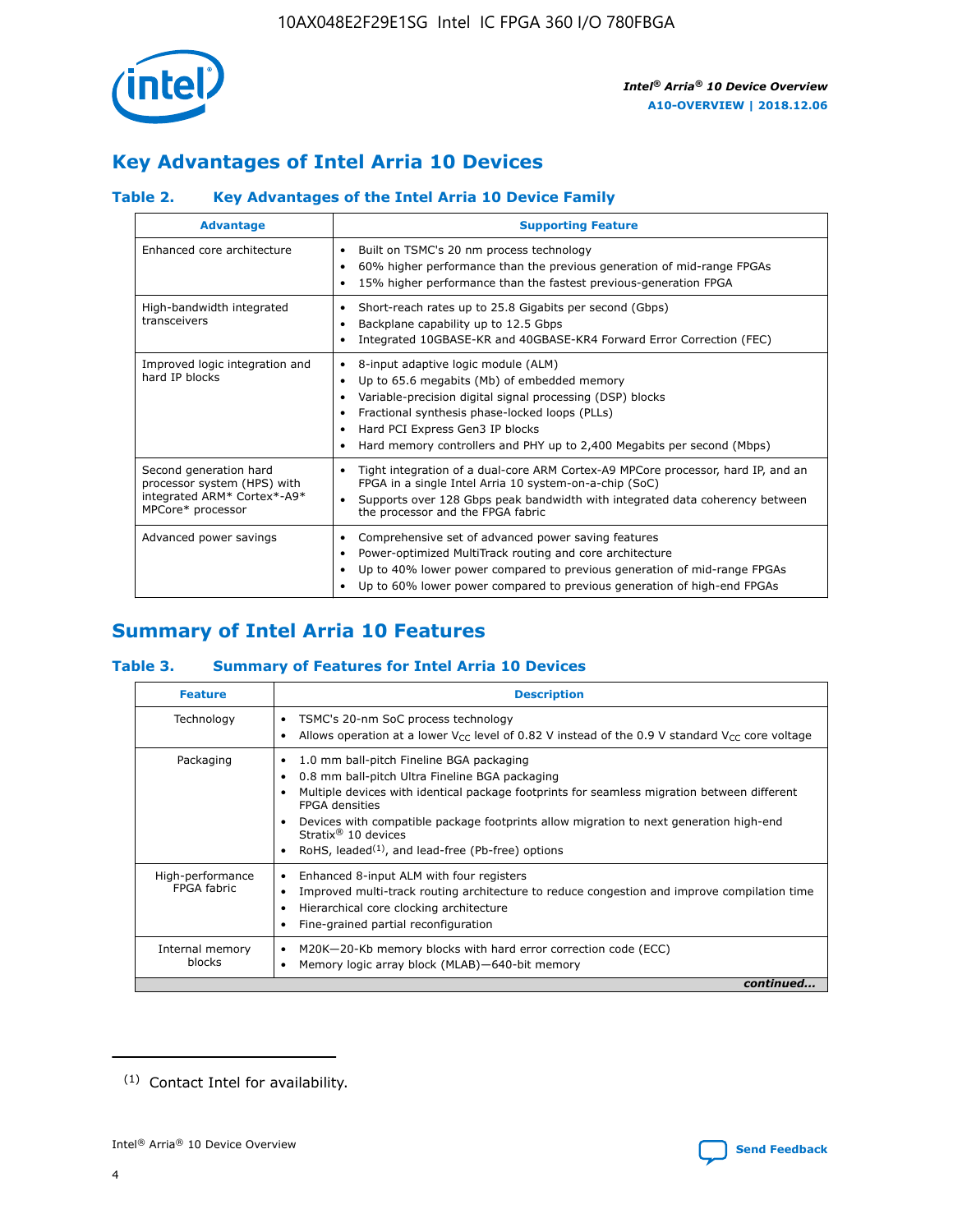$\mathsf{r}$ 



| <b>Feature</b>                         |                                                                                                                | <b>Description</b>                                                                                                                                                                                                                                                                                                                                                                                                                                                                                                                                                                                                                                                                                                                                                                                                                          |
|----------------------------------------|----------------------------------------------------------------------------------------------------------------|---------------------------------------------------------------------------------------------------------------------------------------------------------------------------------------------------------------------------------------------------------------------------------------------------------------------------------------------------------------------------------------------------------------------------------------------------------------------------------------------------------------------------------------------------------------------------------------------------------------------------------------------------------------------------------------------------------------------------------------------------------------------------------------------------------------------------------------------|
| Embedded Hard IP<br>blocks             | Variable-precision DSP                                                                                         | Native support for signal processing precision levels from $18 \times 19$ to<br>$\bullet$<br>54 x 54<br>Native support for 27 x 27 multiplier mode<br>64-bit accumulator and cascade for systolic finite impulse responses<br>(FIRS)<br>Internal coefficient memory banks<br>٠<br>Preadder/subtractor for improved efficiency<br>Additional pipeline register to increase performance and reduce<br>power<br>Supports floating point arithmetic:<br>- Perform multiplication, addition, subtraction, multiply-add,<br>multiply-subtract, and complex multiplication.<br>- Supports multiplication with accumulation capability, cascade<br>summation, and cascade subtraction capability.<br>- Dynamic accumulator reset control.<br>- Support direct vector dot and complex multiplication chaining<br>multiply floating point DSP blocks. |
|                                        | Memory controller                                                                                              | DDR4, DDR3, and DDR3L                                                                                                                                                                                                                                                                                                                                                                                                                                                                                                                                                                                                                                                                                                                                                                                                                       |
|                                        | PCI Express*                                                                                                   | PCI Express (PCIe*) Gen3 (x1, x2, x4, or x8), Gen2 (x1, x2, x4, or x8)<br>and Gen1 (x1, x2, x4, or x8) hard IP with complete protocol stack,<br>endpoint, and root port                                                                                                                                                                                                                                                                                                                                                                                                                                                                                                                                                                                                                                                                     |
|                                        | Transceiver I/O                                                                                                | 10GBASE-KR/40GBASE-KR4 Forward Error Correction (FEC)<br>PCS hard IPs that support:<br>- 10-Gbps Ethernet (10GbE)<br>- PCIe PIPE interface<br>- Interlaken<br>- Gbps Ethernet (GbE)<br>- Common Public Radio Interface (CPRI) with deterministic latency<br>support<br>- Gigabit-capable passive optical network (GPON) with fast lock-<br>time support<br>13.5G JESD204b<br>8B/10B, 64B/66B, 64B/67B encoders and decoders<br>Custom mode support for proprietary protocols                                                                                                                                                                                                                                                                                                                                                                |
| Core clock networks                    | $\bullet$                                                                                                      | Up to 800 MHz fabric clocking, depending on the application:<br>- 667 MHz external memory interface clocking with 2,400 Mbps DDR4 interface<br>- 800 MHz LVDS interface clocking with 1,600 Mbps LVDS interface<br>Global, regional, and peripheral clock networks<br>Clock networks that are not used can be gated to reduce dynamic power                                                                                                                                                                                                                                                                                                                                                                                                                                                                                                 |
| Phase-locked loops<br>(PLLs)           | High-resolution fractional synthesis PLLs:<br>$\bullet$<br>Integer PLLs:<br>- Adjacent to general purpose I/Os | - Precision clock synthesis, clock delay compensation, and zero delay buffering (ZDB)<br>- Support integer mode and fractional mode<br>- Fractional mode support with third-order delta-sigma modulation<br>- Support external memory and LVDS interfaces                                                                                                                                                                                                                                                                                                                                                                                                                                                                                                                                                                                   |
| FPGA General-purpose<br>$I/Os$ (GPIOs) | On-chip termination (OCT)<br>$\bullet$                                                                         | 1.6 Gbps LVDS-every pair can be configured as receiver or transmitter<br>1.2 V to 3.0 V single-ended LVTTL/LVCMOS interfacing                                                                                                                                                                                                                                                                                                                                                                                                                                                                                                                                                                                                                                                                                                               |
| <b>External Memory</b><br>Interface    |                                                                                                                | Hard memory controller- DDR4, DDR3, and DDR3L support<br>$-$ DDR4-speeds up to 1,200 MHz/2,400 Mbps<br>- DDR3-speeds up to 1,067 MHz/2,133 Mbps<br>Soft memory controller—provides support for RLDRAM $3^{(2)}$ , QDR IV $(2)$ , and QDR II+<br>continued                                                                                                                                                                                                                                                                                                                                                                                                                                                                                                                                                                                   |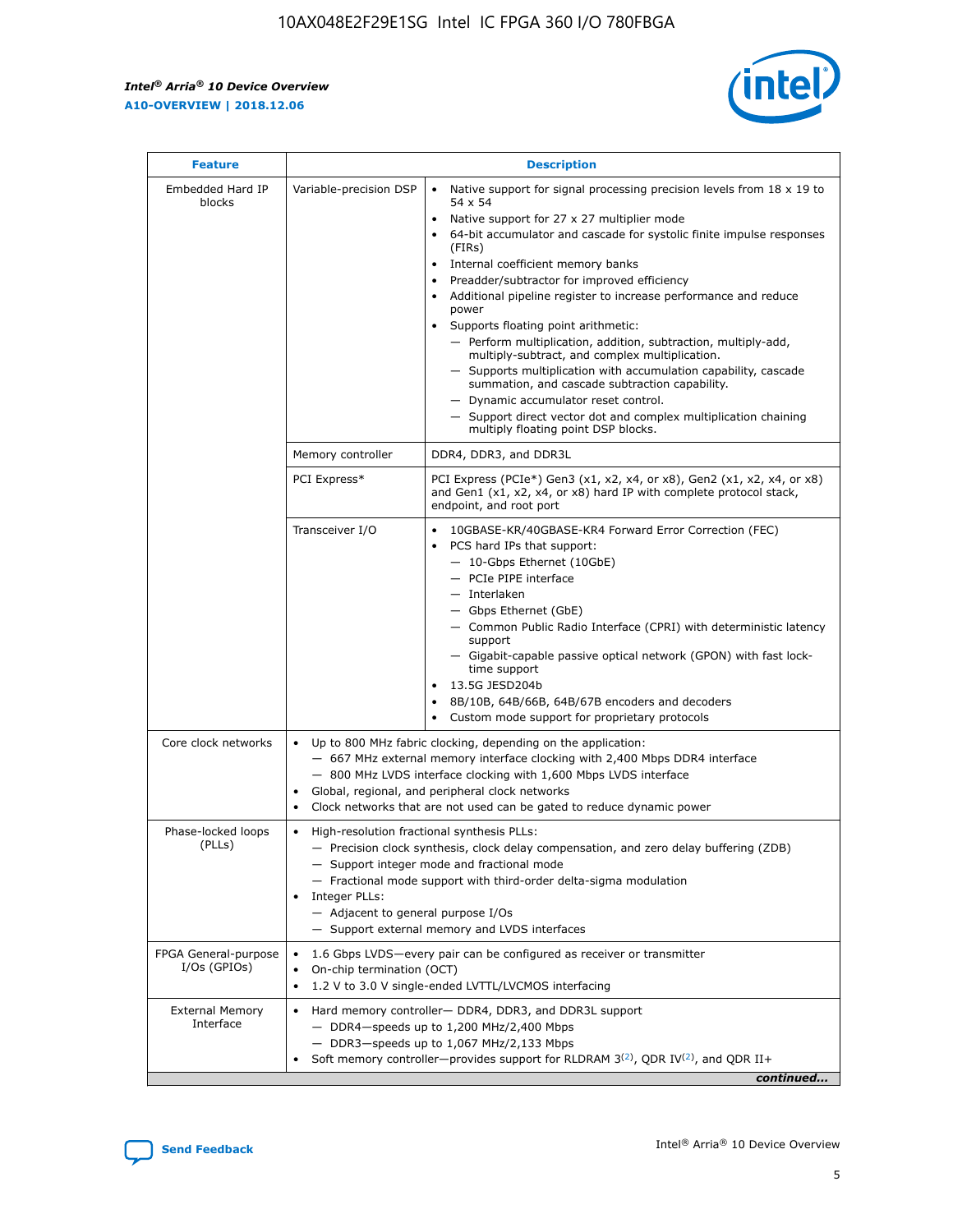

| <b>Feature</b>                                    | <b>Description</b>                                                                                                                                                                                                                                                                                                                                                                                                                                                                                                                                                                                                                                                        |  |  |  |  |  |  |
|---------------------------------------------------|---------------------------------------------------------------------------------------------------------------------------------------------------------------------------------------------------------------------------------------------------------------------------------------------------------------------------------------------------------------------------------------------------------------------------------------------------------------------------------------------------------------------------------------------------------------------------------------------------------------------------------------------------------------------------|--|--|--|--|--|--|
| Low-power serial<br>transceivers                  | • Continuous operating range:<br>- Intel Arria 10 GX-1 Gbps to 17.4 Gbps<br>$-$ Intel Arria 10 GT $-1$ Gbps to 25.8 Gbps<br>Backplane support:<br>$\bullet$<br>$-$ Intel Arria 10 GX-up to 12.5<br>$-$ Intel Arria 10 GT-up to 12.5<br>Extended range down to 125 Mbps with oversampling<br>ATX transmit PLLs with user-configurable fractional synthesis capability<br>Electronic Dispersion Compensation (EDC) support for XFP, SFP+, OSFP, and CFP optical<br>module<br>Adaptive linear and decision feedback equalization<br>$\bullet$<br>Transmitter pre-emphasis and de-emphasis<br>$\bullet$<br>Dynamic partial reconfiguration of individual transceiver channels |  |  |  |  |  |  |
| <b>HPS</b><br>(Intel Arria 10 SX<br>devices only) | Dual-core ARM Cortex-A9 MPCore processor-1.2 GHz CPU with<br>Processor and system<br>$\bullet$<br>1.5 GHz overdrive capability<br>256 KB on-chip RAM and 64 KB on-chip ROM<br>System peripherals-general-purpose timers, watchdog timers, direct<br>memory access (DMA) controller, FPGA configuration manager, and<br>clock and reset managers<br>• Security features—anti-tamper, secure boot, Advanced Encryption<br>Standard (AES) and authentication (SHA)<br>ARM CoreSight* JTAG debug access port, trace port, and on-chip<br>$\bullet$<br>trace storage                                                                                                           |  |  |  |  |  |  |
|                                                   | <b>External interfaces</b><br>Hard memory interface—Hard memory controller (2,400 Mbps DDR4,<br>and 2,133 Mbps DDR3), Quad serial peripheral interface (QSPI) flash<br>controller, NAND flash controller, direct memory access (DMA)<br>controller, Secure Digital/MultiMediaCard (SD/MMC) controller<br>Communication interface-10/100/1000 Ethernet media access<br>$\bullet$<br>control (MAC), USB On-The-GO (OTG) controllers, I <sup>2</sup> C controllers,<br>UART 16550, serial peripheral interface (SPI), and up to 62<br>HPS GPIO interfaces (48 direct-share I/Os)                                                                                             |  |  |  |  |  |  |
|                                                   | Interconnects to core<br>• High-performance ARM AMBA* AXI bus bridges that support<br>simultaneous read and write<br>HPS-FPGA bridges-include the FPGA-to-HPS, HPS-to-FPGA, and<br>$\bullet$<br>lightweight HPS-to-FPGA bridges that allow the FPGA fabric to issue<br>transactions to slaves in the HPS, and vice versa<br>Configuration bridge that allows HPS configuration manager to<br>configure the core logic via dedicated 32-bit configuration port<br>FPGA-to-HPS SDRAM controller bridge-provides configuration<br>interfaces for the multiport front end (MPFE) of the HPS SDRAM<br>controller                                                               |  |  |  |  |  |  |
| Configuration                                     | Tamper protection—comprehensive design protection to protect your valuable IP investments<br>Enhanced 256-bit advanced encryption standard (AES) design security with authentication<br>$\bullet$<br>Configuration via protocol (CvP) using PCIe Gen1, Gen2, or Gen3<br>continued                                                                                                                                                                                                                                                                                                                                                                                         |  |  |  |  |  |  |

<sup>(2)</sup> Intel Arria 10 devices support this external memory interface using hard PHY with soft memory controller.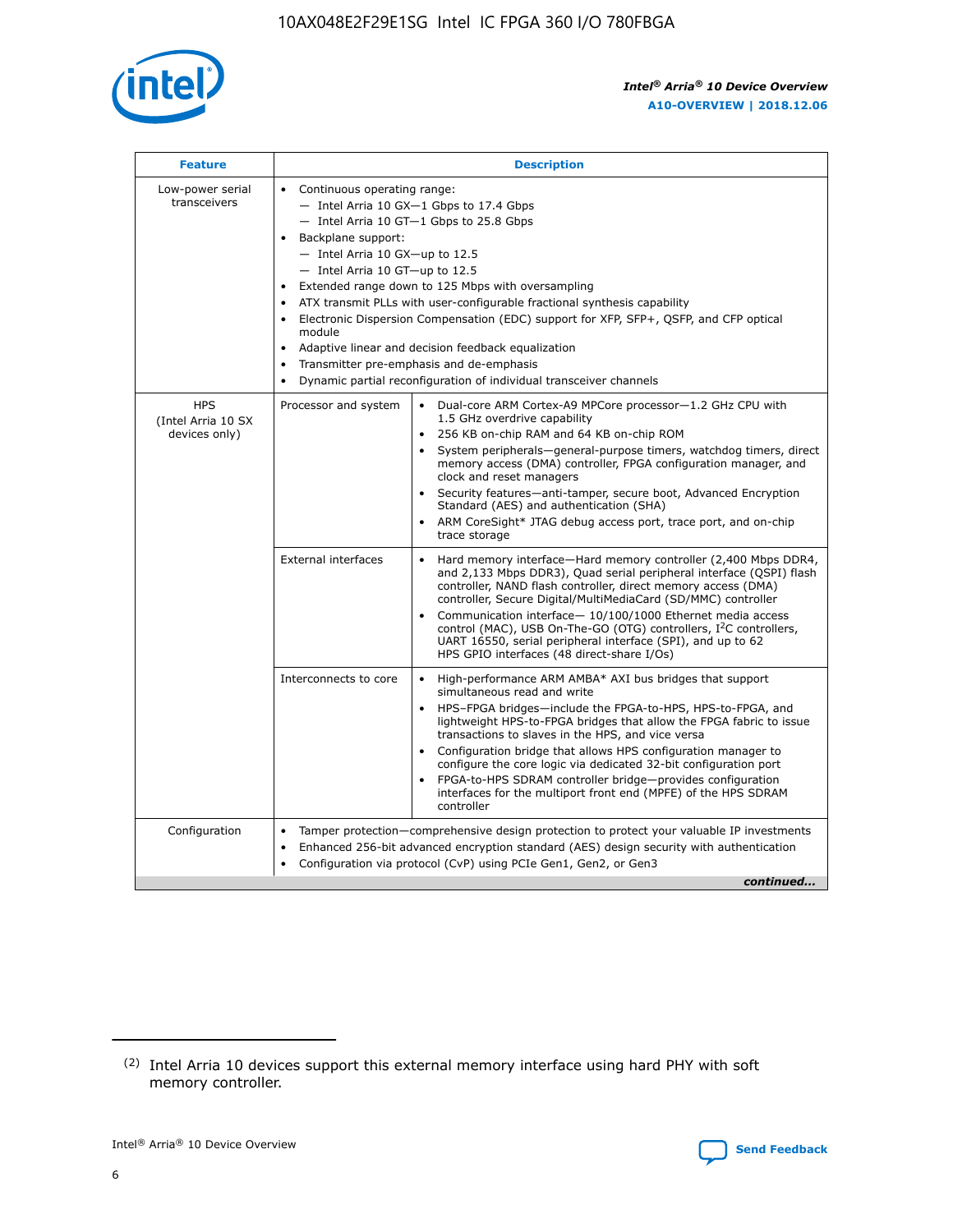

| <b>Feature</b>     | <b>Description</b>                                                                                                                                                                                                                 |
|--------------------|------------------------------------------------------------------------------------------------------------------------------------------------------------------------------------------------------------------------------------|
|                    | Dynamic reconfiguration of the transceivers and PLLs<br>Fine-grained partial reconfiguration of the core fabric<br>Active Serial x4 Interface                                                                                      |
| Power management   | SmartVID<br>Low static power device options<br>Programmable Power Technology<br>Intel Quartus <sup>®</sup> Prime integrated power analysis                                                                                         |
| Software and tools | Intel Quartus Prime design suite<br>٠<br>Transceiver toolkit<br>$\bullet$<br>Platform Designer system integration tool<br>DSP Builder for Intel FPGAs<br>OpenCL <sup>™</sup> support<br>Intel SoC FPGA Embedded Design Suite (EDS) |

#### **Related Information**

[Intel Arria 10 Transceiver PHY Overview](https://www.intel.com/content/www/us/en/programmable/documentation/nik1398707230472.html#nik1398706768037) Provides details on Intel Arria 10 transceivers.

## **Intel Arria 10 Device Variants and Packages**

#### **Table 4. Device Variants for the Intel Arria 10 Device Family**

| <b>Variant</b>    | <b>Description</b>                                                                                                                                                                                                     |
|-------------------|------------------------------------------------------------------------------------------------------------------------------------------------------------------------------------------------------------------------|
| Intel Arria 10 GX | FPGA featuring 17.4 Gbps transceivers for short reach applications with 12.5 backplane driving<br>capability.                                                                                                          |
| Intel Arria 10 GT | FPGA featuring:<br>17.4 Gbps transceivers for short reach applications with 12.5 backplane driving capability.<br>25.8 Gbps transceivers for supporting CAUI-4 and CEI-25G applications with CFP2 and CFP4<br>modules. |
| Intel Arria 10 SX | SoC integrating ARM-based HPS and FPGA featuring 17.4 Gbps transceivers for short reach<br>applications with 12.5 backplane driving capability.                                                                        |

## **Intel Arria 10 GX**

This section provides the available options, maximum resource counts, and package plan for the Intel Arria 10 GX devices.

The information in this section is correct at the time of publication. For the latest information and to get more details, refer to the Intel FPGA Product Selector.

#### **Related Information**

#### [Intel FPGA Product Selector](http://www.altera.com/products/selector/psg-selector.html) Provides the latest information on Intel products.

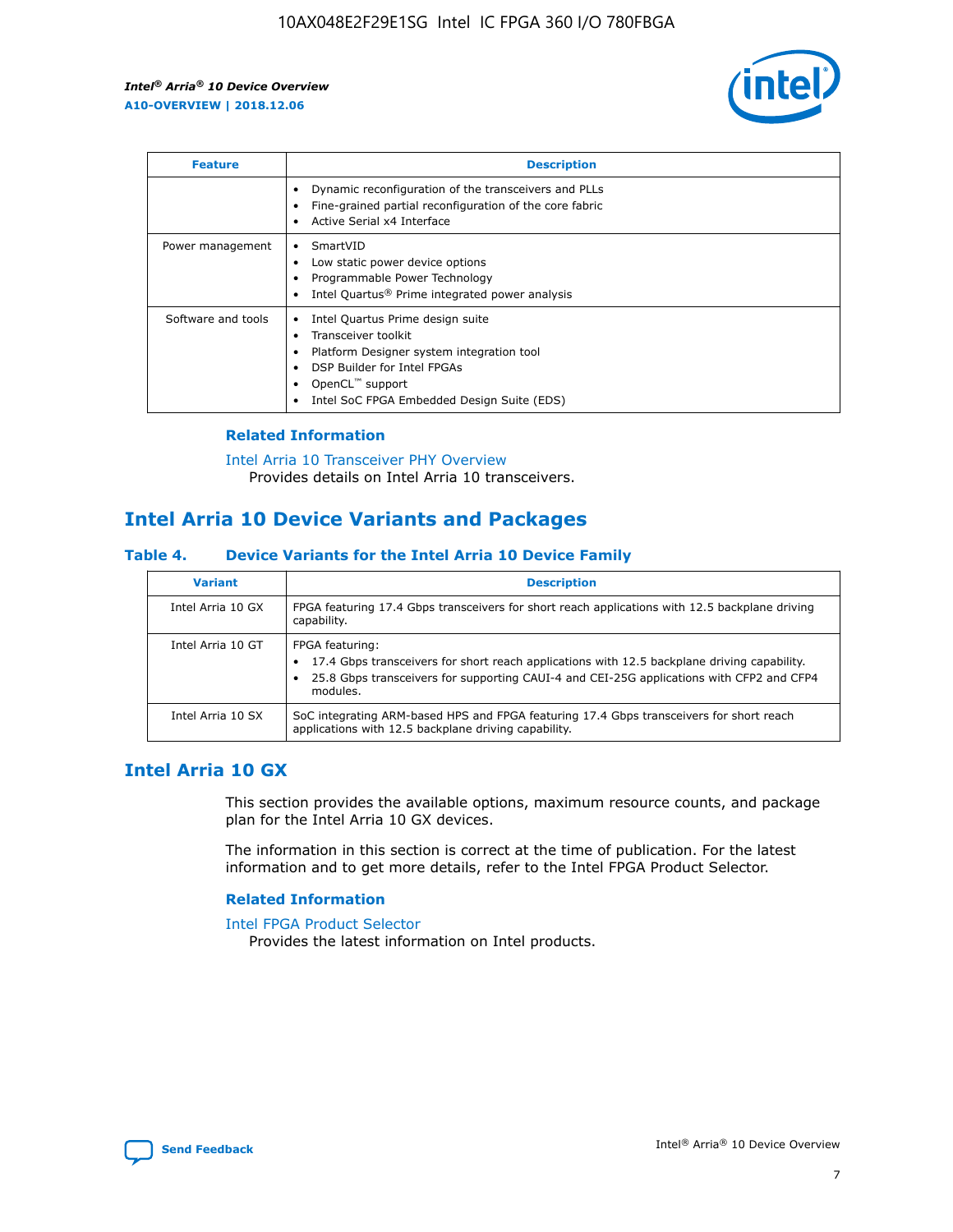

## **Available Options**





#### **Related Information**

[Transceiver Performance for Intel Arria 10 GX/SX Devices](https://www.intel.com/content/www/us/en/programmable/documentation/mcn1413182292568.html#mcn1413213965502) Provides more information about the transceiver speed grade.

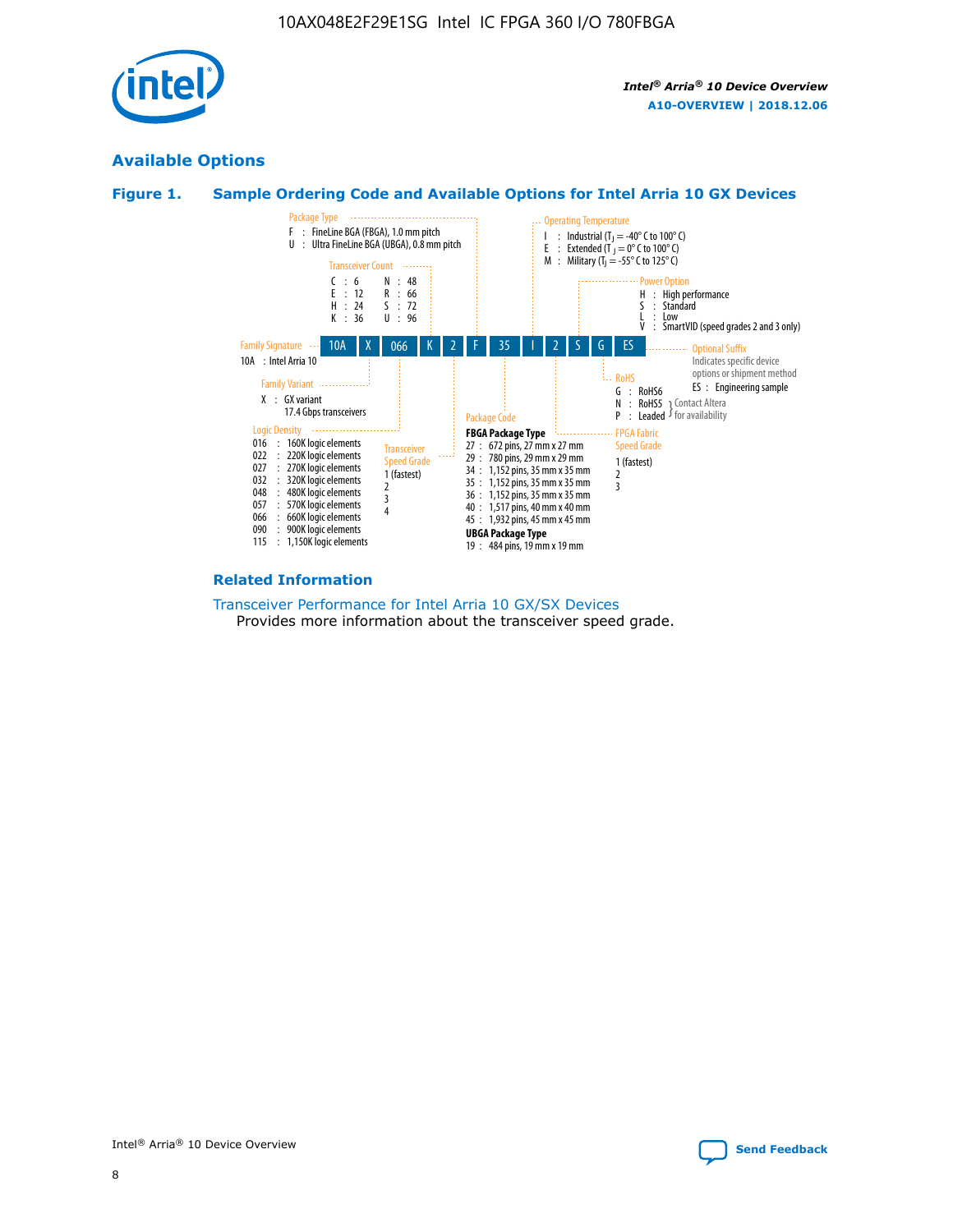

## **Maximum Resources**

#### **Table 5. Maximum Resource Counts for Intel Arria 10 GX Devices (GX 160, GX 220, GX 270, GX 320, and GX 480)**

| <b>Resource</b>              |                         | <b>Product Line</b> |                                |                    |                  |               |  |  |
|------------------------------|-------------------------|---------------------|--------------------------------|--------------------|------------------|---------------|--|--|
|                              |                         | <b>GX 160</b>       | <b>GX 220</b><br><b>GX 270</b> |                    | <b>GX 320</b>    | <b>GX 480</b> |  |  |
| Logic Elements (LE) (K)      |                         | 160                 | 220                            | 270                | 320              | 480           |  |  |
| <b>ALM</b>                   |                         | 61,510              | 80,330                         | 101,620            | 119,900          | 183,590       |  |  |
| Register                     |                         | 246,040             | 321,320                        | 406,480<br>479,600 |                  | 734,360       |  |  |
| Memory (Kb)                  | M <sub>20</sub> K       | 8,800               | 11,740<br>15,000               |                    | 17,820<br>28,620 |               |  |  |
|                              | <b>MLAB</b>             | 1,050               | 1,690                          | 2,452              | 2,727            | 4,164         |  |  |
| Variable-precision DSP Block |                         | 156                 | 192<br>830<br>985              |                    |                  | 1,368         |  |  |
| 18 x 19 Multiplier           |                         | 312                 | 384                            | 1,970<br>1,660     |                  | 2,736         |  |  |
| PLL                          | Fractional<br>Synthesis | 6                   | 6                              | 8                  | 8                | 12            |  |  |
|                              | I/O                     | 6                   | 6                              | 8                  | 8                | 12            |  |  |
| 17.4 Gbps Transceiver        |                         | 12                  | 12<br>24<br>24                 |                    |                  | 36            |  |  |
| GPIO <sup>(3)</sup>          |                         | 288                 | 288<br>384<br>384              |                    |                  | 492           |  |  |
| LVDS Pair $(4)$              |                         | 120                 | 120                            | 168                | 168              | 222           |  |  |
| PCIe Hard IP Block           |                         | 1                   | 1                              | $\overline{2}$     | $\overline{2}$   | 2             |  |  |
| Hard Memory Controller       |                         | 6                   | 6                              | 8                  | 8                | 12            |  |  |

<sup>(4)</sup> Each LVDS I/O pair can be used as differential input or output.



<sup>(3)</sup> The number of GPIOs does not include transceiver I/Os. In the Intel Quartus Prime software, the number of user I/Os includes transceiver I/Os.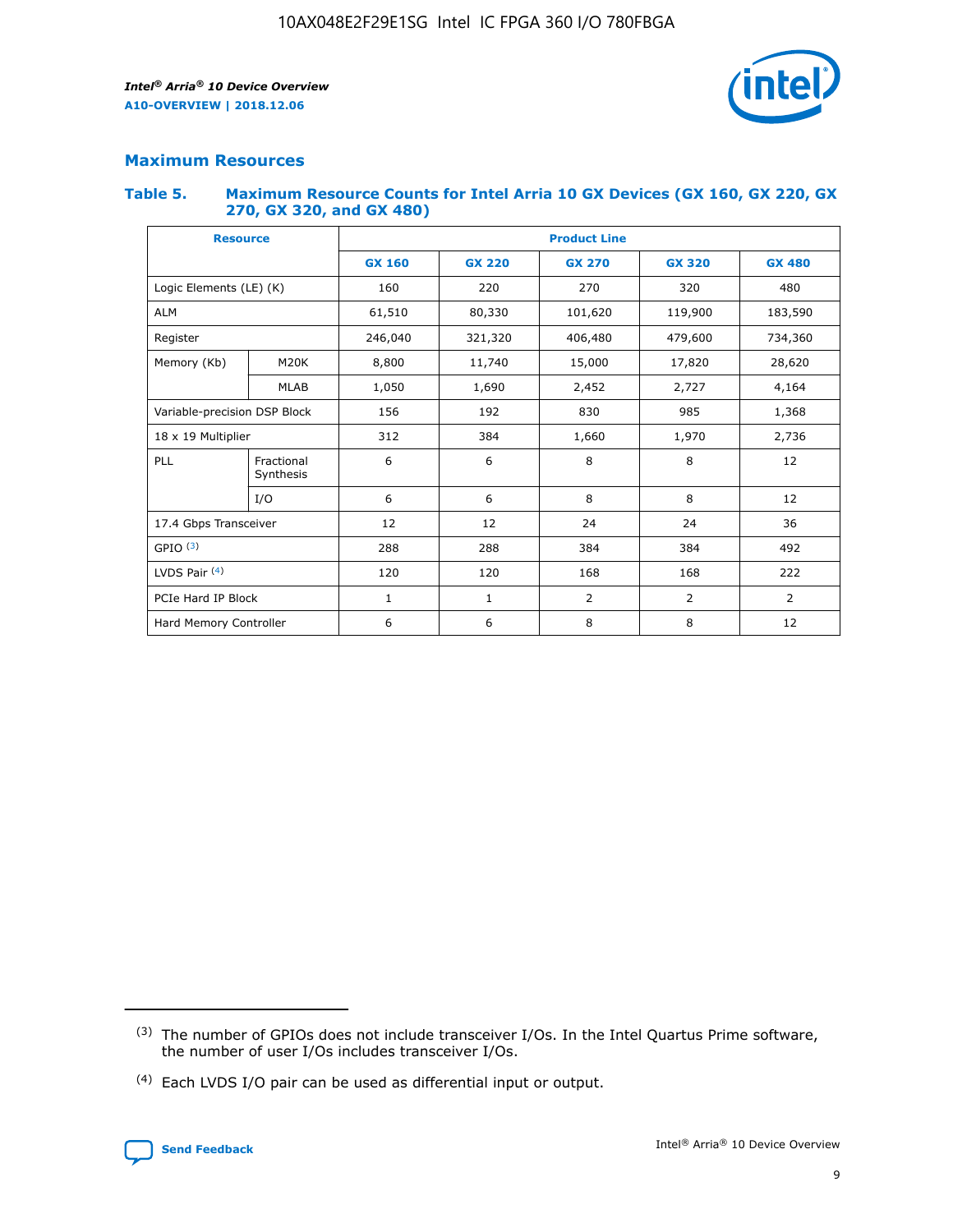

#### **Table 6. Maximum Resource Counts for Intel Arria 10 GX Devices (GX 570, GX 660, GX 900, and GX 1150)**

|                              | <b>Resource</b>         | <b>Product Line</b> |                |                |                |  |  |  |
|------------------------------|-------------------------|---------------------|----------------|----------------|----------------|--|--|--|
|                              |                         | <b>GX 570</b>       | <b>GX 660</b>  | <b>GX 900</b>  | <b>GX 1150</b> |  |  |  |
| Logic Elements (LE) (K)      |                         | 570                 | 660            | 900            | 1,150          |  |  |  |
| <b>ALM</b>                   |                         | 217,080             | 251,680        | 339,620        | 427,200        |  |  |  |
| Register                     |                         | 868,320             | 1,006,720      | 1,358,480      | 1,708,800      |  |  |  |
| Memory (Kb)                  | <b>M20K</b>             | 36,000              | 42,620         | 48,460         | 54,260         |  |  |  |
|                              | <b>MLAB</b>             | 5,096               | 5,788<br>9,386 |                | 12,984         |  |  |  |
| Variable-precision DSP Block |                         | 1,523               | 1,687          | 1,518          | 1,518          |  |  |  |
| $18 \times 19$ Multiplier    |                         | 3,046               | 3,374          | 3,036          | 3,036          |  |  |  |
| PLL                          | Fractional<br>Synthesis | 16                  | 16             | 32             | 32             |  |  |  |
|                              | I/O                     | 16                  | 16             | 16             | 16             |  |  |  |
| 17.4 Gbps Transceiver        |                         | 48                  | 48             | 96             | 96             |  |  |  |
| GPIO <sup>(3)</sup>          |                         | 696                 | 696            | 768            | 768            |  |  |  |
| LVDS Pair $(4)$              |                         | 324                 | 324<br>384     |                | 384            |  |  |  |
| PCIe Hard IP Block           |                         | 2                   | $\overline{2}$ | $\overline{4}$ | 4              |  |  |  |
| Hard Memory Controller       |                         | 16                  | 16             | 16             | 16             |  |  |  |

## **Package Plan**

#### **Table 7. Package Plan for Intel Arria 10 GX Devices (U19, F27, and F29)**

Refer to I/O and High Speed I/O in Intel Arria 10 Devices chapter for the number of 3 V I/O, LVDS I/O, and LVDS channels in each device package.

| <b>Product Line</b> | <b>U19</b><br>$(19 \text{ mm} \times 19 \text{ mm})$<br>484-pin UBGA) |          |             |         | <b>F27</b><br>(27 mm × 27 mm,<br>672-pin FBGA) |             | <b>F29</b><br>(29 mm × 29 mm,<br>780-pin FBGA) |          |             |  |
|---------------------|-----------------------------------------------------------------------|----------|-------------|---------|------------------------------------------------|-------------|------------------------------------------------|----------|-------------|--|
|                     | 3 V I/O                                                               | LVDS I/O | <b>XCVR</b> | 3 V I/O | <b>LVDS I/O</b>                                | <b>XCVR</b> | 3 V I/O                                        | LVDS I/O | <b>XCVR</b> |  |
| GX 160              | 48                                                                    | 192      | 6           | 48      | 192                                            | 12          | 48                                             | 240      | 12          |  |
| GX 220              | 48                                                                    | 192      | 6           | 48      | 192                                            | 12          | 48                                             | 240      | 12          |  |
| GX 270              |                                                                       |          |             | 48      | 192                                            | 12          | 48                                             | 312      | 12          |  |
| GX 320              |                                                                       |          |             | 48      | 192                                            | 12          | 48                                             | 312      | 12          |  |
| GX 480              |                                                                       |          |             |         |                                                |             | 48                                             | 312      | 12          |  |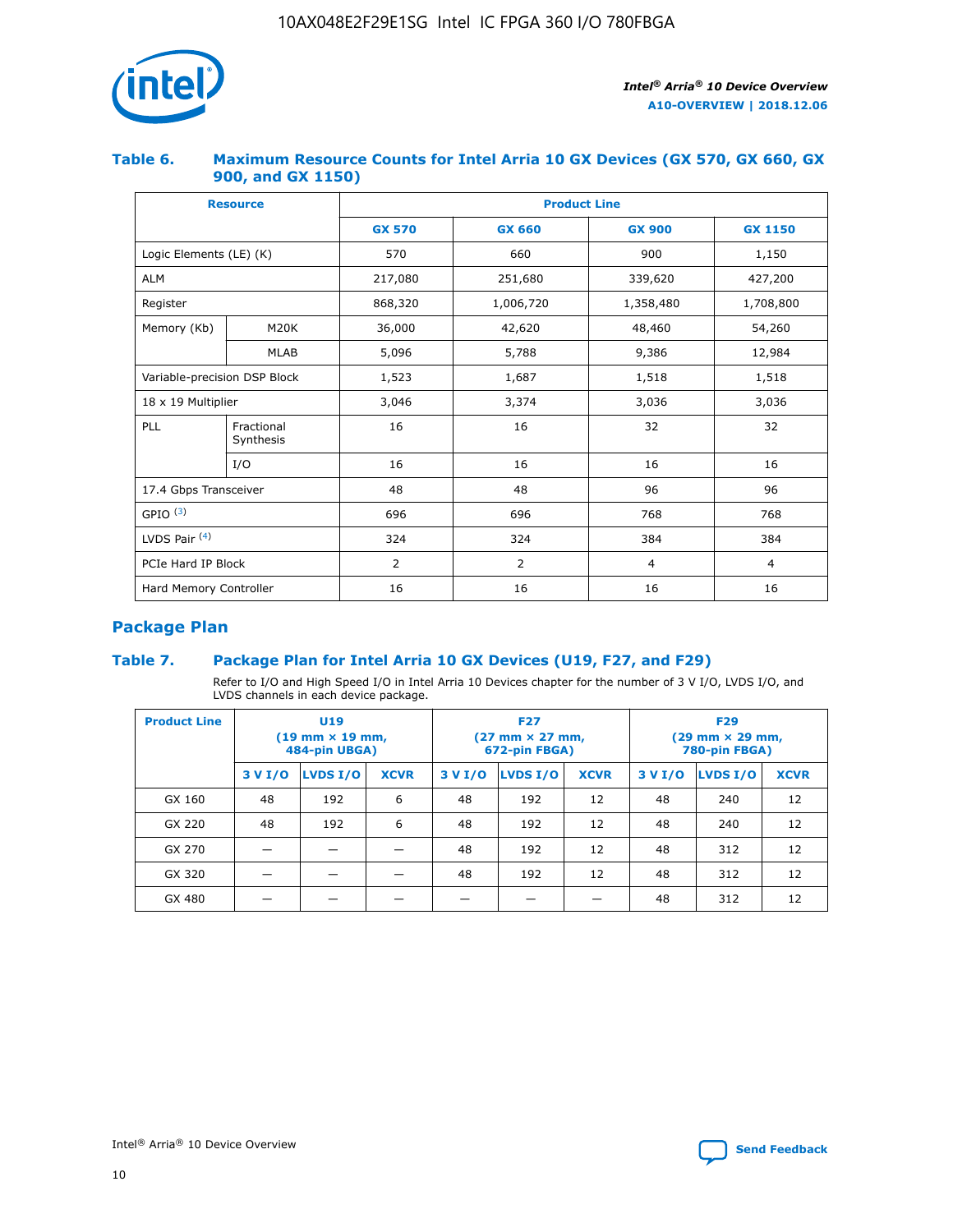

#### **Table 8. Package Plan for Intel Arria 10 GX Devices (F34, F35, NF40, and KF40)**

Refer to I/O and High Speed I/O in Intel Arria 10 Devices chapter for the number of 3 V I/O, LVDS I/O, and LVDS channels in each device package.

| <b>Product Line</b> | <b>F34</b><br>$(35 \text{ mm} \times 35 \text{ mm})$<br><b>1152-pin FBGA)</b> |                    | <b>F35</b><br>$(35 \text{ mm} \times 35 \text{ mm})$<br><b>1152-pin FBGA)</b> |           | <b>KF40</b><br>$(40$ mm $\times$ 40 mm,<br>1517-pin FBGA) |             |           | <b>NF40</b><br>$(40 \text{ mm} \times 40 \text{ mm})$<br>1517-pin FBGA) |             |           |                    |             |
|---------------------|-------------------------------------------------------------------------------|--------------------|-------------------------------------------------------------------------------|-----------|-----------------------------------------------------------|-------------|-----------|-------------------------------------------------------------------------|-------------|-----------|--------------------|-------------|
|                     | 3V<br>I/O                                                                     | <b>LVDS</b><br>I/O | <b>XCVR</b>                                                                   | 3V<br>I/O | <b>LVDS</b><br>I/O                                        | <b>XCVR</b> | 3V<br>I/O | <b>LVDS</b><br>I/O                                                      | <b>XCVR</b> | 3V<br>I/O | <b>LVDS</b><br>I/O | <b>XCVR</b> |
| GX 270              | 48                                                                            | 336                | 24                                                                            | 48        | 336                                                       | 24          |           |                                                                         |             |           |                    |             |
| GX 320              | 48                                                                            | 336                | 24                                                                            | 48        | 336                                                       | 24          |           |                                                                         |             |           |                    |             |
| GX 480              | 48                                                                            | 444                | 24                                                                            | 48        | 348                                                       | 36          |           |                                                                         |             |           |                    |             |
| GX 570              | 48                                                                            | 444                | 24                                                                            | 48        | 348                                                       | 36          | 96        | 600                                                                     | 36          | 48        | 540                | 48          |
| GX 660              | 48                                                                            | 444                | 24                                                                            | 48        | 348                                                       | 36          | 96        | 600                                                                     | 36          | 48        | 540                | 48          |
| GX 900              |                                                                               | 504                | 24                                                                            | –         |                                                           | -           |           |                                                                         |             |           | 600                | 48          |
| GX 1150             |                                                                               | 504                | 24                                                                            |           |                                                           |             |           |                                                                         |             |           | 600                | 48          |

#### **Table 9. Package Plan for Intel Arria 10 GX Devices (RF40, NF45, SF45, and UF45)**

Refer to I/O and High Speed I/O in Intel Arria 10 Devices chapter for the number of 3 V I/O, LVDS I/O, and LVDS channels in each device package.

| <b>Product Line</b> | <b>RF40</b><br>$(40$ mm $\times$ 40 mm,<br>1517-pin FBGA) |                    |             | <b>NF45</b><br>$(45 \text{ mm} \times 45 \text{ mm})$<br><b>1932-pin FBGA)</b> |                    |             | <b>SF45</b><br>$(45 \text{ mm} \times 45 \text{ mm})$<br><b>1932-pin FBGA)</b> |                    |             | <b>UF45</b><br>$(45 \text{ mm} \times 45 \text{ mm})$<br><b>1932-pin FBGA)</b> |                    |             |
|---------------------|-----------------------------------------------------------|--------------------|-------------|--------------------------------------------------------------------------------|--------------------|-------------|--------------------------------------------------------------------------------|--------------------|-------------|--------------------------------------------------------------------------------|--------------------|-------------|
|                     | 3V<br>I/O                                                 | <b>LVDS</b><br>I/O | <b>XCVR</b> | 3 V<br>I/O                                                                     | <b>LVDS</b><br>I/O | <b>XCVR</b> | 3 V<br>I/O                                                                     | <b>LVDS</b><br>I/O | <b>XCVR</b> | 3V<br>I/O                                                                      | <b>LVDS</b><br>I/O | <b>XCVR</b> |
| GX 900              |                                                           | 342                | 66          | _                                                                              | 768                | 48          |                                                                                | 624                | 72          |                                                                                | 480                | 96          |
| GX 1150             |                                                           | 342                | 66          | _                                                                              | 768                | 48          |                                                                                | 624                | 72          |                                                                                | 480                | 96          |

#### **Related Information**

[I/O and High-Speed Differential I/O Interfaces in Intel Arria 10 Devices chapter, Intel](https://www.intel.com/content/www/us/en/programmable/documentation/sam1403482614086.html#sam1403482030321) [Arria 10 Device Handbook](https://www.intel.com/content/www/us/en/programmable/documentation/sam1403482614086.html#sam1403482030321)

Provides the number of 3 V and LVDS I/Os, and LVDS channels for each Intel Arria 10 device package.

## **Intel Arria 10 GT**

This section provides the available options, maximum resource counts, and package plan for the Intel Arria 10 GT devices.

The information in this section is correct at the time of publication. For the latest information and to get more details, refer to the Intel FPGA Product Selector.

#### **Related Information**

#### [Intel FPGA Product Selector](http://www.altera.com/products/selector/psg-selector.html)

Provides the latest information on Intel products.

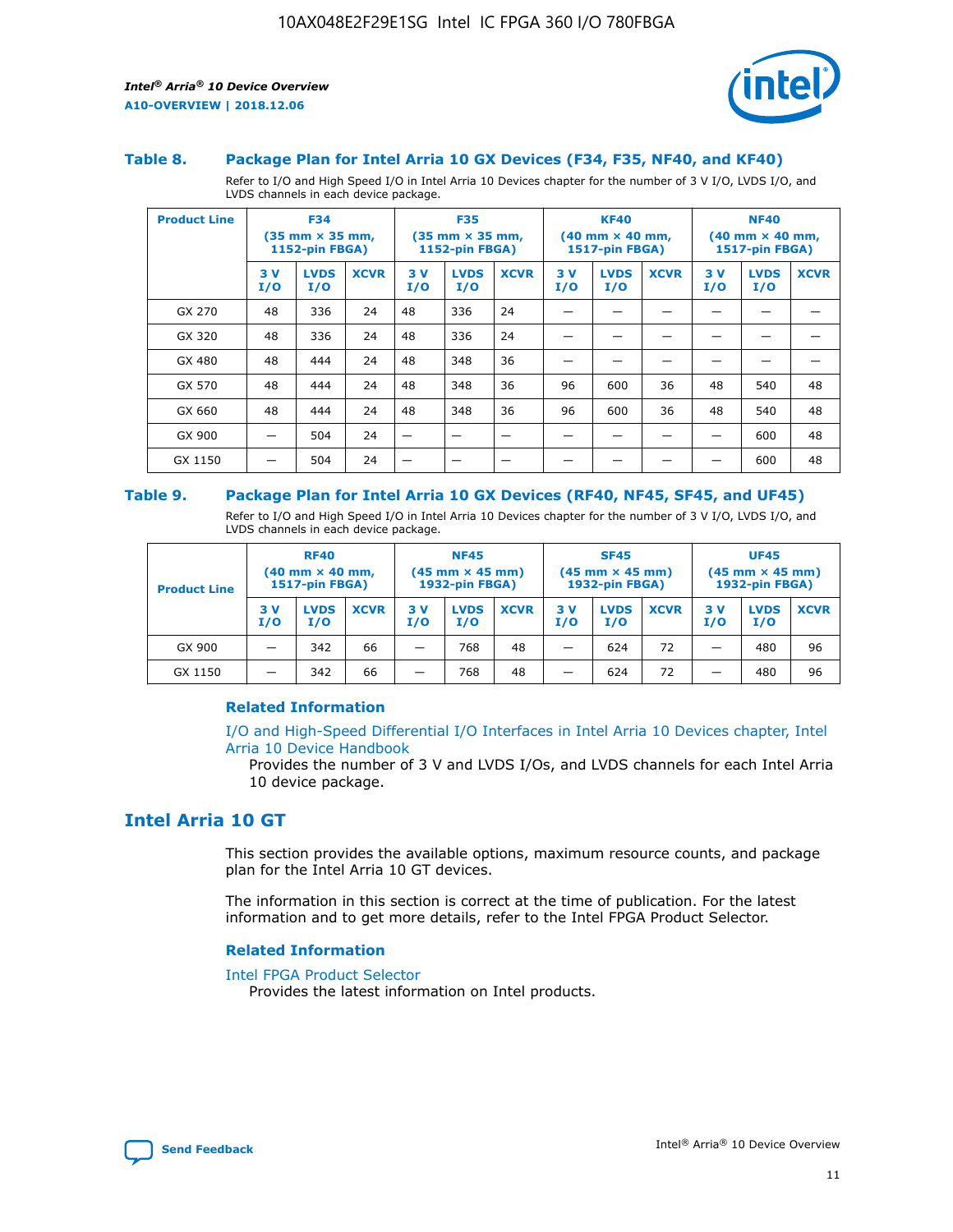

## **Available Options**

#### **Figure 2. Sample Ordering Code and Available Options for Intel Arria 10 GT Devices**

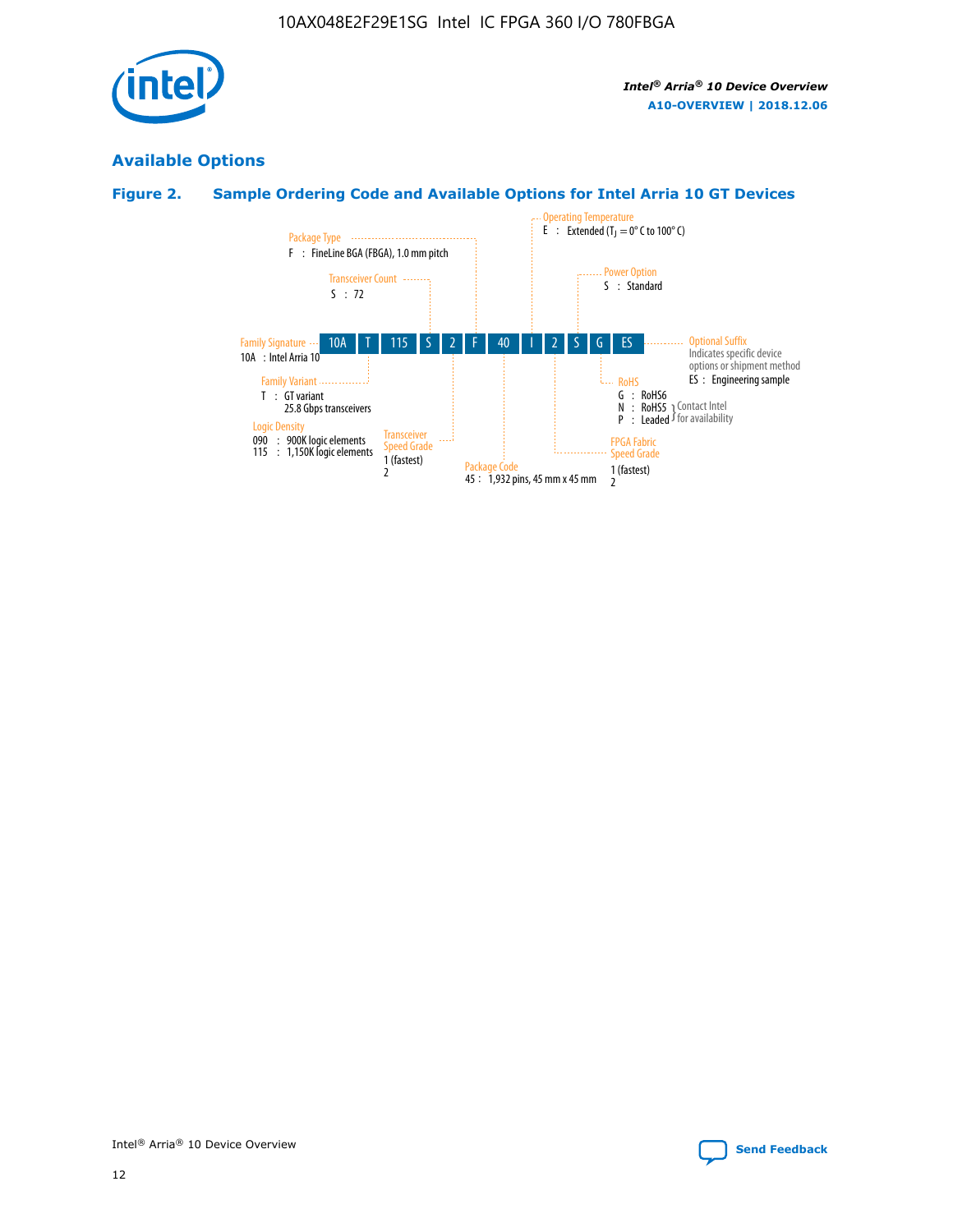

#### **Maximum Resources**

#### **Table 10. Maximum Resource Counts for Intel Arria 10 GT Devices**

| <b>Resource</b>              |                      | <b>Product Line</b> |                |  |
|------------------------------|----------------------|---------------------|----------------|--|
|                              |                      | <b>GT 900</b>       | GT 1150        |  |
| Logic Elements (LE) (K)      |                      | 900                 | 1,150          |  |
| <b>ALM</b>                   |                      | 339,620             | 427,200        |  |
| Register                     |                      | 1,358,480           | 1,708,800      |  |
| Memory (Kb)                  | M <sub>20</sub> K    | 48,460              | 54,260         |  |
|                              | <b>MLAB</b>          | 9,386               | 12,984         |  |
| Variable-precision DSP Block |                      | 1,518               | 1,518          |  |
| 18 x 19 Multiplier           |                      | 3,036               | 3,036          |  |
| <b>PLL</b>                   | Fractional Synthesis | 32                  | 32             |  |
|                              | I/O                  | 16                  | 16             |  |
| Transceiver                  | 17.4 Gbps            | 72(5)               | 72(5)          |  |
|                              | 25.8 Gbps            | 6                   | 6              |  |
| GPIO <sup>(6)</sup>          |                      | 624                 | 624            |  |
| LVDS Pair $(7)$              |                      | 312                 | 312            |  |
| PCIe Hard IP Block           |                      | $\overline{4}$      | $\overline{4}$ |  |
| Hard Memory Controller       |                      | 16                  | 16             |  |

#### **Related Information**

#### [Intel Arria 10 GT Channel Usage](https://www.intel.com/content/www/us/en/programmable/documentation/nik1398707230472.html#nik1398707008178)

Configuring GT/GX channels in Intel Arria 10 GT devices.

#### **Package Plan**

#### **Table 11. Package Plan for Intel Arria 10 GT Devices**

Refer to I/O and High Speed I/O in Intel Arria 10 Devices chapter for the number of 3 V I/O, LVDS I/O, and LVDS channels in each device package.

| <b>Product Line</b> | <b>SF45</b><br>(45 mm × 45 mm, 1932-pin FBGA) |                 |             |  |  |  |
|---------------------|-----------------------------------------------|-----------------|-------------|--|--|--|
|                     | 3 V I/O                                       | <b>LVDS I/O</b> | <b>XCVR</b> |  |  |  |
| GT 900              |                                               | 624             | 72          |  |  |  |
| GT 1150             |                                               | 624             | 72          |  |  |  |

<sup>(7)</sup> Each LVDS I/O pair can be used as differential input or output.



 $(5)$  If all 6 GT channels are in use, 12 of the GX channels are not usable.

<sup>(6)</sup> The number of GPIOs does not include transceiver I/Os. In the Intel Quartus Prime software, the number of user I/Os includes transceiver I/Os.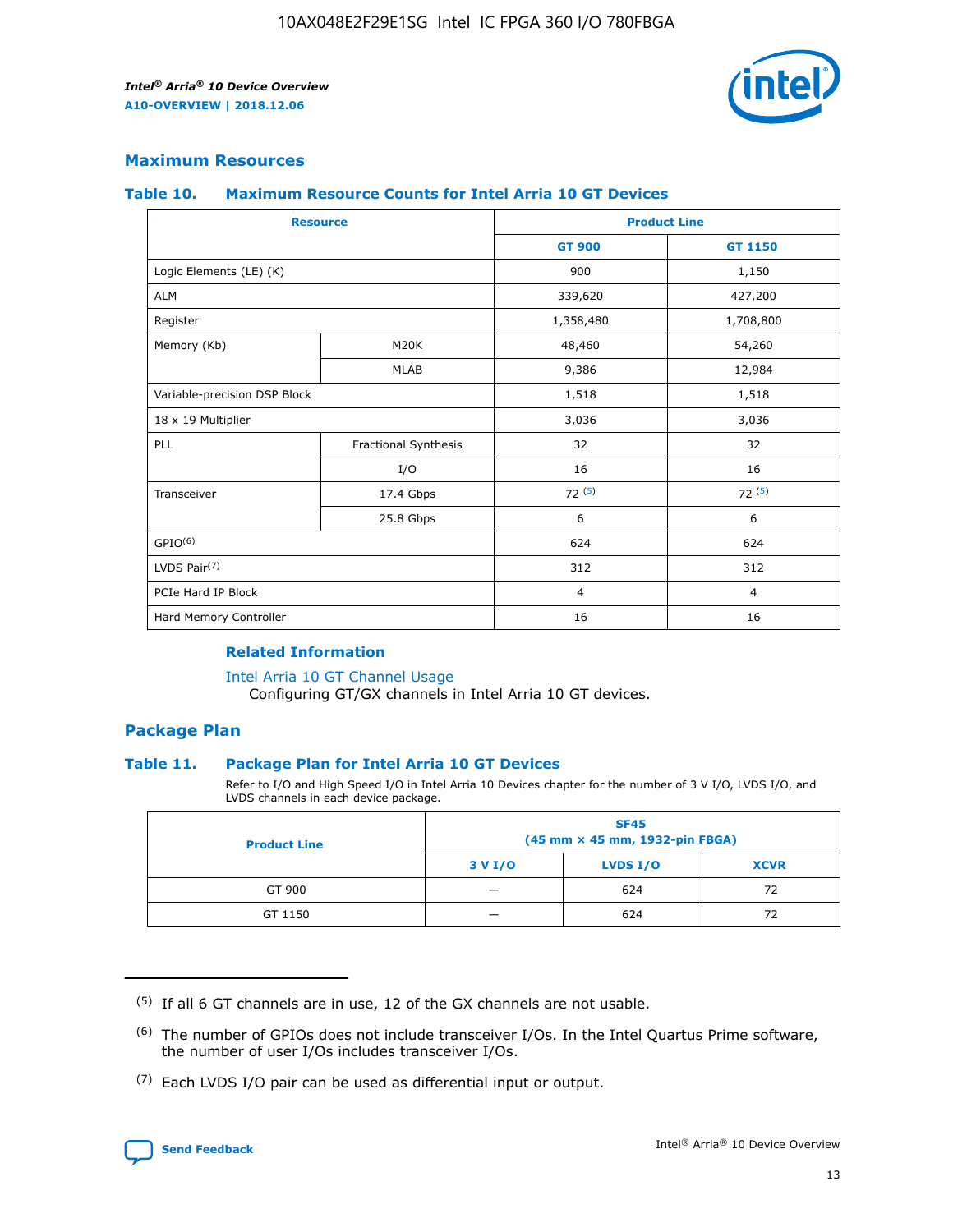

#### **Related Information**

[I/O and High-Speed Differential I/O Interfaces in Intel Arria 10 Devices chapter, Intel](https://www.intel.com/content/www/us/en/programmable/documentation/sam1403482614086.html#sam1403482030321) [Arria 10 Device Handbook](https://www.intel.com/content/www/us/en/programmable/documentation/sam1403482614086.html#sam1403482030321)

Provides the number of 3 V and LVDS I/Os, and LVDS channels for each Intel Arria 10 device package.

## **Intel Arria 10 SX**

This section provides the available options, maximum resource counts, and package plan for the Intel Arria 10 SX devices.

The information in this section is correct at the time of publication. For the latest information and to get more details, refer to the Intel FPGA Product Selector.

#### **Related Information**

[Intel FPGA Product Selector](http://www.altera.com/products/selector/psg-selector.html) Provides the latest information on Intel products.

#### **Available Options**

#### **Figure 3. Sample Ordering Code and Available Options for Intel Arria 10 SX Devices**



#### **Related Information**

[Transceiver Performance for Intel Arria 10 GX/SX Devices](https://www.intel.com/content/www/us/en/programmable/documentation/mcn1413182292568.html#mcn1413213965502) Provides more information about the transceiver speed grade.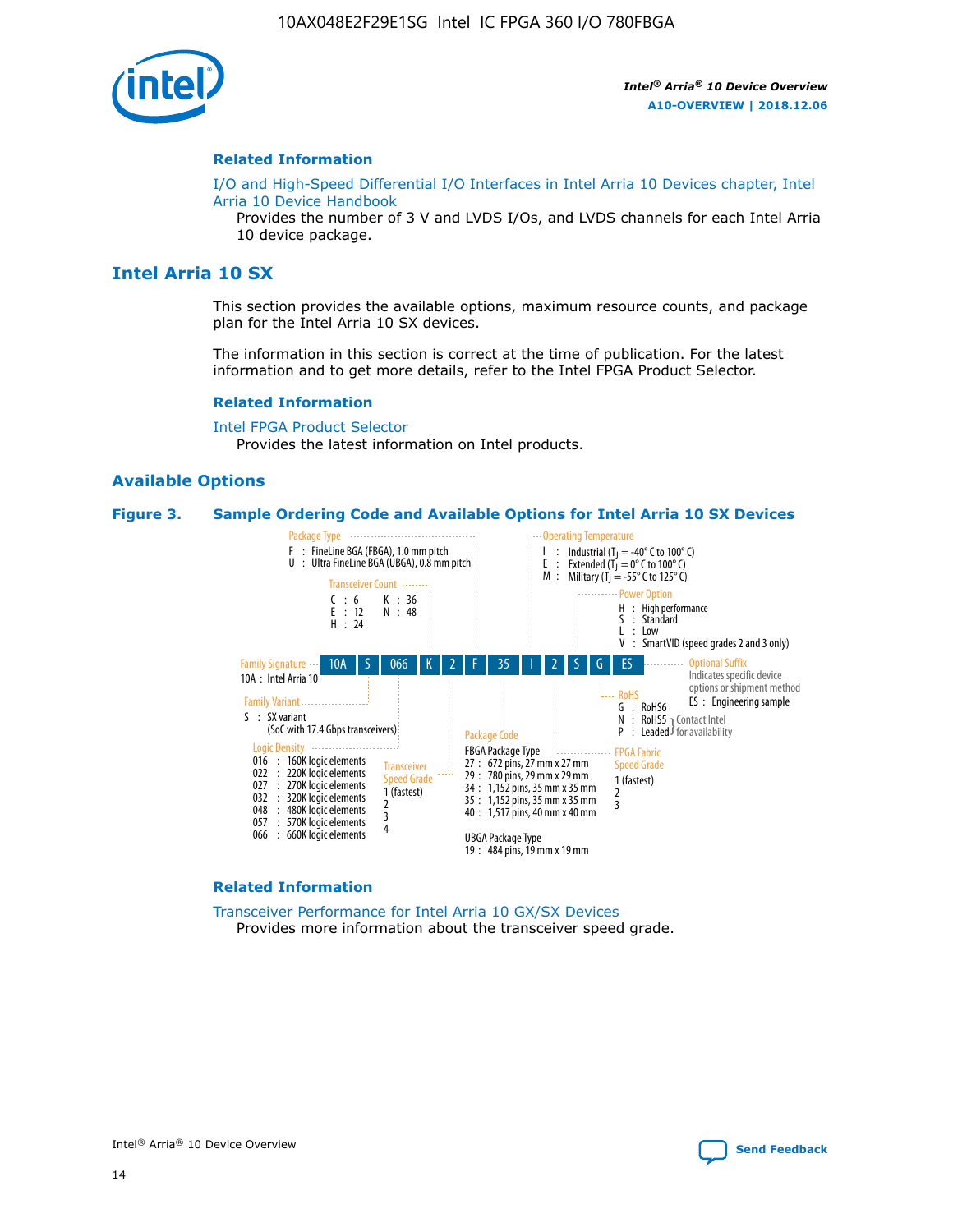

#### **Maximum Resources**

#### **Table 12. Maximum Resource Counts for Intel Arria 10 SX Devices**

|                                   | <b>Resource</b>         | <b>Product Line</b> |               |                |                |                |                |                |  |  |  |
|-----------------------------------|-------------------------|---------------------|---------------|----------------|----------------|----------------|----------------|----------------|--|--|--|
|                                   |                         | <b>SX 160</b>       | <b>SX 220</b> | <b>SX 270</b>  | <b>SX 320</b>  | <b>SX 480</b>  | <b>SX 570</b>  | <b>SX 660</b>  |  |  |  |
| Logic Elements (LE) (K)           |                         | 160                 | 220           | 270            | 320            | 480            | 570            | 660            |  |  |  |
| <b>ALM</b>                        |                         | 61,510              | 80,330        | 101,620        | 119,900        | 183,590        | 217,080        | 251,680        |  |  |  |
| Register                          |                         | 246,040             | 321,320       | 406,480        | 479,600        | 734,360        | 868,320        | 1,006,720      |  |  |  |
| Memory (Kb)                       | M <sub>20</sub> K       | 8,800               | 11,740        | 15,000         | 17,820         | 28,620         | 36,000         | 42,620         |  |  |  |
|                                   | <b>MLAB</b>             | 1,050               | 1,690         | 2,452          | 2,727          | 4,164          | 5,096          | 5,788          |  |  |  |
| Variable-precision DSP Block      |                         | 156                 | 192           | 830            | 985            | 1,368          | 1,523          | 1,687          |  |  |  |
| 18 x 19 Multiplier                |                         | 312                 | 384           | 1,660          | 1,970          | 2,736          | 3,046          | 3,374          |  |  |  |
| <b>PLL</b>                        | Fractional<br>Synthesis | 6                   | 6             | 8              | 8              | 12             | 16             | 16             |  |  |  |
|                                   | I/O                     | 6                   | 6             | 8              | 8              | 12             | 16             | 16             |  |  |  |
| 17.4 Gbps Transceiver             |                         | 12                  | 12            | 24             | 24             | 36             | 48             | 48             |  |  |  |
| GPIO <sup>(8)</sup>               |                         | 288                 | 288           | 384            | 384            | 492            | 696            | 696            |  |  |  |
| LVDS Pair $(9)$                   |                         | 120                 | 120           | 168            | 168            | 174            | 324            | 324            |  |  |  |
| PCIe Hard IP Block                |                         | $\mathbf{1}$        | $\mathbf{1}$  | $\overline{2}$ | $\overline{2}$ | $\overline{2}$ | $\overline{2}$ | $\overline{2}$ |  |  |  |
| Hard Memory Controller            |                         | 6                   | 6             | 8              | 8              | 12             | 16             | 16             |  |  |  |
| ARM Cortex-A9 MPCore<br>Processor |                         | Yes                 | Yes           | Yes            | Yes            | Yes            | Yes            | Yes            |  |  |  |

#### **Package Plan**

#### **Table 13. Package Plan for Intel Arria 10 SX Devices (U19, F27, F29, and F34)**

Refer to I/O and High Speed I/O in Intel Arria 10 Devices chapter for the number of 3 V I/O, LVDS I/O, and LVDS channels in each device package.

| <b>Product Line</b> | U19<br>$(19 \text{ mm} \times 19 \text{ mm})$<br>484-pin UBGA) |                    | <b>F27</b><br>$(27 \text{ mm} \times 27 \text{ mm})$<br>672-pin FBGA) |           | <b>F29</b><br>$(29 \text{ mm} \times 29 \text{ mm})$<br>780-pin FBGA) |             |            | <b>F34</b><br>$(35 \text{ mm} \times 35 \text{ mm})$<br><b>1152-pin FBGA)</b> |             |           |                    |             |
|---------------------|----------------------------------------------------------------|--------------------|-----------------------------------------------------------------------|-----------|-----------------------------------------------------------------------|-------------|------------|-------------------------------------------------------------------------------|-------------|-----------|--------------------|-------------|
|                     | 3V<br>I/O                                                      | <b>LVDS</b><br>I/O | <b>XCVR</b>                                                           | 3V<br>I/O | <b>LVDS</b><br>I/O                                                    | <b>XCVR</b> | 3 V<br>I/O | <b>LVDS</b><br>I/O                                                            | <b>XCVR</b> | 3V<br>I/O | <b>LVDS</b><br>I/O | <b>XCVR</b> |
| SX 160              | 48                                                             | 144                | 6                                                                     | 48        | 192                                                                   | 12          | 48         | 240                                                                           | 12          | –         |                    |             |
| SX 220              | 48                                                             | 144                | 6                                                                     | 48        | 192                                                                   | 12          | 48         | 240                                                                           | 12          |           |                    |             |
| SX 270              |                                                                |                    |                                                                       | 48        | 192                                                                   | 12          | 48         | 312                                                                           | 12          | 48        | 336                | 24          |
| SX 320              |                                                                |                    |                                                                       | 48        | 192                                                                   | 12          | 48         | 312                                                                           | 12          | 48        | 336                | 24          |
|                     | continued                                                      |                    |                                                                       |           |                                                                       |             |            |                                                                               |             |           |                    |             |

 $(8)$  The number of GPIOs does not include transceiver I/Os. In the Intel Quartus Prime software, the number of user I/Os includes transceiver I/Os.

 $(9)$  Each LVDS I/O pair can be used as differential input or output.

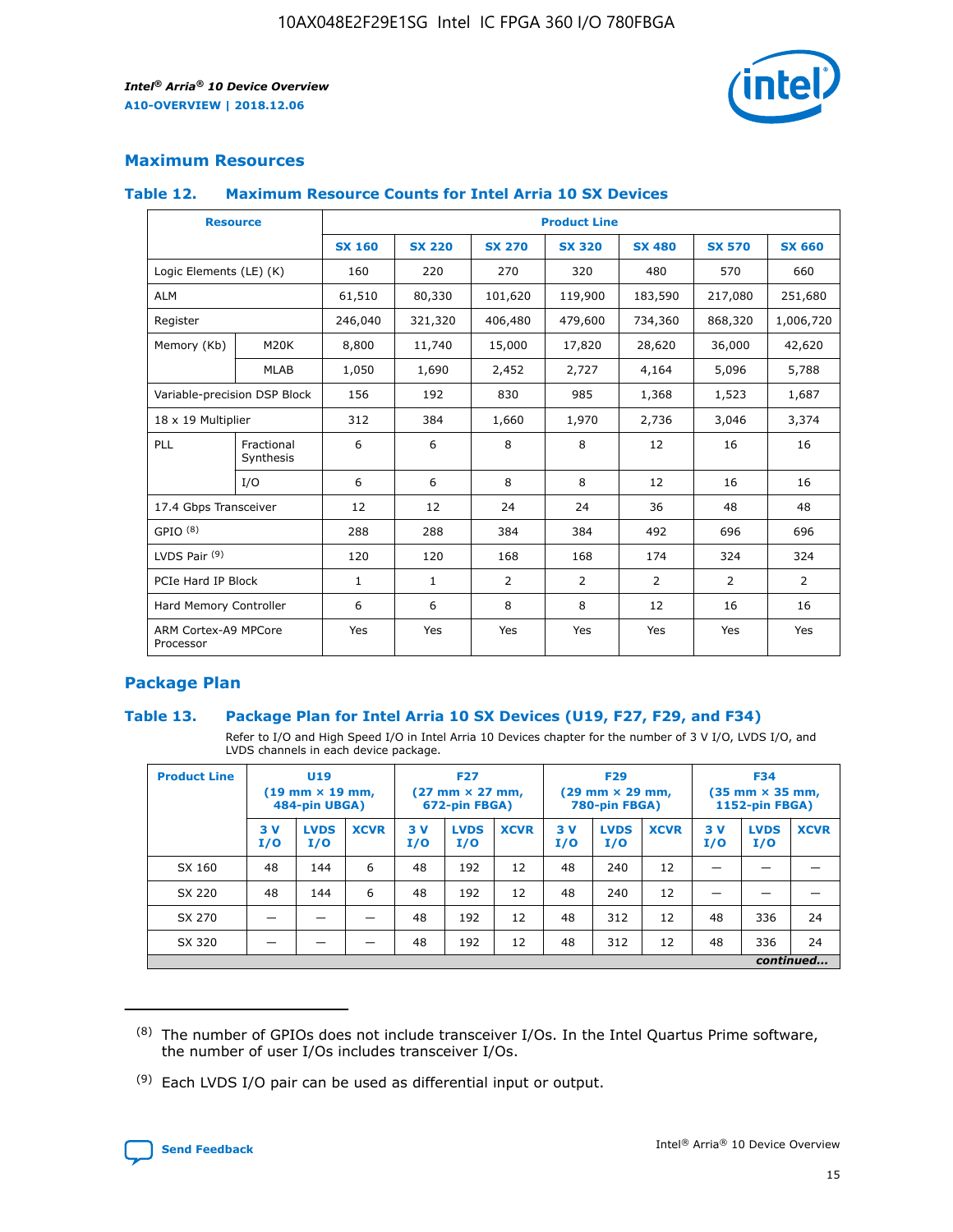

| <b>Product Line</b> | U <sub>19</sub><br>$(19 \text{ mm} \times 19 \text{ mm})$<br>484-pin UBGA) |                    | <b>F27</b><br>$(27 \text{ mm} \times 27 \text{ mm})$<br>672-pin FBGA) |           | <b>F29</b><br>$(29 \text{ mm} \times 29 \text{ mm})$<br>780-pin FBGA) |             |           | <b>F34</b><br>$(35$ mm $\times$ 35 mm,<br><b>1152-pin FBGA)</b> |             |           |                    |             |
|---------------------|----------------------------------------------------------------------------|--------------------|-----------------------------------------------------------------------|-----------|-----------------------------------------------------------------------|-------------|-----------|-----------------------------------------------------------------|-------------|-----------|--------------------|-------------|
|                     | 3V<br>I/O                                                                  | <b>LVDS</b><br>I/O | <b>XCVR</b>                                                           | 3V<br>I/O | <b>LVDS</b><br>I/O                                                    | <b>XCVR</b> | 3V<br>I/O | <b>LVDS</b><br>I/O                                              | <b>XCVR</b> | 3V<br>I/O | <b>LVDS</b><br>I/O | <b>XCVR</b> |
| SX 480              |                                                                            |                    |                                                                       |           |                                                                       |             | 48        | 312                                                             | 12          | 48        | 444                | 24          |
| SX 570              |                                                                            |                    |                                                                       |           |                                                                       |             |           |                                                                 |             | 48        | 444                | 24          |
| SX 660              |                                                                            |                    |                                                                       |           |                                                                       |             |           |                                                                 |             | 48        | 444                | 24          |

#### **Table 14. Package Plan for Intel Arria 10 SX Devices (F35, KF40, and NF40)**

Refer to I/O and High Speed I/O in Intel Arria 10 Devices chapter for the number of 3 V I/O, LVDS I/O, and LVDS channels in each device package.

| <b>Product Line</b> | <b>F35</b><br>$(35 \text{ mm} \times 35 \text{ mm})$<br><b>1152-pin FBGA)</b> |          |             |                                           | <b>KF40</b><br>(40 mm × 40 mm,<br>1517-pin FBGA) |    | <b>NF40</b><br>$(40 \text{ mm} \times 40 \text{ mm})$<br>1517-pin FBGA) |          |             |  |
|---------------------|-------------------------------------------------------------------------------|----------|-------------|-------------------------------------------|--------------------------------------------------|----|-------------------------------------------------------------------------|----------|-------------|--|
|                     | 3 V I/O                                                                       | LVDS I/O | <b>XCVR</b> | <b>LVDS I/O</b><br><b>XCVR</b><br>3 V I/O |                                                  |    | 3 V I/O                                                                 | LVDS I/O | <b>XCVR</b> |  |
| SX 270              | 48                                                                            | 336      | 24          |                                           |                                                  |    |                                                                         |          |             |  |
| SX 320              | 48                                                                            | 336      | 24          |                                           |                                                  |    |                                                                         |          |             |  |
| SX 480              | 48                                                                            | 348      | 36          |                                           |                                                  |    |                                                                         |          |             |  |
| SX 570              | 48                                                                            | 348      | 36          | 96                                        | 600                                              | 36 | 48                                                                      | 540      | 48          |  |
| SX 660              | 48                                                                            | 348      | 36          | 96                                        | 600                                              | 36 | 48                                                                      | 540      | 48          |  |

#### **Related Information**

[I/O and High-Speed Differential I/O Interfaces in Intel Arria 10 Devices chapter, Intel](https://www.intel.com/content/www/us/en/programmable/documentation/sam1403482614086.html#sam1403482030321) [Arria 10 Device Handbook](https://www.intel.com/content/www/us/en/programmable/documentation/sam1403482614086.html#sam1403482030321)

Provides the number of 3 V and LVDS I/Os, and LVDS channels for each Intel Arria 10 device package.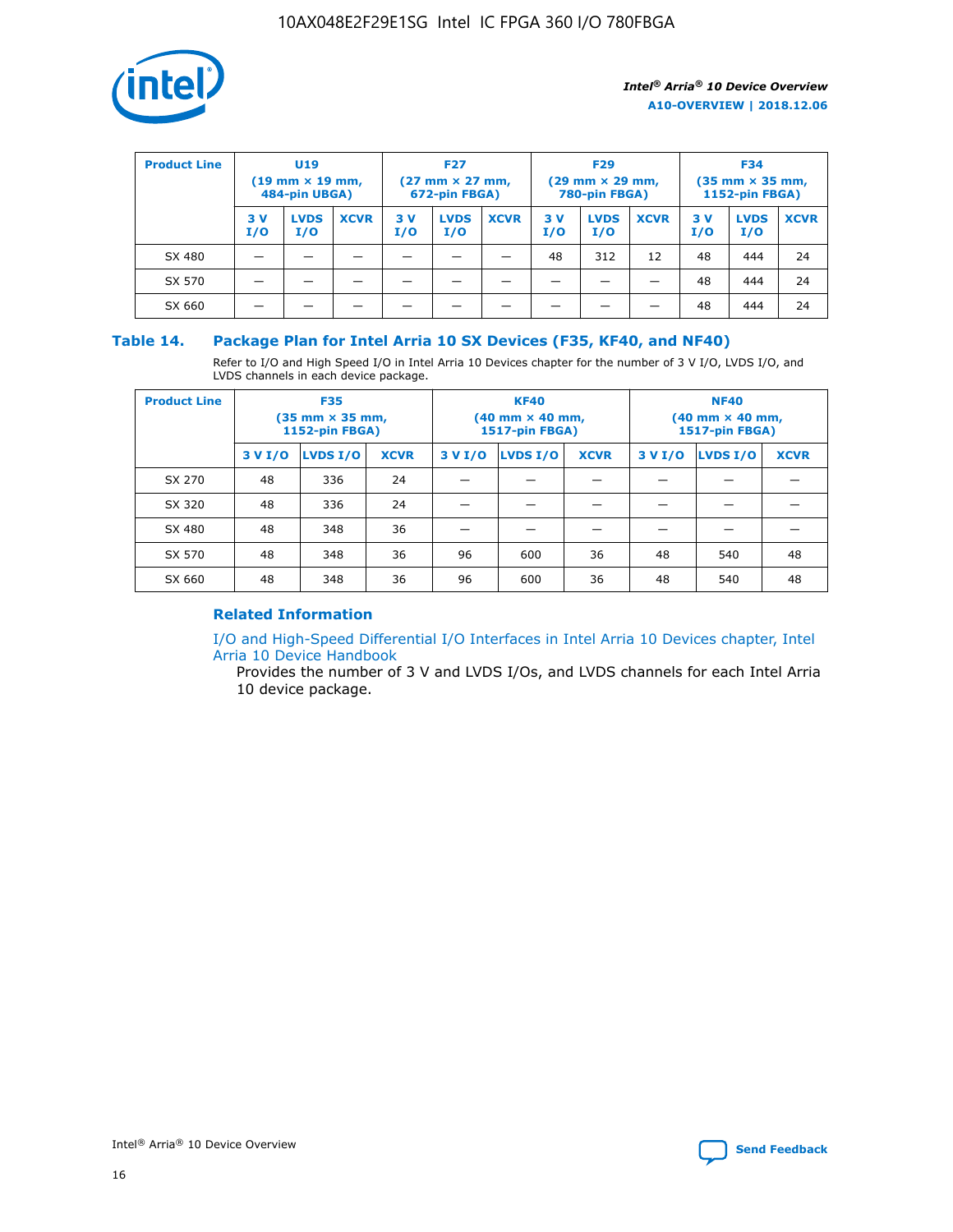

## **I/O Vertical Migration for Intel Arria 10 Devices**

#### **Figure 4. Migration Capability Across Intel Arria 10 Product Lines**

- The arrows indicate the migration paths. The devices included in each vertical migration path are shaded. Devices with fewer resources in the same path have lighter shades.
- To achieve the full I/O migration across product lines in the same migration path, restrict I/Os and transceivers usage to match the product line with the lowest I/O and transceiver counts.
- An LVDS I/O bank in the source device may be mapped to a 3 V I/O bank in the target device. To use memory interface clock frequency higher than 533 MHz, assign external memory interface pins only to banks that are LVDS I/O in both devices.
- There may be nominal 0.15 mm package height difference between some product lines in the same package type.
	- **Variant Product Line Package U19 F27 F29 F34 F35 KF40 NF40 RF40 NF45 SF45 UF45** Intel® Arria® 10 GX GX 160 GX 220 GX 270 GX 320 GX 480 GX 570 GX 660 GX 900 GX 1150 Intel Arria 10 GT GT 900 GT 1150 Intel Arria 10 SX SX 160 SX 220 SX 270 SX 320 SX 480 SX 570 SX 660
- Some migration paths are not shown in the Intel Quartus Prime software **Pin Migration View**.

*Note:* To verify the pin migration compatibility, use the **Pin Migration View** window in the Intel Quartus Prime software Pin Planner.

## **Adaptive Logic Module**

Intel Arria 10 devices use a 20 nm ALM as the basic building block of the logic fabric.

The ALM architecture is the same as the previous generation FPGAs, allowing for efficient implementation of logic functions and easy conversion of IP between the device generations.

The ALM, as shown in following figure, uses an 8-input fracturable look-up table (LUT) with four dedicated registers to help improve timing closure in register-rich designs and achieve an even higher design packing capability than the traditional two-register per LUT architecture.

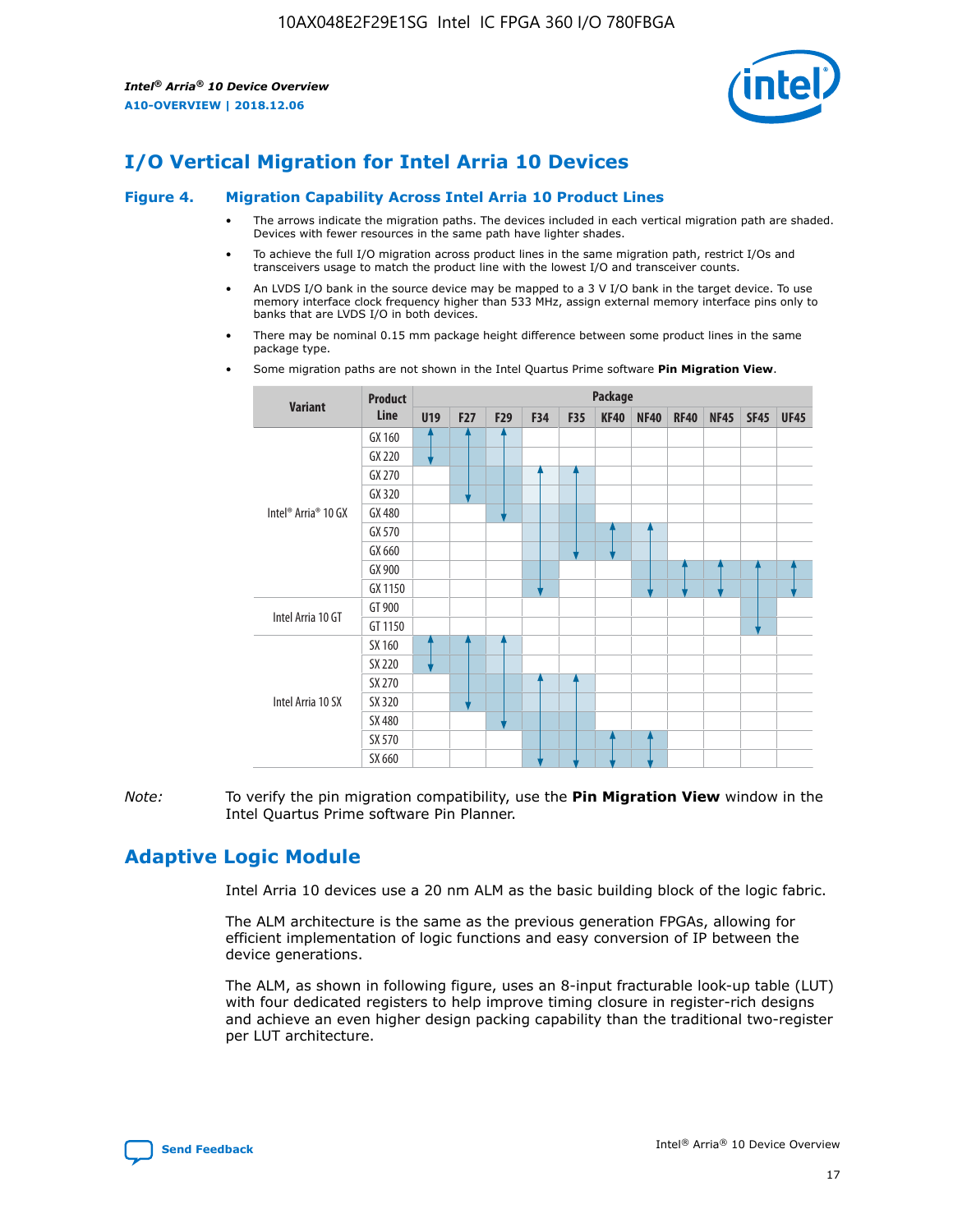

**Figure 5. ALM for Intel Arria 10 Devices**



The Intel Quartus Prime software optimizes your design according to the ALM logic structure and automatically maps legacy designs into the Intel Arria 10 ALM architecture.

## **Variable-Precision DSP Block**

The Intel Arria 10 variable precision DSP blocks support fixed-point arithmetic and floating-point arithmetic.

Features for fixed-point arithmetic:

- High-performance, power-optimized, and fully registered multiplication operations
- 18-bit and 27-bit word lengths
- Two 18 x 19 multipliers or one 27 x 27 multiplier per DSP block
- Built-in addition, subtraction, and 64-bit double accumulation register to combine multiplication results
- Cascading 19-bit or 27-bit when pre-adder is disabled and cascading 18-bit when pre-adder is used to form the tap-delay line for filtering applications
- Cascading 64-bit output bus to propagate output results from one block to the next block without external logic support
- Hard pre-adder supported in 19-bit and 27-bit modes for symmetric filters
- Internal coefficient register bank in both 18-bit and 27-bit modes for filter implementation
- 18-bit and 27-bit systolic finite impulse response (FIR) filters with distributed output adder
- Biased rounding support

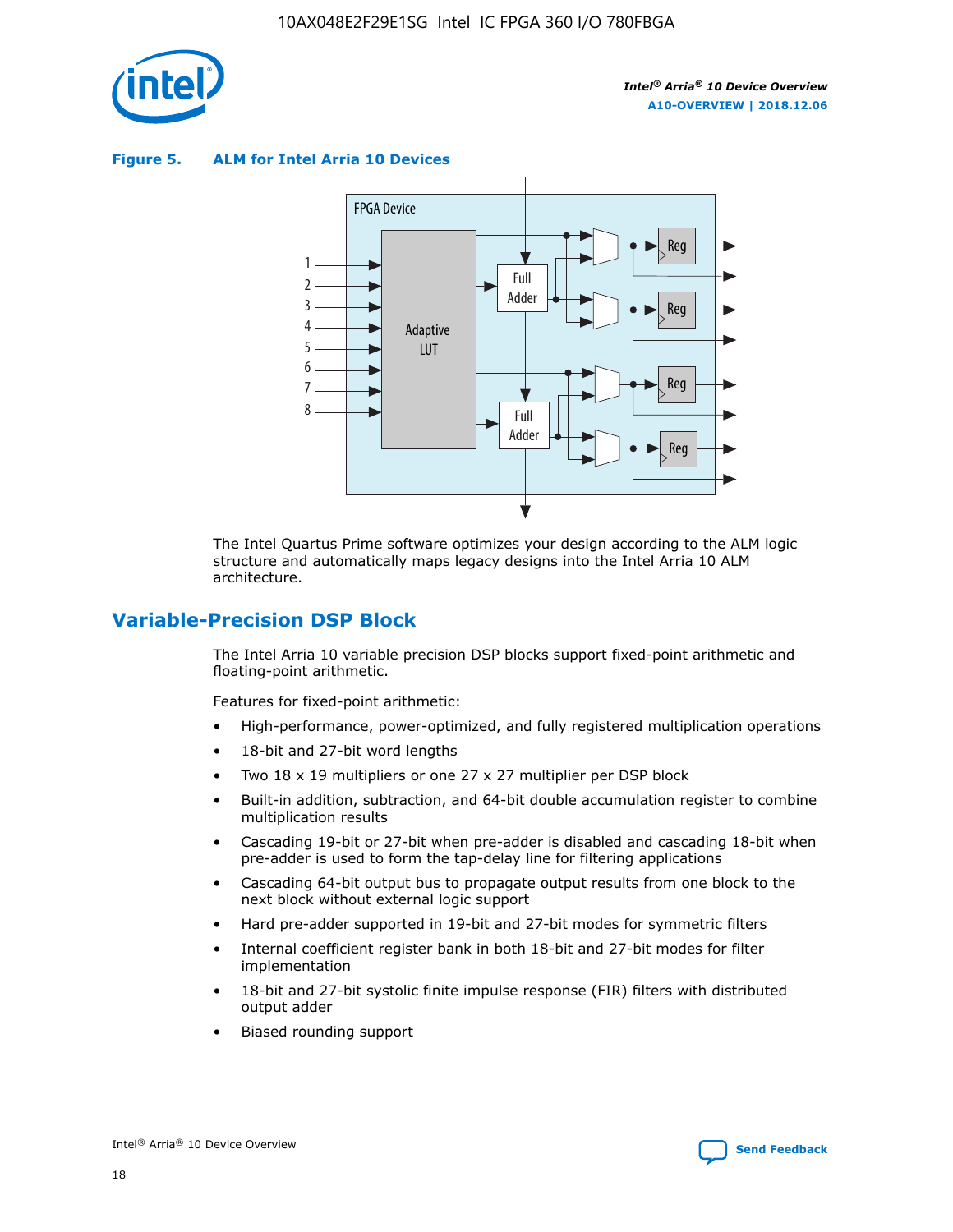

Features for floating-point arithmetic:

- A completely hardened architecture that supports multiplication, addition, subtraction, multiply-add, and multiply-subtract
- Multiplication with accumulation capability and a dynamic accumulator reset control
- Multiplication with cascade summation capability
- Multiplication with cascade subtraction capability
- Complex multiplication
- Direct vector dot product
- Systolic FIR filter

#### **Table 15. Variable-Precision DSP Block Configurations for Intel Arria 10 Devices**

| <b>Usage Example</b>                                       | <b>Multiplier Size (Bit)</b>    | <b>DSP Block Resources</b> |
|------------------------------------------------------------|---------------------------------|----------------------------|
| Medium precision fixed point                               | Two 18 x 19                     |                            |
| High precision fixed or Single precision<br>floating point | One 27 x 27                     |                            |
| Fixed point FFTs                                           | One 19 x 36 with external adder |                            |
| Very high precision fixed point                            | One 36 x 36 with external adder |                            |
| Double precision floating point                            | One 54 x 54 with external adder | 4                          |

#### **Table 16. Resources for Fixed-Point Arithmetic in Intel Arria 10 Devices**

The table lists the variable-precision DSP resources by bit precision for each Intel Arria 10 device.

| <b>Variant</b>  | <b>Product Line</b> | Variable-<br>precision<br><b>DSP Block</b> | <b>Independent Input and Output</b><br><b>Multiplications Operator</b> |                                     | 18 x 19<br><b>Multiplier</b><br><b>Adder Sum</b> | $18 \times 18$<br><b>Multiplier</b><br><b>Adder</b> |
|-----------------|---------------------|--------------------------------------------|------------------------------------------------------------------------|-------------------------------------|--------------------------------------------------|-----------------------------------------------------|
|                 |                     |                                            | 18 x 19<br><b>Multiplier</b>                                           | $27 \times 27$<br><b>Multiplier</b> | <b>Mode</b>                                      | <b>Summed with</b><br>36 bit Input                  |
| AIntel Arria 10 | GX 160              | 156                                        | 312                                                                    | 156                                 | 156                                              | 156                                                 |
| GX              | GX 220              | 192                                        | 384                                                                    | 192                                 | 192                                              | 192                                                 |
|                 | GX 270              | 830                                        | 1,660                                                                  | 830                                 | 830                                              | 830                                                 |
|                 | GX 320              | 984                                        | 1,968                                                                  | 984                                 | 984                                              | 984                                                 |
|                 | GX 480              | 1,368                                      | 2,736                                                                  | 1,368                               | 1,368                                            | 1,368                                               |
|                 | GX 570              | 1,523                                      | 3,046                                                                  | 1,523                               | 1,523                                            | 1,523                                               |
|                 | GX 660              | 1,687                                      | 3,374                                                                  | 1,687                               | 1,687                                            | 1,687                                               |
|                 | GX 900              | 1,518                                      | 3,036                                                                  | 1,518                               | 1,518                                            | 1,518                                               |
|                 | GX 1150             | 1,518                                      | 3,036                                                                  | 1,518                               | 1,518                                            | 1,518                                               |
| Intel Arria 10  | GT 900              | 1,518                                      | 3,036                                                                  | 1,518                               | 1,518                                            | 1,518                                               |
| GT              | GT 1150             | 1,518                                      | 3,036                                                                  | 1,518                               | 1,518                                            | 1,518                                               |
| Intel Arria 10  | SX 160              | 156                                        | 312                                                                    | 156                                 | 156                                              | 156                                                 |
| <b>SX</b>       | SX 220<br>192       |                                            | 384                                                                    | 192                                 | 192                                              | 192                                                 |
|                 | SX 270              | 830                                        | 1,660                                                                  | 830                                 | 830                                              | 830                                                 |
|                 |                     |                                            |                                                                        |                                     |                                                  | continued                                           |

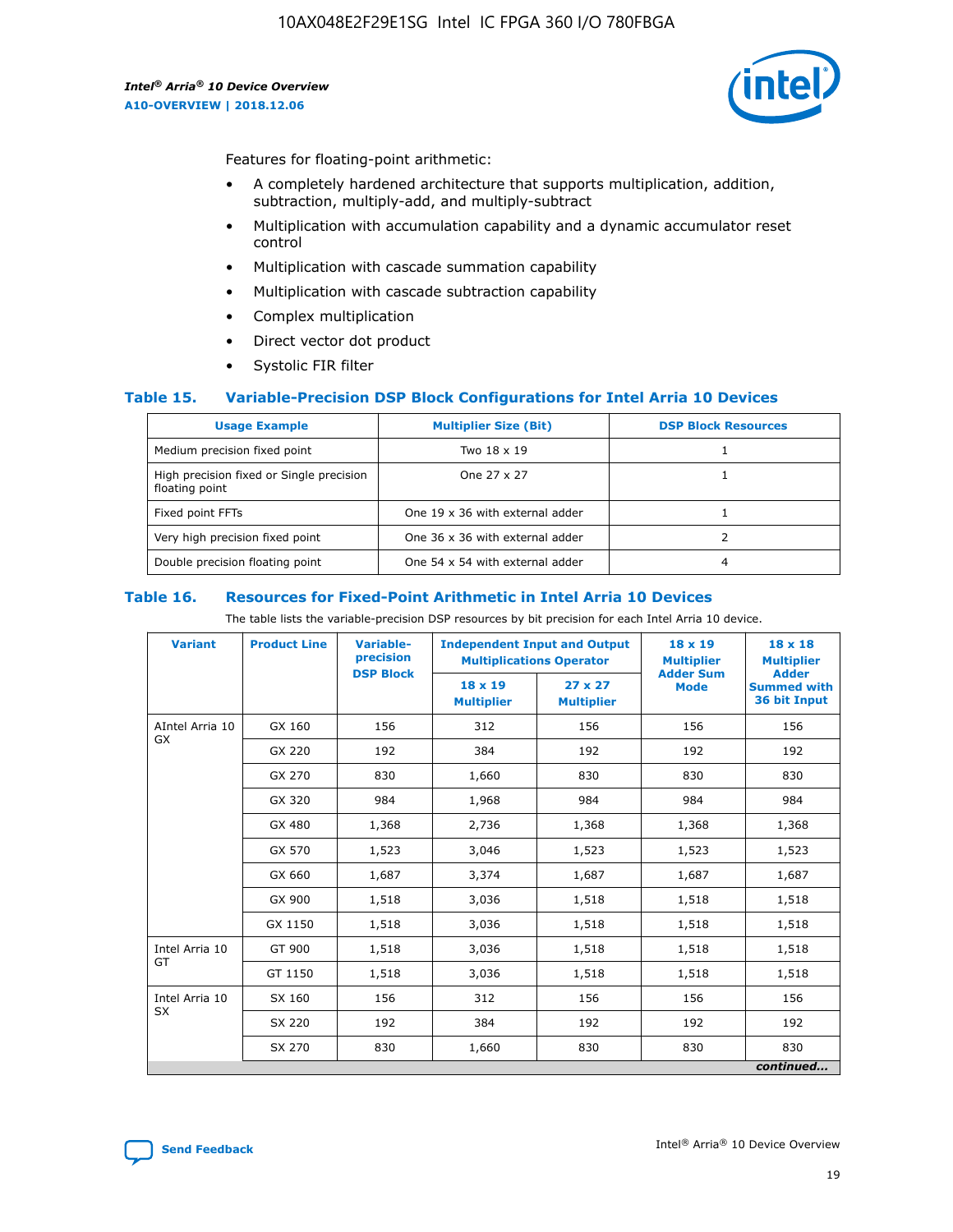

| <b>Variant</b> | <b>Product Line</b> | Variable-<br>precision | <b>Independent Input and Output</b><br><b>Multiplications Operator</b> |                                     | $18 \times 19$<br><b>Multiplier</b> | $18 \times 18$<br><b>Multiplier</b><br><b>Adder</b> |  |
|----------------|---------------------|------------------------|------------------------------------------------------------------------|-------------------------------------|-------------------------------------|-----------------------------------------------------|--|
|                |                     | <b>DSP Block</b>       | $18 \times 19$<br><b>Multiplier</b>                                    | $27 \times 27$<br><b>Multiplier</b> | <b>Adder Sum</b><br><b>Mode</b>     | <b>Summed with</b><br>36 bit Input                  |  |
|                | SX 320              | 984                    | 1,968                                                                  | 984                                 | 984                                 | 984                                                 |  |
|                | SX 480              | 1,368                  | 2,736                                                                  | 1,368                               | 1,368                               | 1,368                                               |  |
|                | SX 570              | 1,523                  | 3,046                                                                  | 1,523                               | 1,523                               | 1,523                                               |  |
|                | SX 660              | 1,687                  | 3,374                                                                  | 1,687                               | 1,687                               | 1,687                                               |  |

## **Table 17. Resources for Floating-Point Arithmetic in Intel Arria 10 Devices**

The table lists the variable-precision DSP resources by bit precision for each Intel Arria 10 device.

| <b>Variant</b> | <b>Product Line</b> | <b>Variable-</b><br>precision<br><b>DSP Block</b> | <b>Single</b><br><b>Precision</b><br><b>Floating-Point</b><br><b>Multiplication</b><br><b>Mode</b> | <b>Single-Precision</b><br><b>Floating-Point</b><br><b>Adder Mode</b> | Single-<br><b>Precision</b><br><b>Floating-Point</b><br><b>Multiply</b><br><b>Accumulate</b><br><b>Mode</b> | <b>Peak</b><br><b>Giga Floating-</b><br><b>Point</b><br><b>Operations</b><br>per Second<br>(GFLOPs) |
|----------------|---------------------|---------------------------------------------------|----------------------------------------------------------------------------------------------------|-----------------------------------------------------------------------|-------------------------------------------------------------------------------------------------------------|-----------------------------------------------------------------------------------------------------|
| Intel Arria 10 | GX 160              | 156                                               | 156                                                                                                | 156                                                                   | 156                                                                                                         | 140                                                                                                 |
| GX             | GX 220              | 192                                               | 192                                                                                                | 192                                                                   | 192                                                                                                         | 173                                                                                                 |
|                | GX 270              | 830                                               | 830                                                                                                | 830                                                                   | 830                                                                                                         | 747                                                                                                 |
|                | GX 320              | 984                                               | 984                                                                                                | 984                                                                   | 984                                                                                                         | 886                                                                                                 |
|                | GX 480              | 1,369                                             | 1,368                                                                                              | 1,368                                                                 | 1,368                                                                                                       | 1,231                                                                                               |
|                | GX 570              | 1,523                                             | 1,523                                                                                              | 1,523                                                                 | 1,523                                                                                                       | 1,371                                                                                               |
|                | GX 660              | 1,687                                             | 1,687                                                                                              | 1,687                                                                 | 1,687                                                                                                       | 1,518                                                                                               |
|                | GX 900              | 1,518                                             | 1,518                                                                                              | 1,518                                                                 | 1,518                                                                                                       | 1,366                                                                                               |
|                | GX 1150             | 1,518                                             | 1,518                                                                                              | 1,518                                                                 | 1,518                                                                                                       | 1,366                                                                                               |
| Intel Arria 10 | GT 900              | 1,518                                             | 1,518                                                                                              | 1,518                                                                 | 1,518                                                                                                       | 1,366                                                                                               |
| GT             | GT 1150             | 1,518                                             | 1,518                                                                                              | 1,518                                                                 | 1,518                                                                                                       | 1,366                                                                                               |
| Intel Arria 10 | SX 160              | 156                                               | 156                                                                                                | 156                                                                   | 156                                                                                                         | 140                                                                                                 |
| <b>SX</b>      | SX 220              | 192                                               | 192                                                                                                | 192                                                                   | 192                                                                                                         | 173                                                                                                 |
|                | SX 270              | 830                                               | 830                                                                                                | 830                                                                   | 830                                                                                                         | 747                                                                                                 |
|                | SX 320              | 984                                               | 984                                                                                                | 984                                                                   | 984                                                                                                         | 886                                                                                                 |
|                | SX 480              | 1,369                                             | 1,368                                                                                              | 1,368                                                                 | 1,368                                                                                                       | 1,231                                                                                               |
|                | SX 570              | 1,523                                             | 1,523                                                                                              | 1,523                                                                 | 1,523                                                                                                       | 1,371                                                                                               |
|                | SX 660              | 1,687                                             | 1,687                                                                                              | 1,687                                                                 | 1,687                                                                                                       | 1,518                                                                                               |

## **Embedded Memory Blocks**

The embedded memory blocks in the devices are flexible and designed to provide an optimal amount of small- and large-sized memory arrays to fit your design requirements.

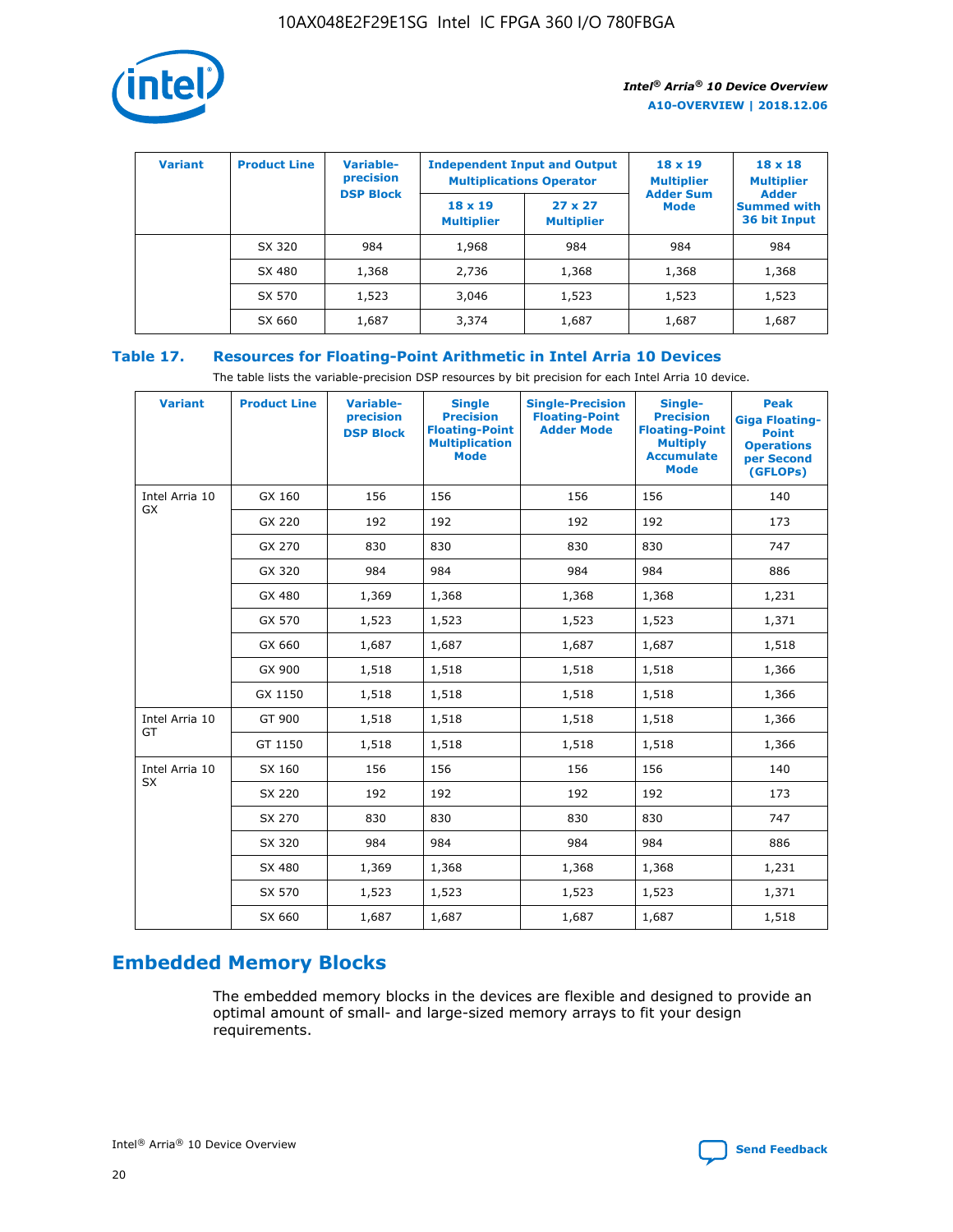

## **Types of Embedded Memory**

The Intel Arria 10 devices contain two types of memory blocks:

- 20 Kb M20K blocks—blocks of dedicated memory resources. The M20K blocks are ideal for larger memory arrays while still providing a large number of independent ports.
- 640 bit memory logic array blocks (MLABs)—enhanced memory blocks that are configured from dual-purpose logic array blocks (LABs). The MLABs are ideal for wide and shallow memory arrays. The MLABs are optimized for implementation of shift registers for digital signal processing (DSP) applications, wide and shallow FIFO buffers, and filter delay lines. Each MLAB is made up of ten adaptive logic modules (ALMs). In the Intel Arria 10 devices, you can configure these ALMs as ten 32 x 2 blocks, giving you one 32 x 20 simple dual-port SRAM block per MLAB.

## **Embedded Memory Capacity in Intel Arria 10 Devices**

|                   | <b>Product</b> | <b>M20K</b>  |                     | <b>MLAB</b>  |                     | <b>Total RAM Bit</b> |
|-------------------|----------------|--------------|---------------------|--------------|---------------------|----------------------|
| <b>Variant</b>    | <b>Line</b>    | <b>Block</b> | <b>RAM Bit (Kb)</b> | <b>Block</b> | <b>RAM Bit (Kb)</b> | (Kb)                 |
| Intel Arria 10 GX | GX 160         | 440          | 8,800               | 1,680        | 1,050               | 9,850                |
|                   | GX 220         | 587          | 11,740              | 2,703        | 1,690               | 13,430               |
|                   | GX 270         | 750          | 15,000              | 3,922        | 2,452               | 17,452               |
|                   | GX 320         | 891          | 17,820              | 4,363        | 2,727               | 20,547               |
|                   | GX 480         | 1,431        | 28,620              | 6,662        | 4,164               | 32,784               |
|                   | GX 570         | 1,800        | 36,000              | 8,153        | 5,096               | 41,096               |
|                   | GX 660         | 2,131        | 42,620              | 9,260        | 5,788               | 48,408               |
|                   | GX 900         | 2,423        | 48,460              | 15,017       | 9,386               | 57,846               |
|                   | GX 1150        | 2,713        | 54,260              | 20,774       | 12,984              | 67,244               |
| Intel Arria 10 GT | GT 900         | 2,423        | 48,460              | 15,017       | 9,386               | 57,846               |
|                   | GT 1150        | 2,713        | 54,260              | 20,774       | 12,984              | 67,244               |
| Intel Arria 10 SX | SX 160         | 440          | 8,800               | 1,680        | 1,050               | 9,850                |
|                   | SX 220         | 587          | 11,740              | 2,703        | 1,690               | 13,430               |
|                   | SX 270         | 750          | 15,000              | 3,922        | 2,452               | 17,452               |
|                   | SX 320         | 891          | 17,820              | 4,363        | 2,727               | 20,547               |
|                   | SX 480         | 1,431        | 28,620              | 6,662        | 4,164               | 32,784               |
|                   | SX 570         | 1,800        | 36,000              | 8,153        | 5,096               | 41,096               |
|                   | SX 660         | 2,131        | 42,620              | 9,260        | 5,788               | 48,408               |

#### **Table 18. Embedded Memory Capacity and Distribution in Intel Arria 10 Devices**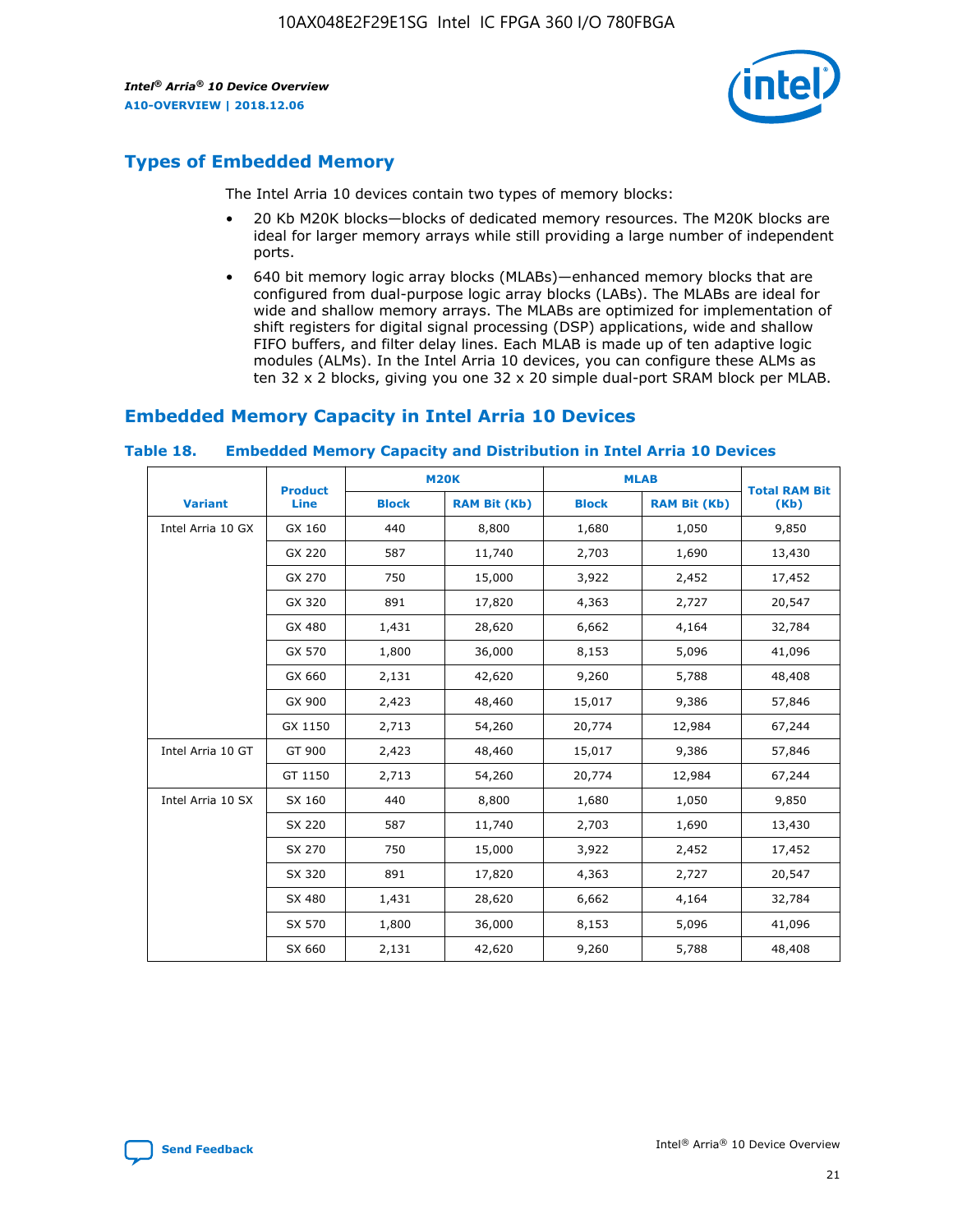

## **Embedded Memory Configurations for Single-port Mode**

#### **Table 19. Single-port Embedded Memory Configurations for Intel Arria 10 Devices**

This table lists the maximum configurations supported for single-port RAM and ROM modes.

| <b>Memory Block</b> | Depth (bits) | <b>Programmable Width</b> |
|---------------------|--------------|---------------------------|
| MLAB                | 32           | x16, x18, or x20          |
|                     | 64(10)       | x8, x9, x10               |
| M20K                | 512          | x40, x32                  |
|                     | 1K           | x20, x16                  |
|                     | 2K           | x10, x8                   |
|                     | 4K           | x5, x4                    |
|                     | 8K           | x2                        |
|                     | 16K          | x1                        |

## **Clock Networks and PLL Clock Sources**

The clock network architecture is based on Intel's global, regional, and peripheral clock structure. This clock structure is supported by dedicated clock input pins, fractional clock synthesis PLLs, and integer I/O PLLs.

#### **Clock Networks**

The Intel Arria 10 core clock networks are capable of up to 800 MHz fabric operation across the full industrial temperature range. For the external memory interface, the clock network supports the hard memory controller with speeds up to 2,400 Mbps in a quarter-rate transfer.

To reduce power consumption, the Intel Quartus Prime software identifies all unused sections of the clock network and powers them down.

## **Fractional Synthesis and I/O PLLs**

Intel Arria 10 devices contain up to 32 fractional synthesis PLLs and up to 16 I/O PLLs that are available for both specific and general purpose uses in the core:

- Fractional synthesis PLLs—located in the column adjacent to the transceiver blocks
- I/O PLLs—located in each bank of the 48 I/Os

#### **Fractional Synthesis PLLs**

You can use the fractional synthesis PLLs to:

- Reduce the number of oscillators that are required on your board
- Reduce the number of clock pins that are used in the device by synthesizing multiple clock frequencies from a single reference clock source

<sup>(10)</sup> Supported through software emulation and consumes additional MLAB blocks.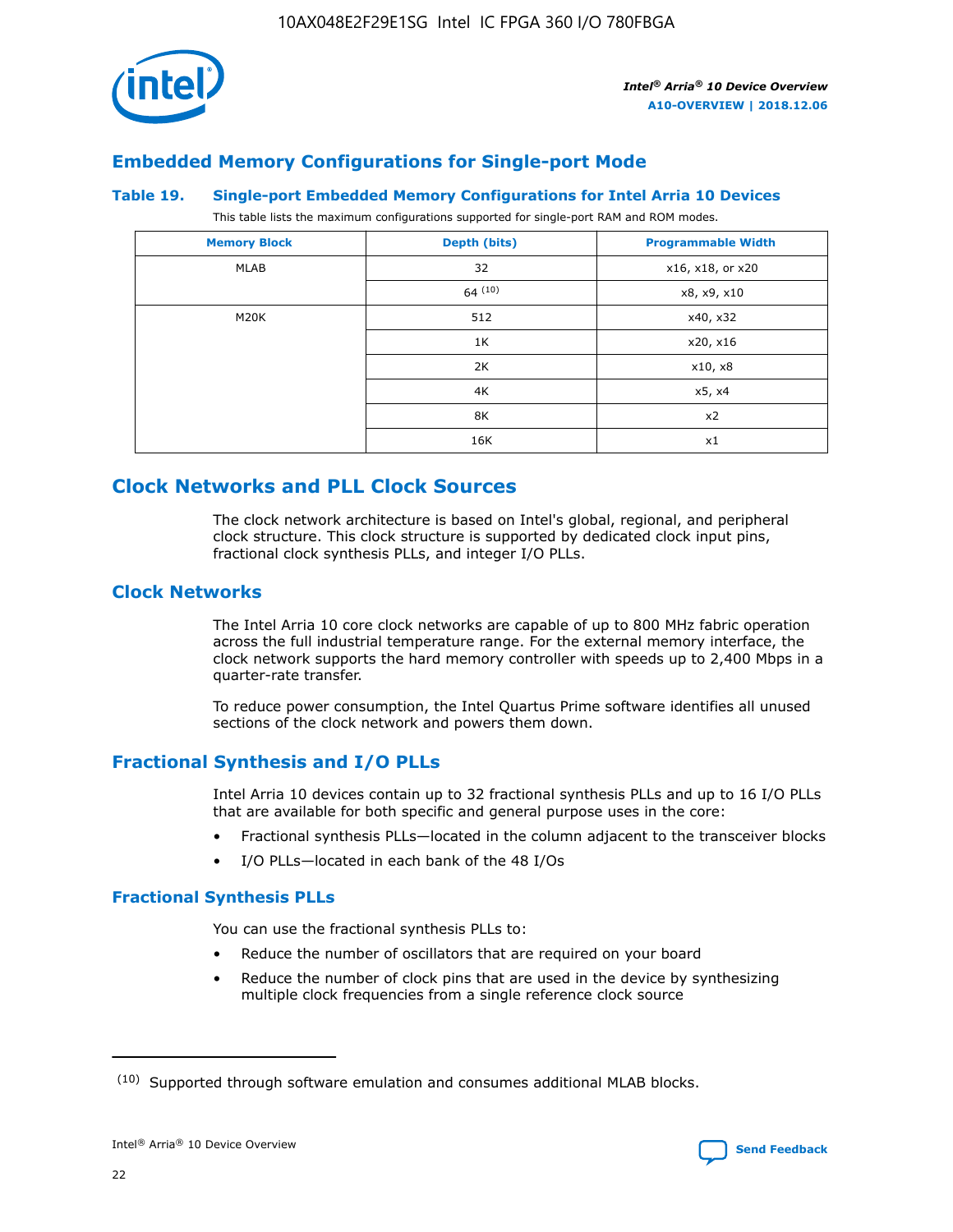

The fractional synthesis PLLs support the following features:

- Reference clock frequency synthesis for transceiver CMU and Advanced Transmit (ATX) PLLs
- Clock network delay compensation
- Zero-delay buffering
- Direct transmit clocking for transceivers
- Independently configurable into two modes:
	- Conventional integer mode equivalent to the general purpose PLL
	- Enhanced fractional mode with third order delta-sigma modulation
- PLL cascading

#### **I/O PLLs**

The integer mode I/O PLLs are located in each bank of 48 I/Os. You can use the I/O PLLs to simplify the design of external memory and high-speed LVDS interfaces.

In each I/O bank, the I/O PLLs are adjacent to the hard memory controllers and LVDS SERDES. Because these PLLs are tightly coupled with the I/Os that need to use them, it makes it easier to close timing.

You can use the I/O PLLs for general purpose applications in the core such as clock network delay compensation and zero-delay buffering.

Intel Arria 10 devices support PLL-to-PLL cascading.

## **FPGA General Purpose I/O**

Intel Arria 10 devices offer highly configurable GPIOs. Each I/O bank contains 48 general purpose I/Os and a high-efficiency hard memory controller.

The following list describes the features of the GPIOs:

- Consist of 3 V I/Os for high-voltage application and LVDS I/Os for differential signaling
	- Up to two 3 V I/O banks, available in some devices, that support up to 3 V I/O standards
	- LVDS I/O banks that support up to 1.8 V I/O standards
- Support a wide range of single-ended and differential I/O interfaces
- LVDS speeds up to 1.6 Gbps
- Each LVDS pair of pins has differential input and output buffers, allowing you to configure the LVDS direction for each pair.
- Programmable bus hold and weak pull-up
- Programmable differential output voltage  $(V_{OD})$  and programmable pre-emphasis

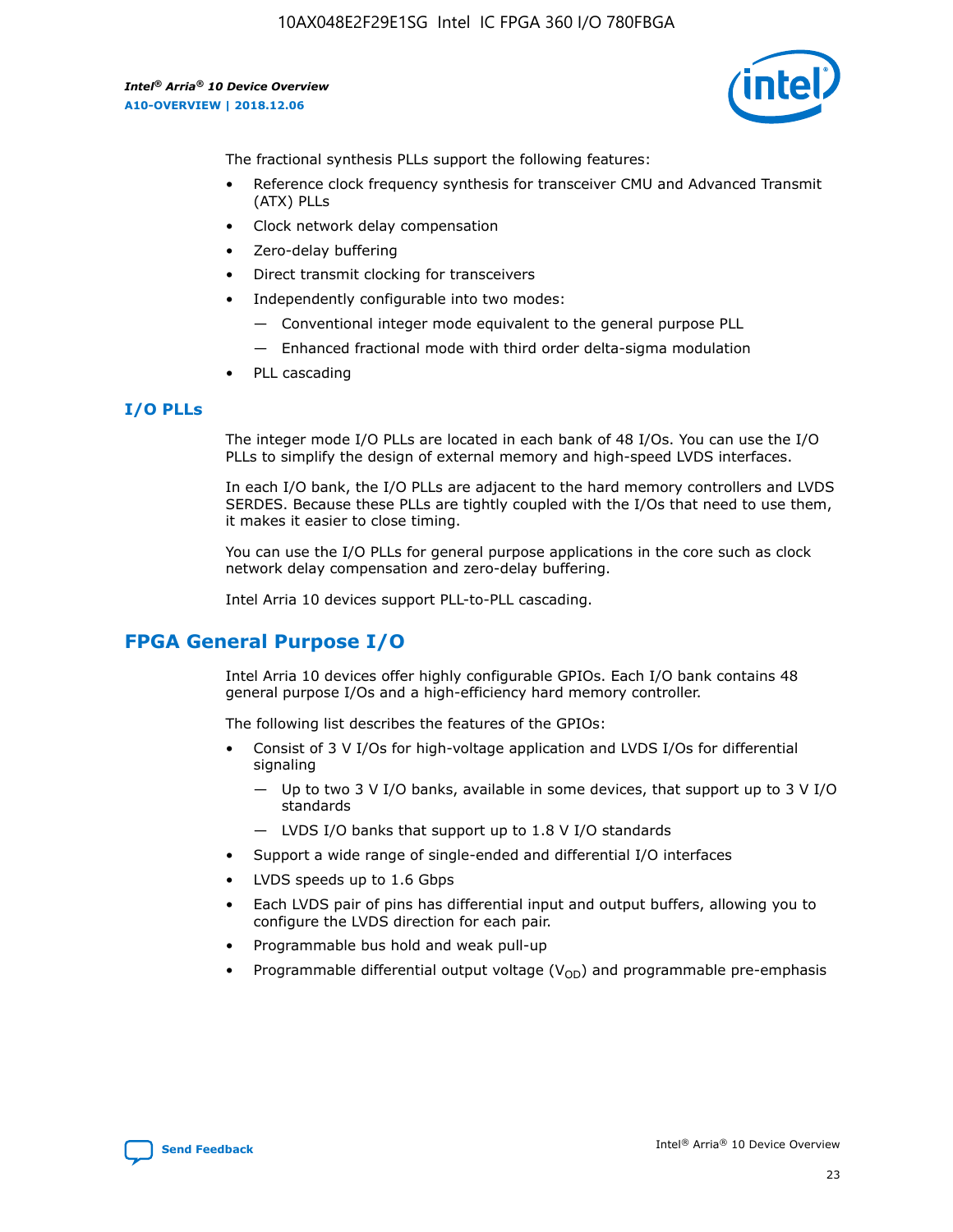

- Series (R<sub>S</sub>) and parallel (R<sub>T</sub>) on-chip termination (OCT) for all I/O banks with OCT calibration to limit the termination impedance variation
- On-chip dynamic termination that has the ability to swap between series and parallel termination, depending on whether there is read or write on a common bus for signal integrity
- Easy timing closure support using the hard read FIFO in the input register path, and delay-locked loop (DLL) delay chain with fine and coarse architecture

## **External Memory Interface**

Intel Arria 10 devices offer massive external memory bandwidth, with up to seven 32 bit DDR4 memory interfaces running at up to 2,400 Mbps. This bandwidth provides additional ease of design, lower power, and resource efficiencies of hardened highperformance memory controllers.

The memory interface within Intel Arria 10 FPGAs and SoCs delivers the highest performance and ease of use. You can configure up to a maximum width of 144 bits when using the hard or soft memory controllers. If required, you can bypass the hard memory controller and use a soft controller implemented in the user logic.

Each I/O contains a hardened DDR read/write path (PHY) capable of performing key memory interface functionality such as read/write leveling, FIFO buffering to lower latency and improve margin, timing calibration, and on-chip termination.

The timing calibration is aided by the inclusion of hard microcontrollers based on Intel's Nios® II technology, specifically tailored to control the calibration of multiple memory interfaces. This calibration allows the Intel Arria 10 device to compensate for any changes in process, voltage, or temperature either within the Intel Arria 10 device itself, or within the external memory device. The advanced calibration algorithms ensure maximum bandwidth and robust timing margin across all operating conditions.

In addition to parallel memory interfaces, Intel Arria 10 devices support serial memory technologies such as the Hybrid Memory Cube (HMC). The HMC is supported by the Intel Arria 10 high-speed serial transceivers which connect up to four HMC links, with each link running at data rates up to 15 Gbps.

#### **Related Information**

#### [External Memory Interface Spec Estimator](http://www.altera.com/technology/memory/estimator/mem-emif-index.html)

Provides a parametric tool that allows you to find and compare the performance of the supported external memory interfaces in IntelFPGAs.

## **Memory Standards Supported by Intel Arria 10 Devices**

The I/Os are designed to provide high performance support for existing and emerging external memory standards.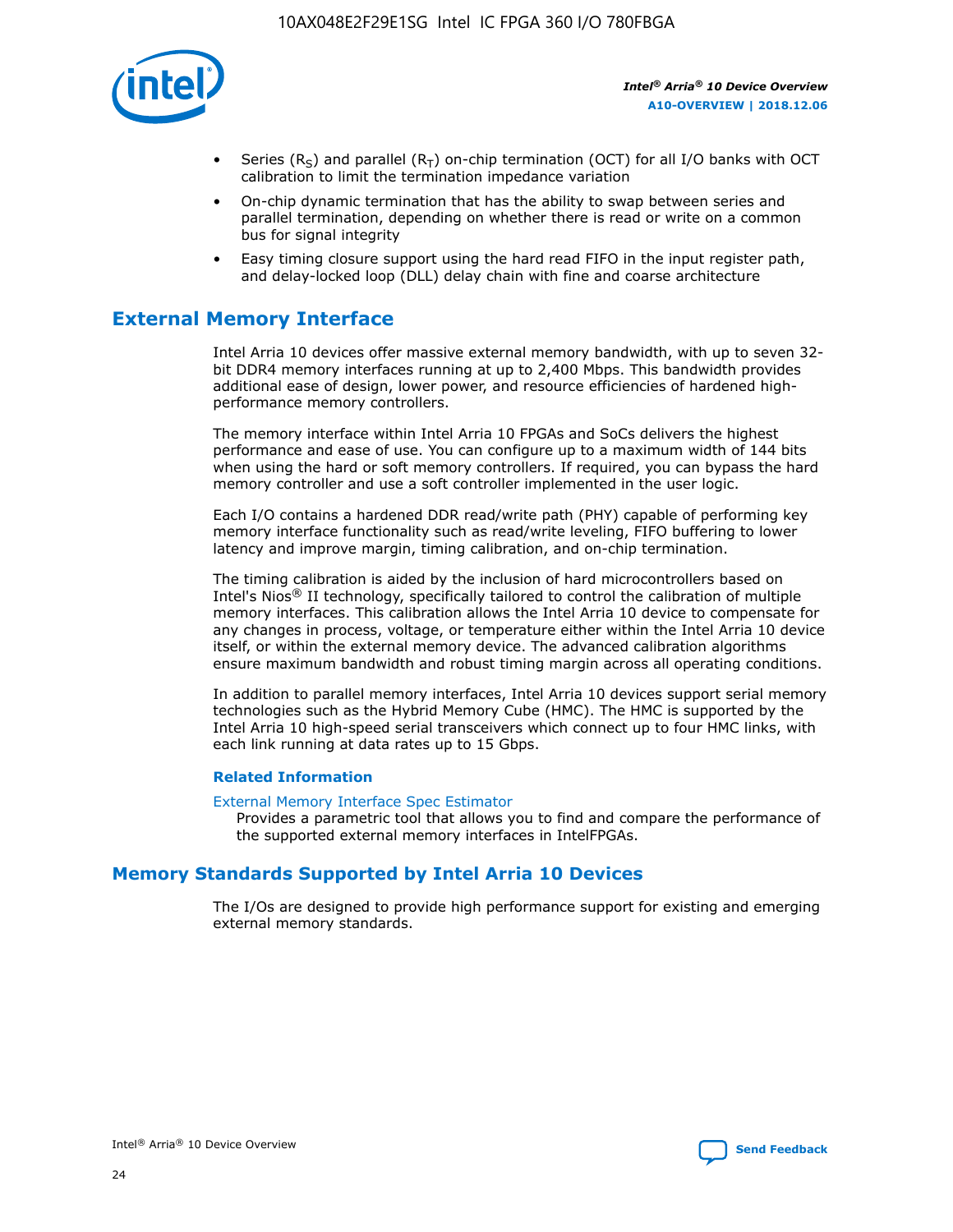

#### **Table 20. Memory Standards Supported by the Hard Memory Controller**

This table lists the overall capability of the hard memory controller. For specific details, refer to the External Memory Interface Spec Estimator and Intel Arria 10 Device Datasheet.

| <b>Memory Standard</b> | <b>Rate Support</b> | <b>Ping Pong PHY Support</b> | <b>Maximum Frequency</b><br>(MHz) |
|------------------------|---------------------|------------------------------|-----------------------------------|
| <b>DDR4 SDRAM</b>      | Quarter rate        | Yes                          | 1,067                             |
|                        |                     |                              | 1,200                             |
| DDR3 SDRAM             | Half rate           | Yes                          | 533                               |
|                        |                     |                              | 667                               |
|                        | Quarter rate        | Yes                          | 1,067                             |
|                        |                     |                              | 1,067                             |
| <b>DDR3L SDRAM</b>     | Half rate           | Yes                          | 533                               |
|                        |                     |                              | 667                               |
|                        | Quarter rate        | Yes                          | 933                               |
|                        |                     |                              | 933                               |
| LPDDR3 SDRAM           | Half rate           |                              | 533                               |
|                        | Quarter rate        |                              | 800                               |

#### **Table 21. Memory Standards Supported by the Soft Memory Controller**

| <b>Memory Standard</b>      | <b>Rate Support</b> | <b>Maximum Frequency</b><br>(MHz) |
|-----------------------------|---------------------|-----------------------------------|
| <b>RLDRAM 3 (11)</b>        | Quarter rate        | 1,200                             |
| ODR IV SRAM <sup>(11)</sup> | Quarter rate        | 1,067                             |
| <b>ODR II SRAM</b>          | Full rate           | 333                               |
|                             | Half rate           | 633                               |
| <b>ODR II+ SRAM</b>         | Full rate           | 333                               |
|                             | Half rate           | 633                               |
| <b>ODR II+ Xtreme SRAM</b>  | Full rate           | 333                               |
|                             | Half rate           | 633                               |

#### **Table 22. Memory Standards Supported by the HPS Hard Memory Controller**

The hard processor system (HPS) is available in Intel Arria 10 SoC devices only.

| <b>Memory Standard</b> | <b>Rate Support</b> | <b>Maximum Frequency</b><br>(MHz) |
|------------------------|---------------------|-----------------------------------|
| <b>DDR4 SDRAM</b>      | Half rate           | 1,200                             |
| <b>DDR3 SDRAM</b>      | Half rate           | 1,067                             |
| <b>DDR3L SDRAM</b>     | Half rate           | 933                               |

<sup>(11)</sup> Intel Arria 10 devices support this external memory interface using hard PHY with soft memory controller.

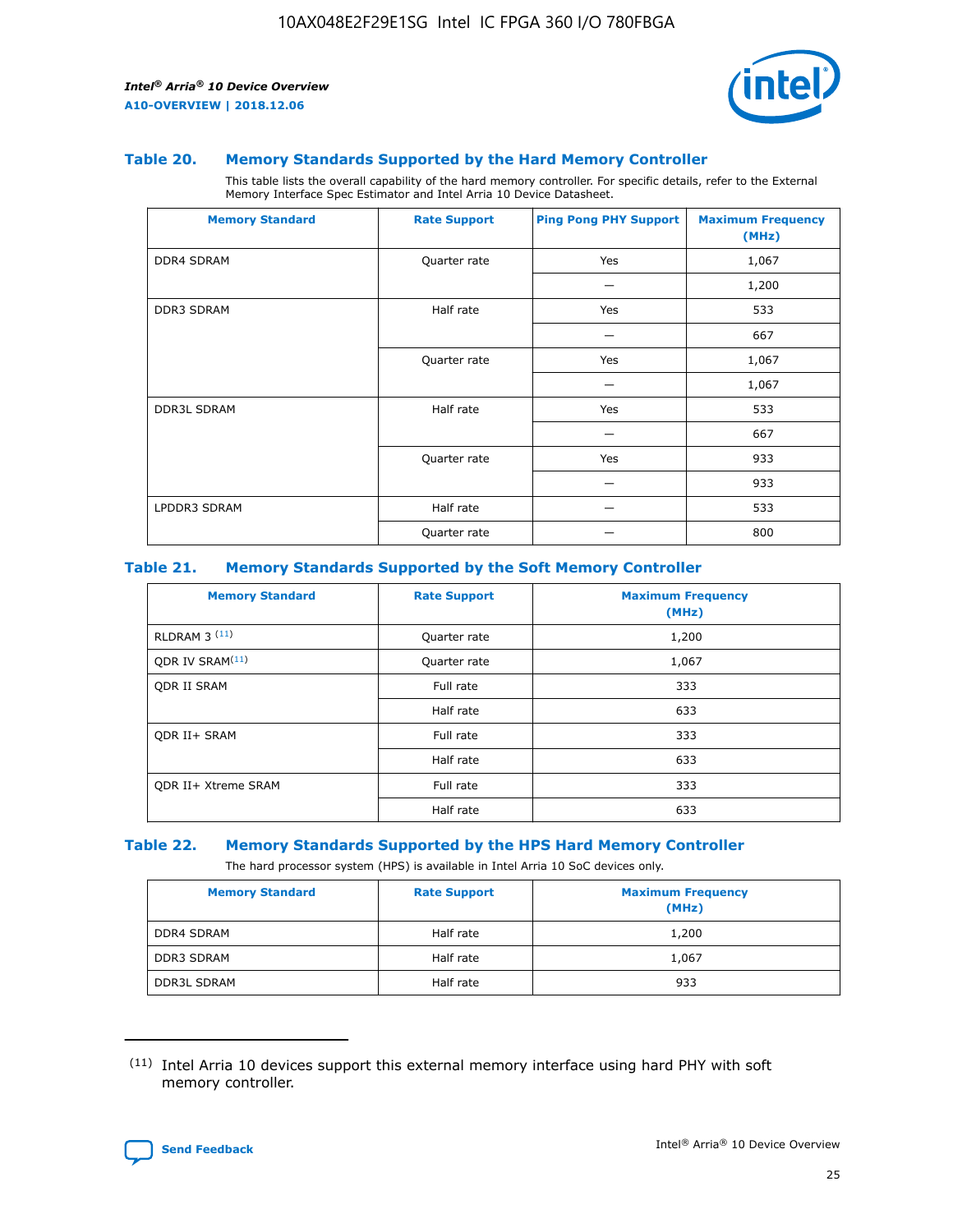

#### **Related Information**

#### [Intel Arria 10 Device Datasheet](https://www.intel.com/content/www/us/en/programmable/documentation/mcn1413182292568.html#mcn1413182153340)

Lists the memory interface performance according to memory interface standards, rank or chip select configurations, and Intel Arria 10 device speed grades.

## **PCIe Gen1, Gen2, and Gen3 Hard IP**

Intel Arria 10 devices contain PCIe hard IP that is designed for performance and ease-of-use:

- Includes all layers of the PCIe stack—transaction, data link and physical layers.
- Supports PCIe Gen3, Gen2, and Gen1 Endpoint and Root Port in x1, x2, x4, or x8 lane configuration.
- Operates independently from the core logic—optional configuration via protocol (CvP) allows the PCIe link to power up and complete link training in less than 100 ms while the Intel Arria 10 device completes loading the programming file for the rest of the FPGA.
- Provides added functionality that makes it easier to support emerging features such as Single Root I/O Virtualization (SR-IOV) and optional protocol extensions.
- Provides improved end-to-end datapath protection using ECC.
- Supports FPGA configuration via protocol (CvP) using PCIe at Gen3, Gen2, or Gen1 speed.

#### **Related Information**

PCS Features on page 30

## **Enhanced PCS Hard IP for Interlaken and 10 Gbps Ethernet**

## **Interlaken Support**

The Intel Arria 10 enhanced PCS hard IP provides integrated Interlaken PCS supporting rates up to 25.8 Gbps per lane.

The Interlaken PCS is based on the proven functionality of the PCS developed for Intel's previous generation FPGAs, which demonstrated interoperability with Interlaken ASSP vendors and third-party IP suppliers. The Interlaken PCS is present in every transceiver channel in Intel Arria 10 devices.

#### **Related Information**

PCS Features on page 30

#### **10 Gbps Ethernet Support**

The Intel Arria 10 enhanced PCS hard IP supports 10GBASE-R PCS compliant with IEEE 802.3 10 Gbps Ethernet (10GbE). The integrated hard IP support for 10GbE and the 10 Gbps transceivers save external PHY cost, board space, and system power.

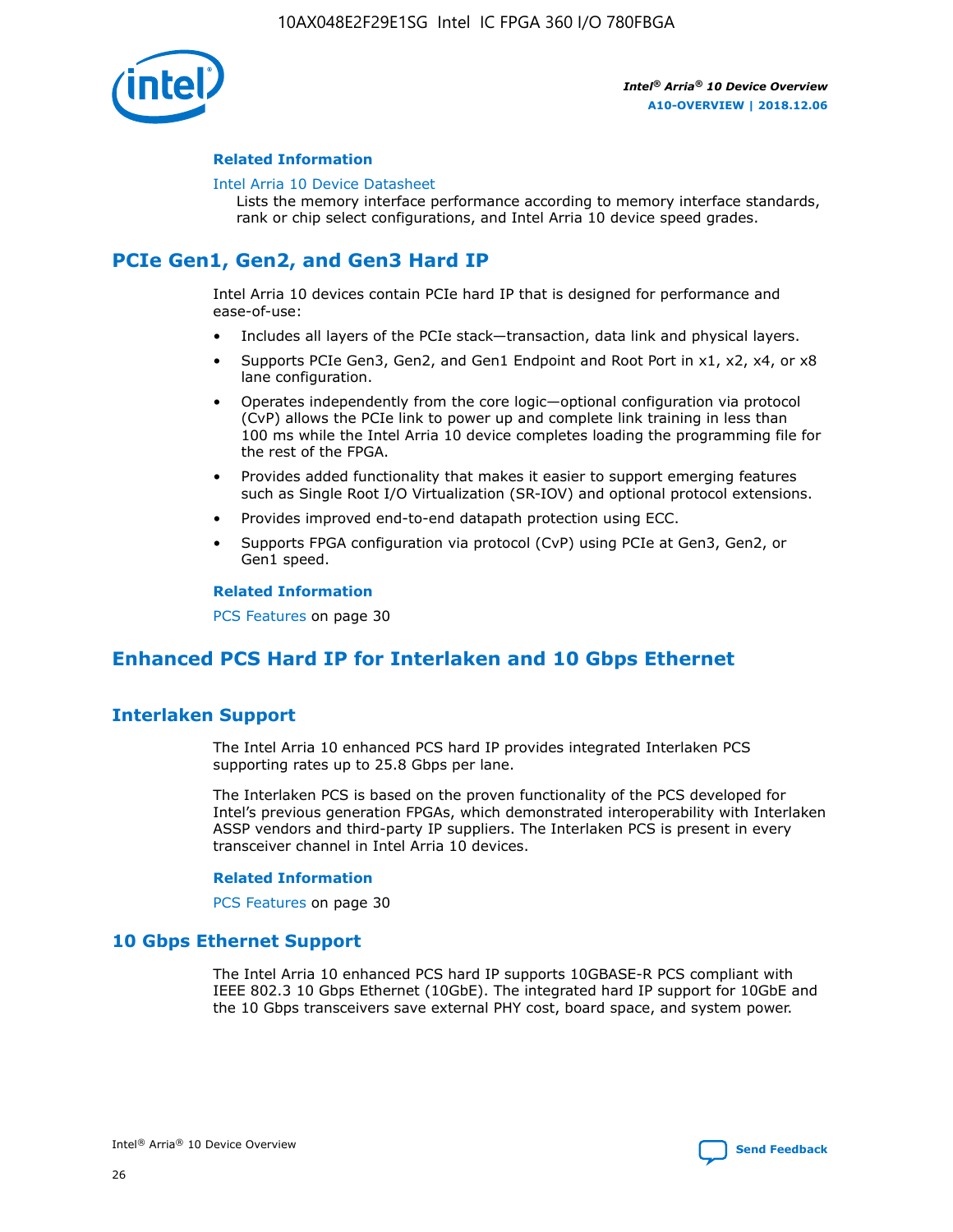

The scalable hard IP supports multiple independent 10GbE ports while using a single PLL for all the 10GBASE-R PCS instantiations, which saves on core logic resources and clock networks:

- Simplifies multiport 10GbE systems compared to XAUI interfaces that require an external XAUI-to-10G PHY.
- Incorporates Electronic Dispersion Compensation (EDC), which enables direct connection to standard 10 Gbps XFP and SFP+ pluggable optical modules.
- Supports backplane Ethernet applications and includes a hard 10GBASE-KR Forward Error Correction (FEC) circuit that you can use for 10 Gbps and 40 Gbps applications.

The 10 Gbps Ethernet PCS hard IP and 10GBASE-KR FEC are present in every transceiver channel.

#### **Related Information**

PCS Features on page 30

## **Low Power Serial Transceivers**

Intel Arria 10 FPGAs and SoCs include lowest power transceivers that deliver high bandwidth, throughput and low latency.

Intel Arria 10 devices deliver the industry's lowest power consumption per transceiver channel:

- 12.5 Gbps transceivers at as low as 242 mW
- 10 Gbps transceivers at as low as 168 mW
- 6 Gbps transceivers at as low as 117 mW

Intel Arria 10 transceivers support various data rates according to application:

- Chip-to-chip and chip-to-module applications—from 1 Gbps up to 25.8 Gbps
- Long reach and backplane applications—from 1 Gbps up to 12.5 with advanced adaptive equalization
- Critical power sensitive applications—from 1 Gbps up to 11.3 Gbps using lower power modes

The combination of 20 nm process technology and architectural advances provide the following benefits:

- Significant reduction in die area and power consumption
- Increase of up to two times in transceiver I/O density compared to previous generation devices while maintaining optimal signal integrity
- Up to 72 total transceiver channels—you can configure up to 6 of these channels to run as fast as 25.8 Gbps
- All channels feature continuous data rate support up to the maximum rated speed

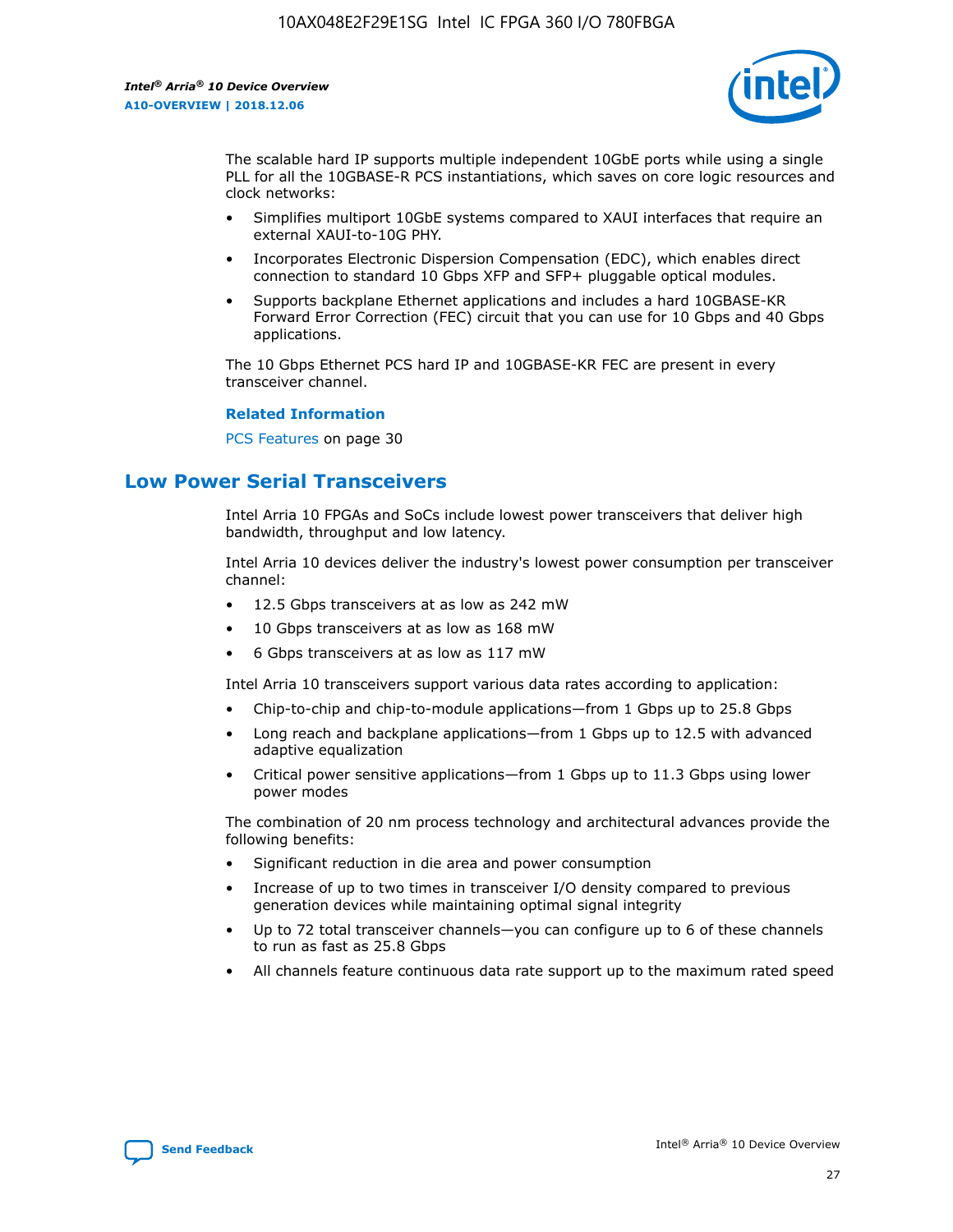

#### Transceiver PMA TX/RX PCS ATX PLL Transceiver PMA TX/RX PCS fPLL Network Flexible Clock Distribution Network PCS Transceiver PMA TX/RX FPGA **Clock Distribution** Fabric PCS Transceiver PMA TX/RX ATX Flexible PLL PCS Transceiver PMA TX/RX ▲ fPLL Transceiver PMA TX/RX PCS 4

#### **Figure 6. Intel Arria 10 Transceiver Block Architecture**

#### **Transceiver Channels**

All transceiver channels feature a dedicated Physical Medium Attachment (PMA) and a hardened Physical Coding Sublayer (PCS).

- The PMA provides primary interfacing capabilities to physical channels.
- The PCS typically handles encoding/decoding, word alignment, and other preprocessing functions before transferring data to the FPGA core fabric.

A transceiver channel consists of a PMA and a PCS block. Most transceiver banks have 6 channels. There are some transceiver banks that contain only 3 channels.

A wide variety of bonded and non-bonded data rate configurations is possible using a highly configurable clock distribution network. Up to 80 independent transceiver data rates can be configured.

The following figures are graphical representations of top views of the silicon die, which correspond to reverse views for flip chip packages. Different Intel Arria 10 devices may have different floorplans than the ones shown in the figures.

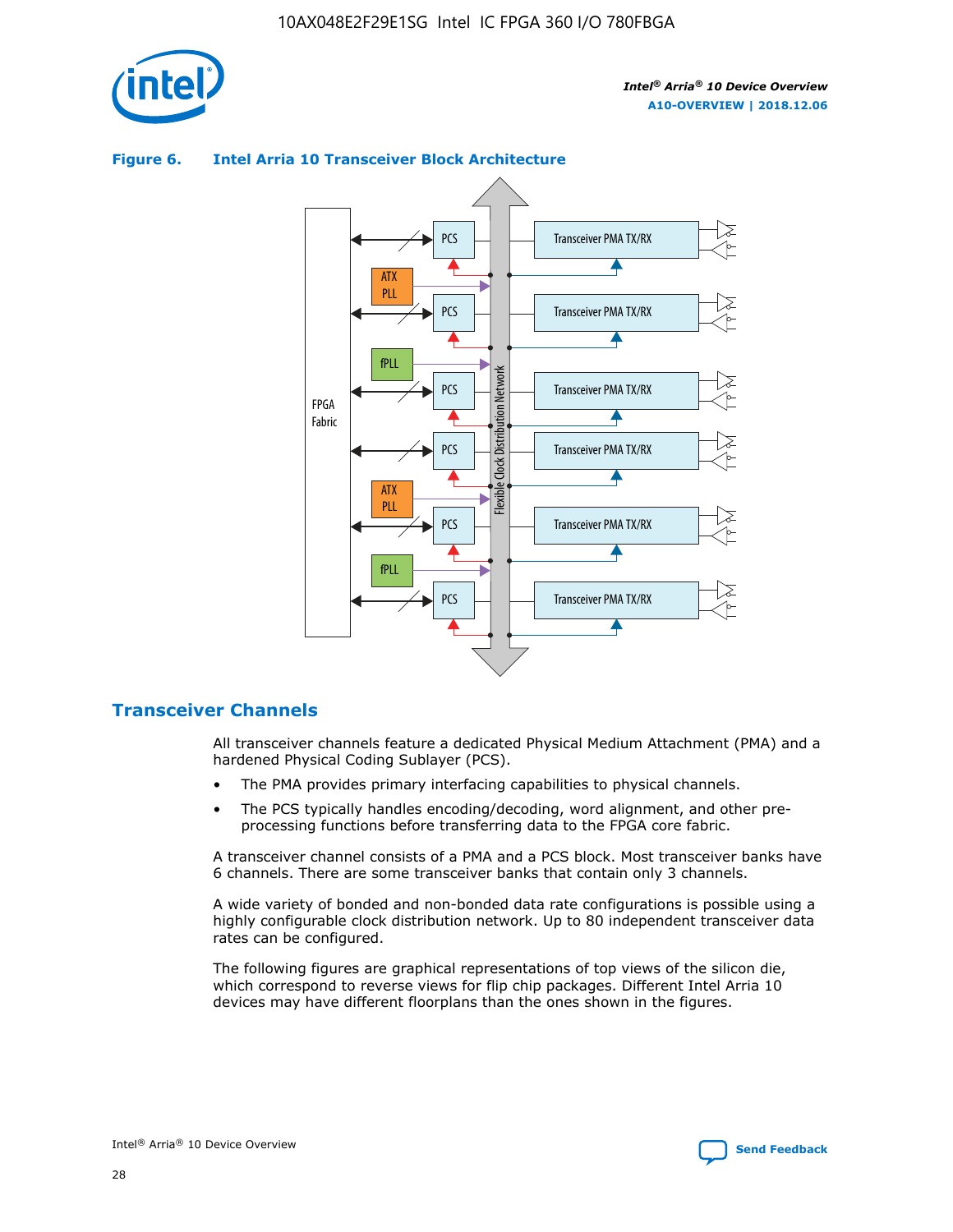

#### **Figure 7. Device Chip Overview for Intel Arria 10 GX and GT Devices**



**Figure 8. Device Chip Overview for Intel Arria 10 SX Devices**



#### **PMA Features**

Intel Arria 10 transceivers provide exceptional signal integrity at data rates up to 25.8 Gbps. Clocking options include ultra-low jitter ATX PLLs (LC tank based), clock multiplier unit (CMU) PLLs, and fractional PLLs.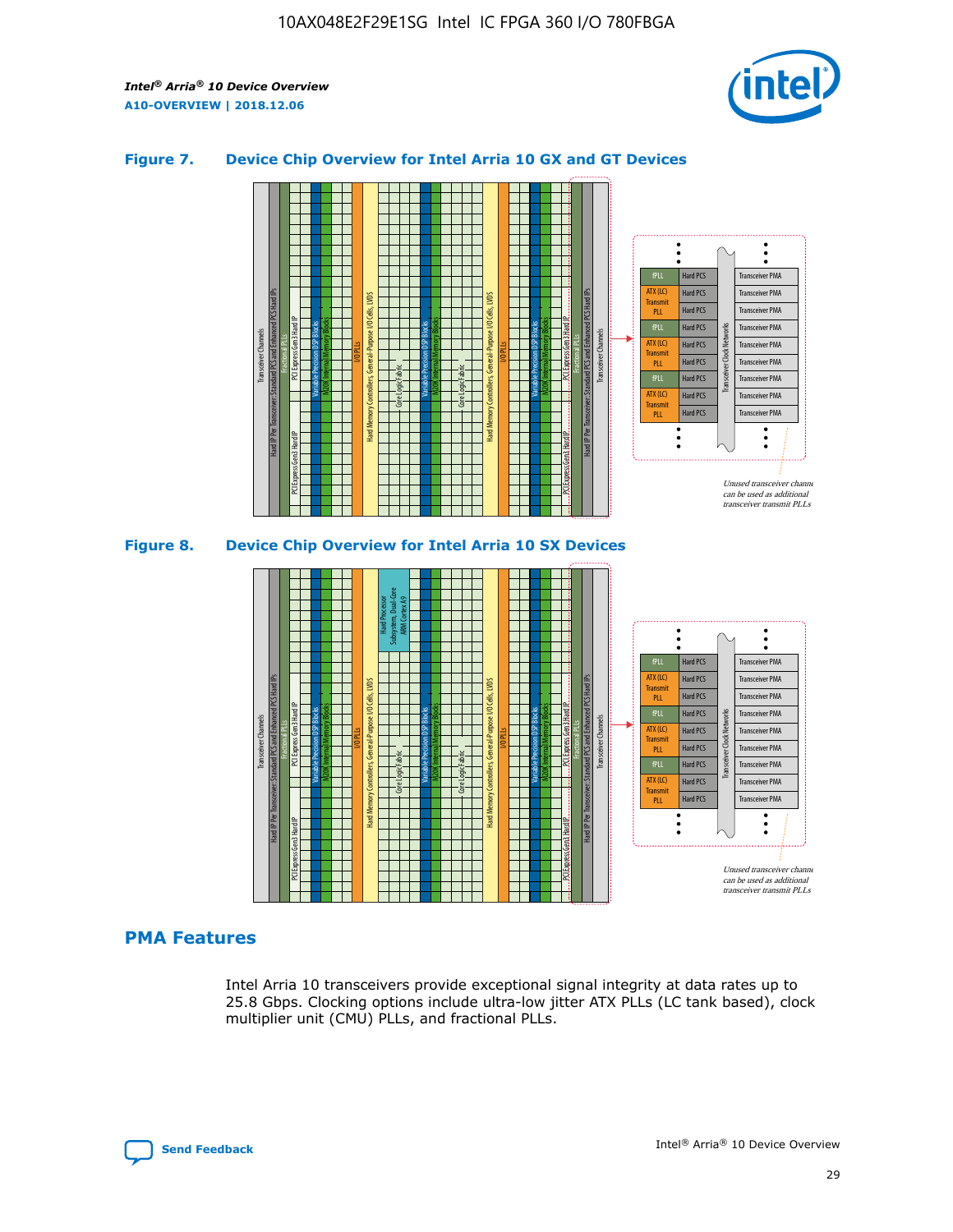

Each transceiver channel contains a channel PLL that can be used as the CMU PLL or clock data recovery (CDR) PLL. In CDR mode, the channel PLL recovers the receiver clock and data in the transceiver channel. Up to 80 independent data rates can be configured on a single Intel Arria 10 device.

#### **Table 23. PMA Features of the Transceivers in Intel Arria 10 Devices**

| <b>Feature</b>                                             | <b>Capability</b>                                                                                                                                                                                                             |
|------------------------------------------------------------|-------------------------------------------------------------------------------------------------------------------------------------------------------------------------------------------------------------------------------|
| Chip-to-Chip Data Rates                                    | 1 Gbps to 17.4 Gbps (Intel Arria 10 GX devices)<br>1 Gbps to 25.8 Gbps (Intel Arria 10 GT devices)                                                                                                                            |
| <b>Backplane Support</b>                                   | Drive backplanes at data rates up to 12.5 Gbps                                                                                                                                                                                |
| <b>Optical Module Support</b>                              | SFP+/SFP, XFP, CXP, QSFP/QSFP28, CFP/CFP2/CFP4                                                                                                                                                                                |
| Cable Driving Support                                      | SFP+ Direct Attach, PCI Express over cable, eSATA                                                                                                                                                                             |
| Transmit Pre-Emphasis                                      | 4-tap transmit pre-emphasis and de-emphasis to compensate for system channel loss                                                                                                                                             |
| Continuous Time Linear<br>Equalizer (CTLE)                 | Dual mode, high-gain, and high-data rate, linear receive equalization to compensate for<br>system channel loss                                                                                                                |
| Decision Feedback Equalizer<br>(DFE)                       | 7-fixed and 4-floating tap DFE to equalize backplane channel loss in the presence of<br>crosstalk and noisy environments                                                                                                      |
| Variable Gain Amplifier                                    | Optimizes the signal amplitude prior to the CDR sampling and operates in fixed and<br>adaptive modes                                                                                                                          |
| Altera Digital Adaptive<br>Parametric Tuning (ADAPT)       | Fully digital adaptation engine to automatically adjust all link equalization parameters-<br>including CTLE, DFE, and variable gain amplifier blocks—that provide optimal link margin<br>without intervention from user logic |
| Precision Signal Integrity<br>Calibration Engine (PreSICE) | Hardened calibration controller to quickly calibrate all transceiver control parameters on<br>power-up, which provides the optimal signal integrity and jitter performance                                                    |
| Advanced Transmit (ATX)<br><b>PLL</b>                      | Low jitter ATX (LC tank based) PLLs with continuous tuning range to cover a wide range of<br>standard and proprietary protocols                                                                                               |
| <b>Fractional PLLs</b>                                     | On-chip fractional frequency synthesizers to replace on-board crystal oscillators and reduce<br>system cost                                                                                                                   |
| Digitally Assisted Analog<br><b>CDR</b>                    | Superior jitter tolerance with fast lock time                                                                                                                                                                                 |
| Dynamic Partial<br>Reconfiguration                         | Allows independent control of the Avalon memory-mapped interface of each transceiver<br>channel for the highest transceiver flexibility                                                                                       |
| Multiple PCS-PMA and PCS-<br>PLD interface widths          | 8-, 10-, 16-, 20-, 32-, 40-, or 64-bit interface widths for flexibility of deserialization width,<br>encoding, and reduced latency                                                                                            |

## **PCS Features**

This table summarizes the Intel Arria 10 transceiver PCS features. You can use the transceiver PCS to support a wide range of protocols ranging from 1 Gbps to 25.8 Gbps.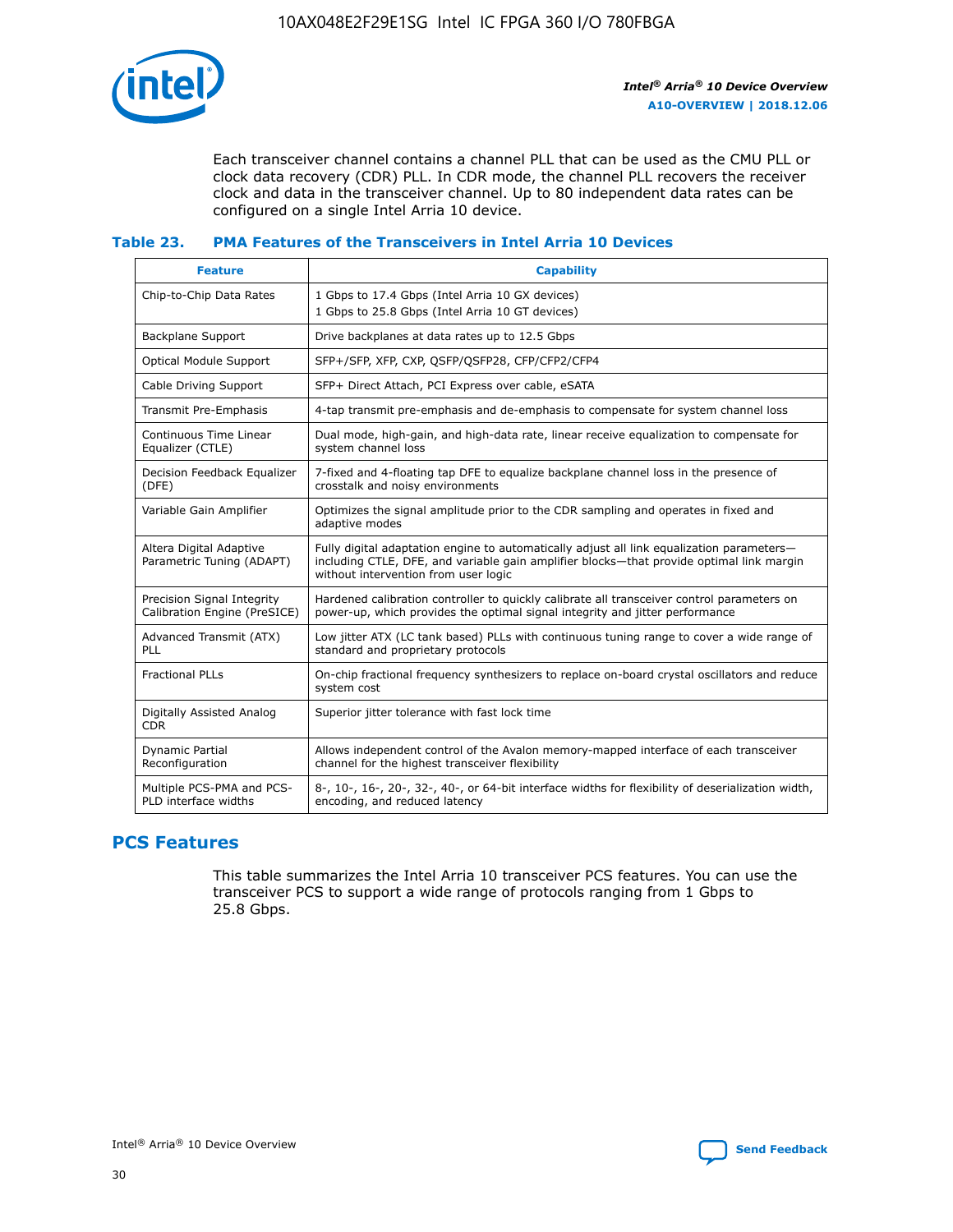

| <b>PCS</b>    | <b>Description</b>                                                                                                                                                                                                                                                                                                                                                                                             |
|---------------|----------------------------------------------------------------------------------------------------------------------------------------------------------------------------------------------------------------------------------------------------------------------------------------------------------------------------------------------------------------------------------------------------------------|
| Standard PCS  | Operates at a data rate up to 12 Gbps<br>Supports protocols such as PCI-Express, CPRI 4.2+, GigE, IEEE 1588 in Hard PCS<br>Implements other protocols using Basic/Custom (Standard PCS) transceiver<br>configuration rules.                                                                                                                                                                                    |
| Enhanced PCS  | Performs functions common to most serial data industry standards, such as word<br>alignment, encoding/decoding, and framing, before data is sent or received off-chip<br>through the PMA<br>• Handles data transfer to and from the FPGA fabric<br>Handles data transfer internally to and from the PMA<br>Provides frequency compensation<br>Performs channel bonding for multi-channel low skew applications |
| PCIe Gen3 PCS | Supports the seamless switching of Data and Clock between the Gen1, Gen2, and Gen3<br>data rates<br>Provides support for PIPE 3.0 features<br>Supports the PIPE interface with the Hard IP enabled, as well as with the Hard IP<br>bypassed                                                                                                                                                                    |

#### **Related Information**

- PCIe Gen1, Gen2, and Gen3 Hard IP on page 26
- Interlaken Support on page 26
- 10 Gbps Ethernet Support on page 26

#### **PCS Protocol Support**

This table lists some of the protocols supported by the Intel Arria 10 transceiver PCS. For more information about the blocks in the transmitter and receiver data paths, refer to the related information.

| <b>Protocol</b>                                 | <b>Data Rate</b><br>(Gbps) | <b>Transceiver IP</b>       | <b>PCS Support</b>                      |
|-------------------------------------------------|----------------------------|-----------------------------|-----------------------------------------|
| PCIe Gen3 x1, x2, x4, x8                        | 8.0                        | Native PHY (PIPE)           | Standard PCS and PCIe<br>Gen3 PCS       |
| PCIe Gen2 x1, x2, x4, x8                        | 5.0                        | Native PHY (PIPE)           | <b>Standard PCS</b>                     |
| PCIe Gen1 x1, x2, x4, x8                        | 2.5                        | Native PHY (PIPE)           | Standard PCS                            |
| 1000BASE-X Gigabit Ethernet                     | 1.25                       | Native PHY                  | <b>Standard PCS</b>                     |
| 1000BASE-X Gigabit Ethernet with<br>IEEE 1588v2 | 1.25                       | Native PHY                  | Standard PCS                            |
| 10GBASE-R                                       | 10.3125                    | Native PHY                  | <b>Enhanced PCS</b>                     |
| 10GBASE-R with IEEE 1588v2                      | 10.3125                    | Native PHY                  | <b>Enhanced PCS</b>                     |
| 10GBASE-R with KR FEC                           | 10.3125                    | Native PHY                  | <b>Enhanced PCS</b>                     |
| 10GBASE-KR and 1000BASE-X                       | 10.3125                    | 1G/10GbE and 10GBASE-KR PHY | Standard PCS and<br><b>Enhanced PCS</b> |
| Interlaken (CEI-6G/11G)                         | 3.125 to 17.4              | Native PHY                  | <b>Enhanced PCS</b>                     |
| SFI-S/SFI-5.2                                   | 11.2                       | Native PHY                  | <b>Enhanced PCS</b>                     |
| $10G$ SDI                                       | 10.692                     | Native PHY                  | <b>Enhanced PCS</b>                     |
|                                                 |                            |                             | continued                               |



**[Send Feedback](mailto:FPGAtechdocfeedback@intel.com?subject=Feedback%20on%20Intel%20Arria%2010%20Device%20Overview%20(A10-OVERVIEW%202018.12.06)&body=We%20appreciate%20your%20feedback.%20In%20your%20comments,%20also%20specify%20the%20page%20number%20or%20paragraph.%20Thank%20you.) Intel®** Arria<sup>®</sup> 10 Device Overview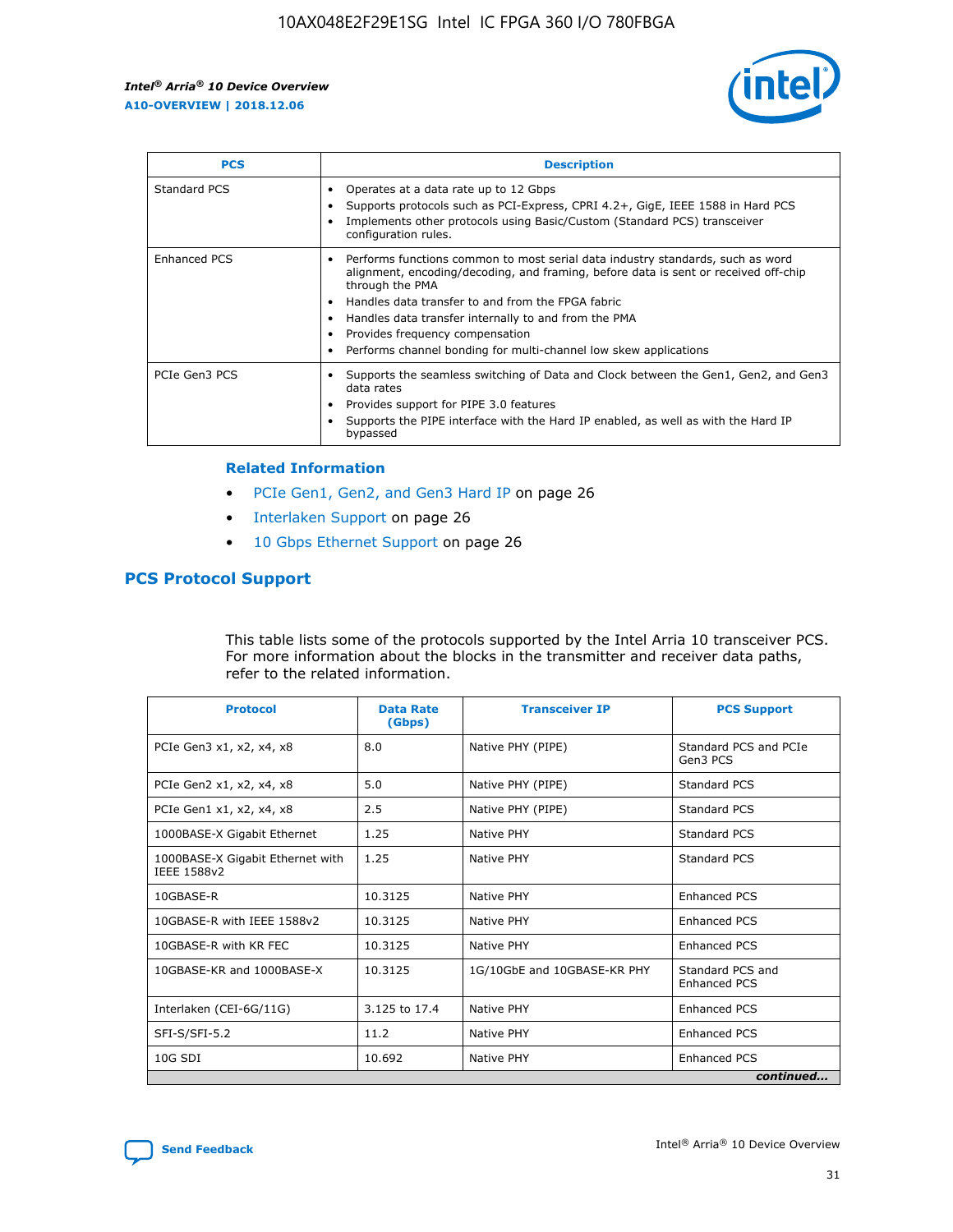

| <b>Protocol</b>      | <b>Data Rate</b><br>(Gbps) | <b>Transceiver IP</b> | <b>PCS Support</b> |
|----------------------|----------------------------|-----------------------|--------------------|
| CPRI 6.0 (64B/66B)   | 0.6144 to<br>10.1376       | Native PHY            | Enhanced PCS       |
| CPRI 4.2 (8B/10B)    | 0.6144 to<br>9.8304        | Native PHY            | Standard PCS       |
| OBSAI RP3 v4.2       | 0.6144 to 6.144            | Native PHY            | Standard PCS       |
| SD-SDI/HD-SDI/3G-SDI | $0.143(12)$ to<br>2.97     | Native PHY            | Standard PCS       |

#### **Related Information**

#### [Intel Arria 10 Transceiver PHY User Guide](https://www.intel.com/content/www/us/en/programmable/documentation/nik1398707230472.html#nik1398707091164)

Provides more information about the supported transceiver protocols and PHY IP, the PMA architecture, and the standard, enhanced, and PCIe Gen3 PCS architecture.

## **SoC with Hard Processor System**

Each SoC device combines an FPGA fabric and a hard processor system (HPS) in a single device. This combination delivers the flexibility of programmable logic with the power and cost savings of hard IP in these ways:

- Reduces board space, system power, and bill of materials cost by eliminating a discrete embedded processor
- Allows you to differentiate the end product in both hardware and software, and to support virtually any interface standard
- Extends the product life and revenue through in-field hardware and software updates

 $(12)$  The 0.143 Gbps data rate is supported using oversampling of user logic that you must implement in the FPGA fabric.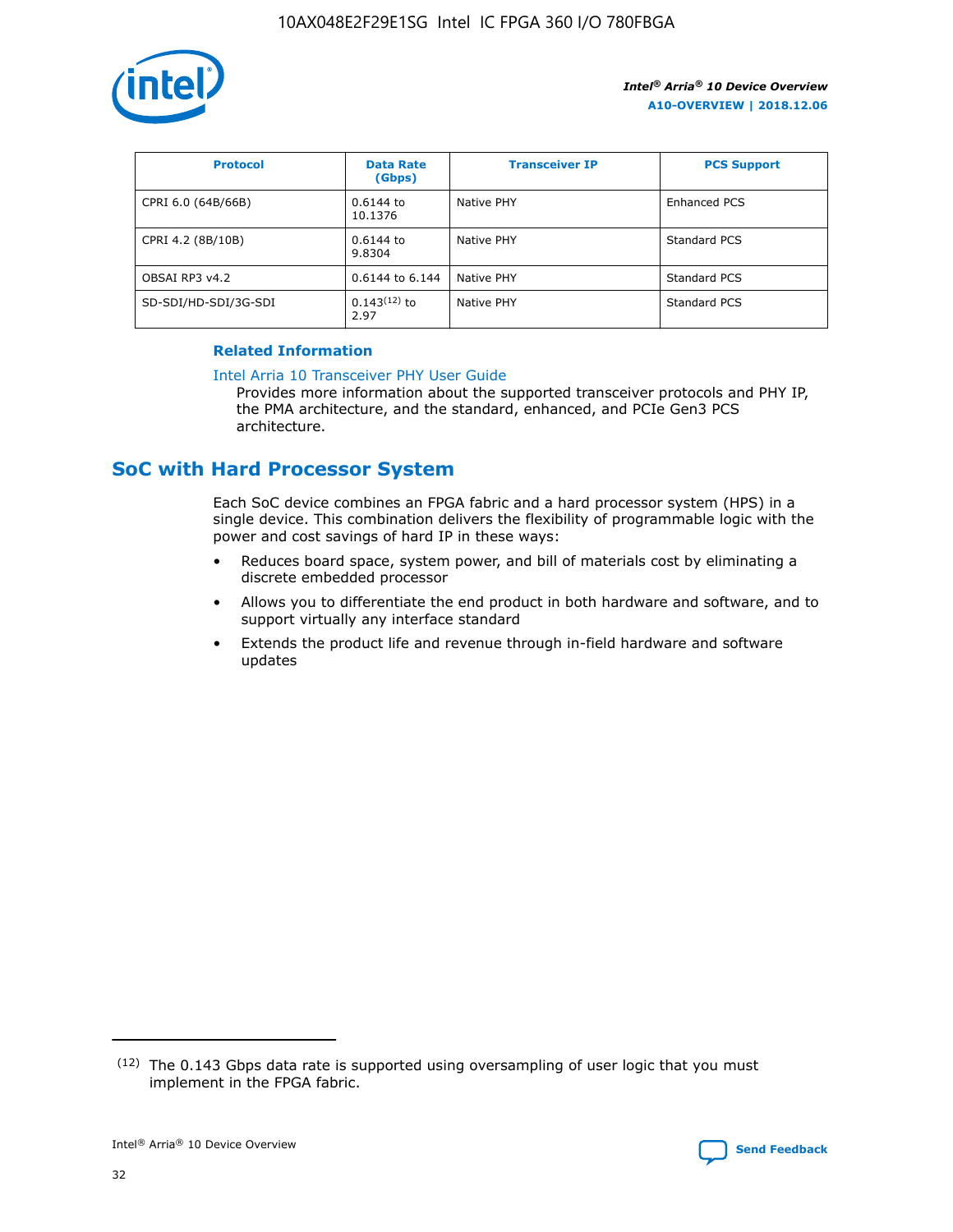

#### **Figure 9. HPS Block Diagram**

This figure shows a block diagram of the HPS with the dual ARM Cortex-A9 MPCore processor.



## **Key Advantages of 20-nm HPS**

The 20-nm HPS strikes a balance between enabling maximum software compatibility with 28-nm SoCs while still improving upon the 28-nm HPS architecture. These improvements address the requirements of the next generation target markets such as wireless and wireline communications, compute and storage equipment, broadcast and military in terms of performance, memory bandwidth, connectivity via backplane and security.

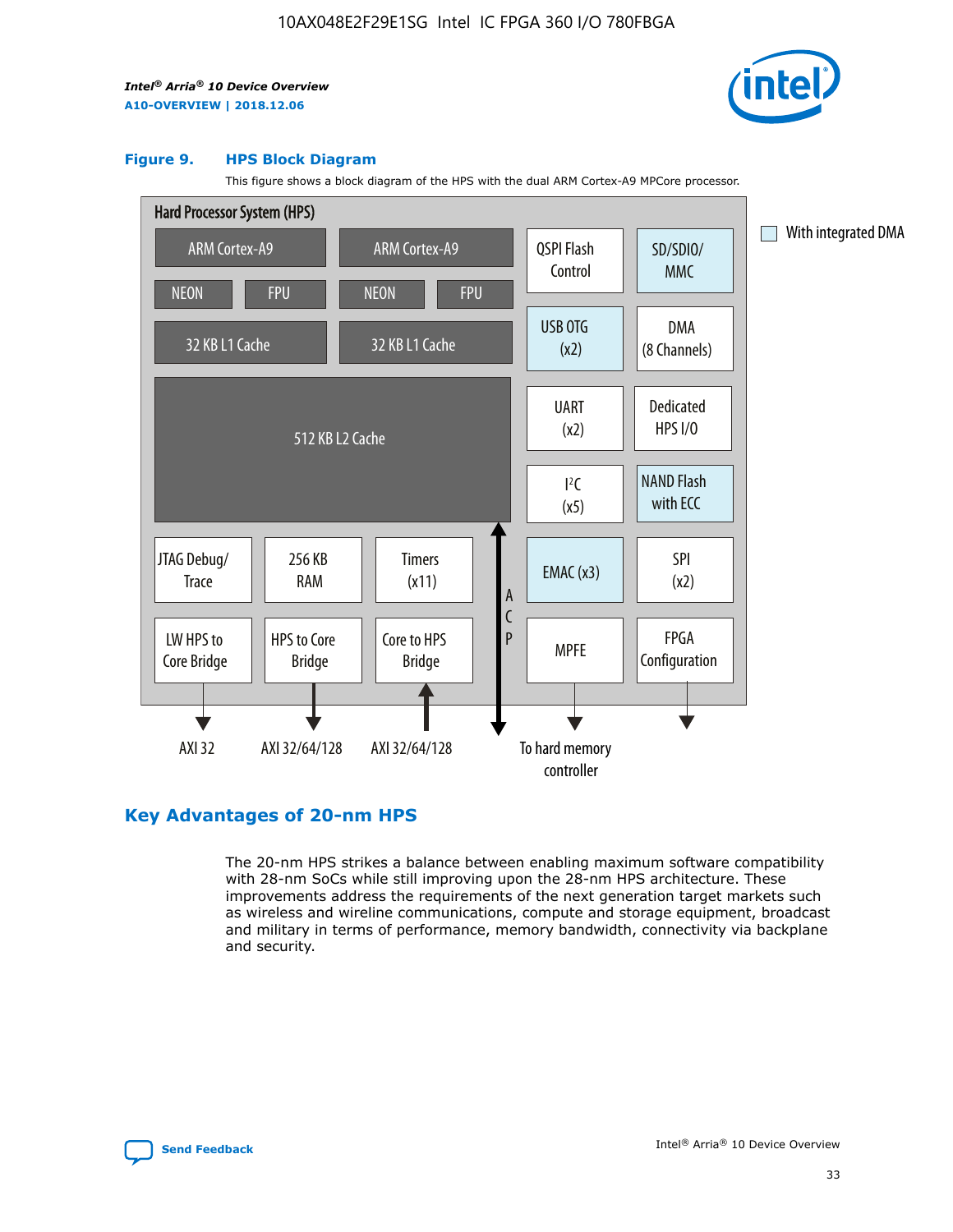

#### **Table 24. Improvements in 20 nm HPS**

This table lists the key improvements of the 20 nm HPS compared to the 28 nm HPS.

| Advantages/<br><b>Improvements</b>                          | <b>Description</b>                                                                                                                                                                                                                                                                                                                                                                                                                                                                                                                                                                                                                                                                                                                                                                                                                   |
|-------------------------------------------------------------|--------------------------------------------------------------------------------------------------------------------------------------------------------------------------------------------------------------------------------------------------------------------------------------------------------------------------------------------------------------------------------------------------------------------------------------------------------------------------------------------------------------------------------------------------------------------------------------------------------------------------------------------------------------------------------------------------------------------------------------------------------------------------------------------------------------------------------------|
| Increased performance and<br>overdrive capability           | While the nominal processor frequency is 1.2 GHz, the 20 nm HPS offers an "overdrive"<br>feature which enables a higher processor operating frequency. This requires a higher supply<br>voltage value that is unique to the HPS and may require a separate requlator.                                                                                                                                                                                                                                                                                                                                                                                                                                                                                                                                                                |
| Increased processor memory<br>bandwidth and DDR4<br>support | Up to 64-bit DDR4 memory at 2,400 Mbps support is available for the processor. The hard<br>memory controller for the HPS comprises a multi-port front end that manages connections<br>to a single port memory controller. The multi-port front end allows logic core and the HPS<br>to share ports and thereby the available bandwidth of the memory controller.                                                                                                                                                                                                                                                                                                                                                                                                                                                                     |
| Flexible I/O sharing                                        | An advanced I/O pin muxing scheme allows improved sharing of I/O between the HPS and<br>the core logic. The following types of I/O are available for SoC:<br>17 dedicated I/Os-physically located inside the HPS block and are not accessible to<br>logic within the core. The 17 dedicated I/Os are used for HPS clock, resets, and<br>interfacing with boot devices, QSPI, and SD/MMC.<br>48 direct shared I/O-located closest to the HPS block and are ideal for high speed HPS<br>peripherals such as EMAC, USB, and others. There is one bank of 48 I/Os that supports<br>direct sharing where the 48 I/Os can be shared 12 I/Os at a time.<br>Standard (shared) I/O—all standard I/Os can be shared by the HPS peripherals and any<br>logic within the core. For designs where more than 48 I/Os are required to fully use all |
| <b>EMAC</b> core                                            | the peripherals in the HPS, these I/Os can be connected through the core logic.<br>Three EMAC cores are available in the HPS. The EMAC cores enable an application to                                                                                                                                                                                                                                                                                                                                                                                                                                                                                                                                                                                                                                                                |
|                                                             | support two redundant Ethernet connections; for example, backplane, or two EMAC cores<br>for managing IEEE 1588 time stamp information while allowing a third EMAC core for debug<br>and configuration. All three EMACs can potentially share the same time stamps, simplifying<br>the 1588 time stamping implementation. A new serial time stamp interface allows core<br>logic to access and read the time stamp values. The integrated EMAC controllers can be<br>connected to external Ethernet PHY through the provided MDIO or I <sup>2</sup> C interface.                                                                                                                                                                                                                                                                     |
| On-chip memory                                              | The on-chip memory is updated to 256 KB support and can support larger data sets and<br>real time algorithms.                                                                                                                                                                                                                                                                                                                                                                                                                                                                                                                                                                                                                                                                                                                        |
| <b>ECC</b> enhancements                                     | Improvements in L2 Cache ECC management allow identification of errors down to the<br>address level. ECC enhancements also enable improved error injection and status reporting<br>via the introduction of new memory mapped access to syndrome and data signals.                                                                                                                                                                                                                                                                                                                                                                                                                                                                                                                                                                    |
| HPS to FPGA Interconnect<br>Backbone                        | Although the HPS and the Logic Core can operate independently, they are tightly coupled<br>via a high-bandwidth system interconnect built from high-performance ARM AMBA AXI bus<br>bridges. IP bus masters in the FPGA fabric have access to HPS bus slaves via the FPGA-to-<br>HPS interconnect. Similarly, HPS bus masters have access to bus slaves in the core fabric<br>via the HPS-to-FPGA bridge. Both bridges are AMBA AXI-3 compliant and support<br>simultaneous read and write transactions. Up to three masters within the core fabric can<br>share the HPS SDRAM controller with the processor. Additionally, the processor can be used<br>to configure the core fabric under program control via a dedicated 32-bit configuration port.                                                                               |
| FPGA configuration and HPS<br>booting                       | The FPGA fabric and HPS in the SoCs are powered independently. You can reduce the clock<br>frequencies or gate the clocks to reduce dynamic power.<br>You can configure the FPGA fabric and boot the HPS independently, in any order, providing<br>you with more design flexibility.                                                                                                                                                                                                                                                                                                                                                                                                                                                                                                                                                 |
| Security                                                    | New security features have been introduced for anti-tamper management, secure boot,<br>encryption (AES), and authentication (SHA).                                                                                                                                                                                                                                                                                                                                                                                                                                                                                                                                                                                                                                                                                                   |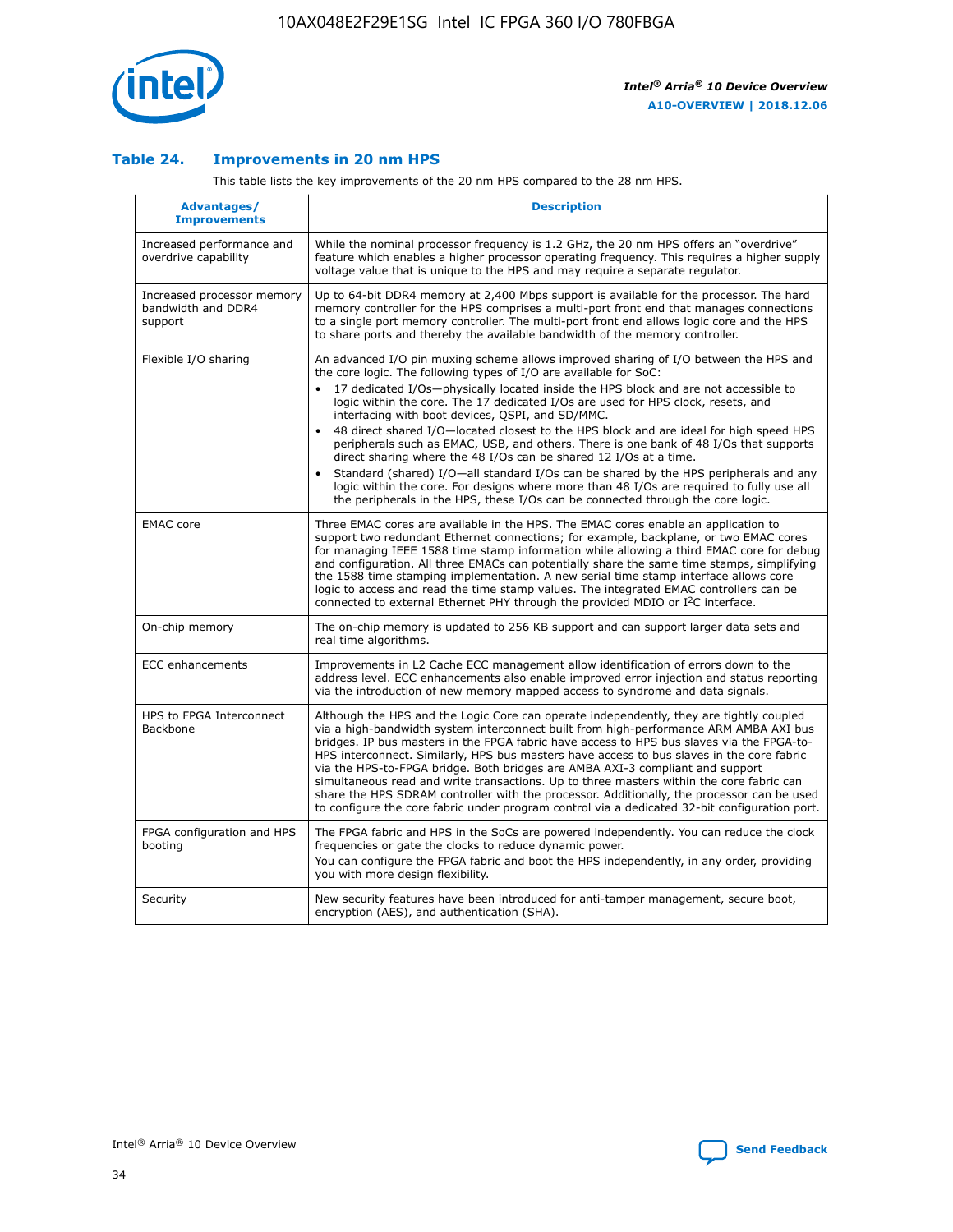

## **Features of the HPS**

The HPS has the following features:

- 1.2-GHz, dual-core ARM Cortex-A9 MPCore processor with up to 1.5-GHz via overdrive
	- ARMv7-A architecture that runs 32-bit ARM instructions, 16-bit and 32-bit Thumb instructions, and 8-bit Java byte codes in Jazelle style
	- Superscalar, variable length, out-of-order pipeline with dynamic branch prediction
	- Instruction Efficiency 2.5 MIPS/MHz, which provides total performance of 7500 MIPS at 1.5 GHz
- Each processor core includes:
	- 32 KB of L1 instruction cache, 32 KB of L1 data cache
	- Single- and double-precision floating-point unit and NEON media engine
	- CoreSight debug and trace technology
	- Snoop Control Unit (SCU) and Acceleration Coherency Port (ACP)
- 512 KB of shared L2 cache
- 256 KB of scratch RAM
- Hard memory controller with support for DDR3, DDR4 and optional error correction code (ECC) support
- Multiport Front End (MPFE) Scheduler interface to the hard memory controller
- 8-channel direct memory access (DMA) controller
- QSPI flash controller with SIO, DIO, QIO SPI Flash support
- NAND flash controller (ONFI 1.0 or later) with DMA and ECC support, updated to support 8 and 16-bit Flash devices and new command DMA to offload CPU for fast power down recovery
- Updated SD/SDIO/MMC controller to eMMC 4.5 with DMA with CE-ATA digital command support
- 3 10/100/1000 Ethernet media access control (MAC) with DMA
- 2 USB On-the-Go (OTG) controllers with DMA
- $\bullet$  5 I<sup>2</sup>C controllers (3 can be used by EMAC for MIO to external PHY)
- 2 UART 16550 Compatible controllers
- 4 serial peripheral interfaces (SPI) (2 Master, 2 Slaves)
- 62 programmable general-purpose I/Os, which includes 48 direct share I/Os that allows the HPS peripherals to connect directly to the FPGA I/Os
- 7 general-purpose timers
- 4 watchdog timers
- Anti-tamper, Secure Boot, Encryption (AES) and Authentication (SHA)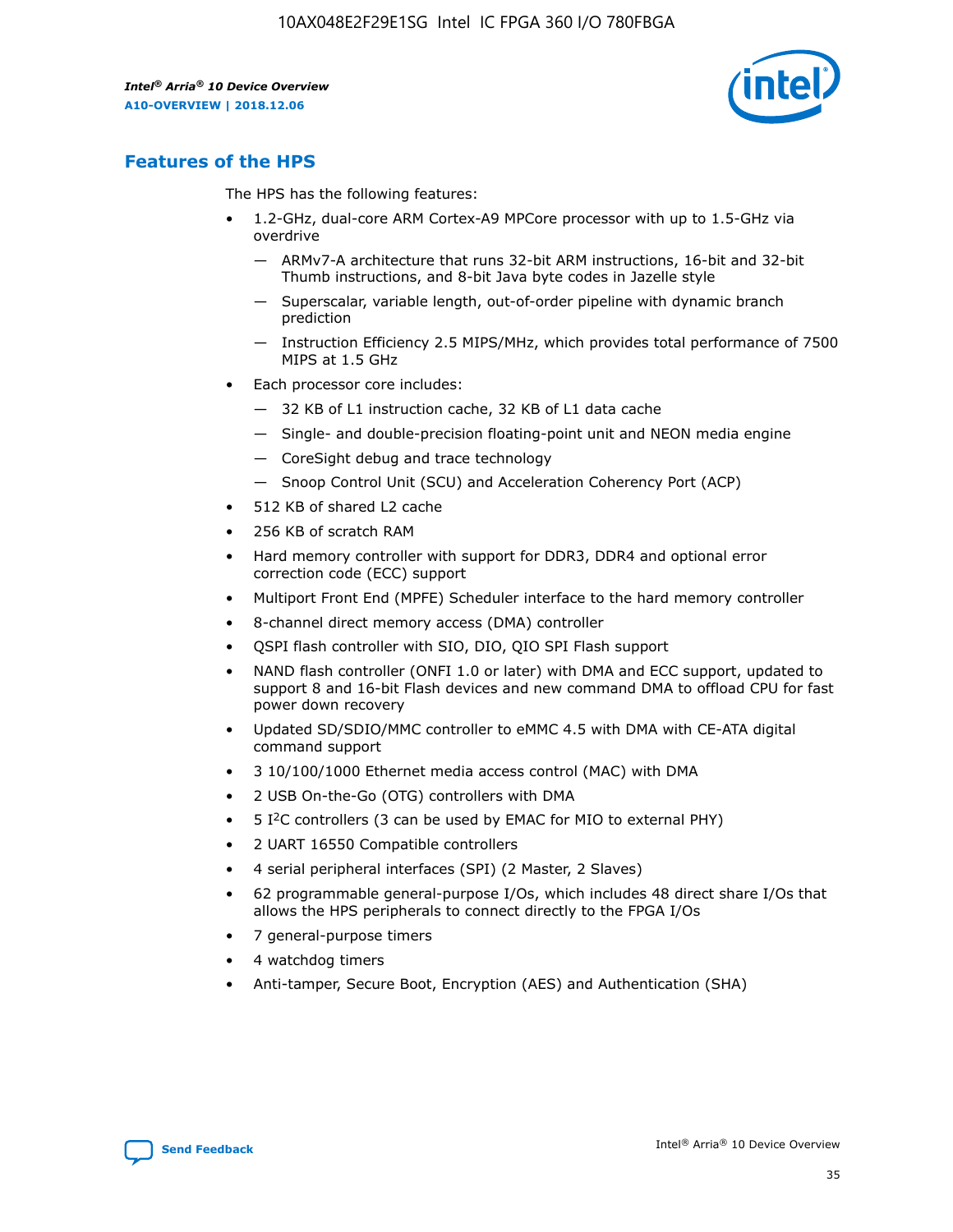

#### **System Peripherals and Debug Access Port**

Each Ethernet MAC, USB OTG, NAND flash controller, and SD/MMC controller module has an integrated DMA controller. For modules without an integrated DMA controller, an additional DMA controller module provides up to eight channels of high-bandwidth data transfers. Peripherals that communicate off-chip are multiplexed with other peripherals at the HPS pin level. This allows you to choose which peripherals interface with other devices on your PCB.

The debug access port provides interfaces to industry standard JTAG debug probes and supports ARM CoreSight debug and core traces to facilitate software development.

#### **HPS–FPGA AXI Bridges**

The HPS–FPGA bridges, which support the Advanced Microcontroller Bus Architecture (AMBA) Advanced eXtensible Interface (AXI™) specifications, consist of the following bridges:

- FPGA-to-HPS AMBA AXI bridge—a high-performance bus supporting 32, 64, and 128 bit data widths that allows the FPGA fabric to issue transactions to slaves in the HPS.
- HPS-to-FPGA Avalon/AMBA AXI bridge—a high-performance bus supporting 32, 64, and 128 bit data widths that allows the HPS to issue transactions to slaves in the FPGA fabric.
- Lightweight HPS-to-FPGA AXI bridge—a lower latency 32 bit width bus that allows the HPS to issue transactions to soft peripherals in the FPGA fabric. This bridge is primarily used for control and status register (CSR) accesses to peripherals in the FPGA fabric.

The HPS–FPGA AXI bridges allow masters in the FPGA fabric to communicate with slaves in the HPS logic, and vice versa. For example, the HPS-to-FPGA AXI bridge allows you to share memories instantiated in the FPGA fabric with one or both microprocessors in the HPS, while the FPGA-to-HPS AXI bridge allows logic in the FPGA fabric to access the memory and peripherals in the HPS.

Each HPS–FPGA bridge also provides asynchronous clock crossing for data transferred between the FPGA fabric and the HPS.

#### **HPS SDRAM Controller Subsystem**

The HPS SDRAM controller subsystem contains a multiport SDRAM controller and DDR PHY that are shared between the FPGA fabric (through the FPGA-to-HPS SDRAM interface), the level 2 (L2) cache, and the level 3 (L3) system interconnect. The FPGA-to-HPS SDRAM interface supports AMBA AXI and Avalon® Memory-Mapped (Avalon-MM) interface standards, and provides up to six individual ports for access by masters implemented in the FPGA fabric.

The HPS SDRAM controller supports up to 3 masters (command ports), 3x 64-bit read data ports and 3x 64-bit write data ports.

To maximize memory performance, the SDRAM controller subsystem supports command and data reordering, deficit round-robin arbitration with aging, and high-priority bypass features.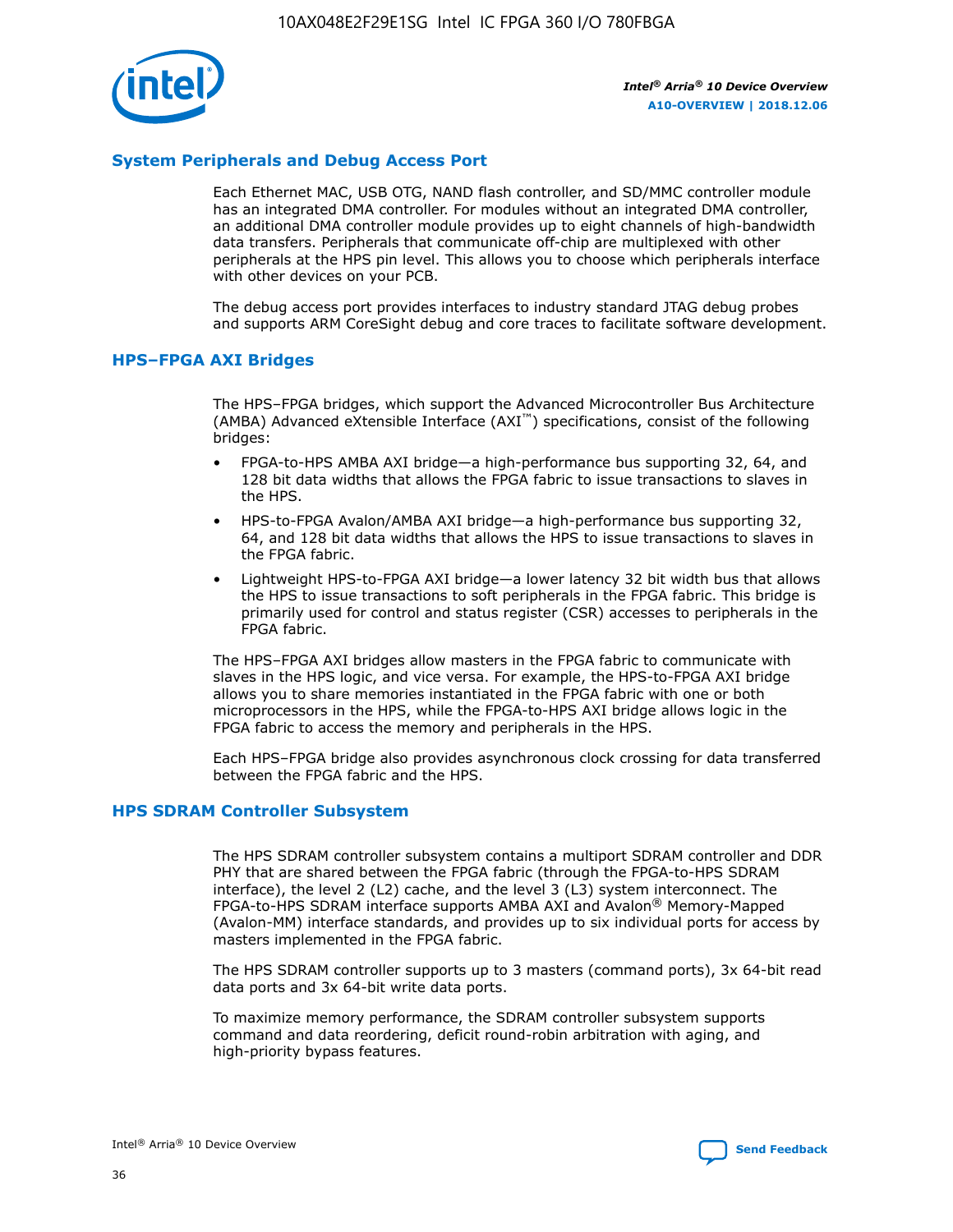

## **FPGA Configuration and HPS Booting**

The FPGA fabric and HPS in the SoC FPGA must be powered at the same time. You can reduce the clock frequencies or gate the clocks to reduce dynamic power.

Once powered, the FPGA fabric and HPS can be configured independently thus providing you with more design flexibility:

- You can boot the HPS independently. After the HPS is running, the HPS can fully or partially reconfigure the FPGA fabric at any time under software control. The HPS can also configure other FPGAs on the board through the FPGA configuration controller.
- Configure the FPGA fabric first, and then boot the HPS from memory accessible to the FPGA fabric.

#### **Hardware and Software Development**

For hardware development, you can configure the HPS and connect your soft logic in the FPGA fabric to the HPS interfaces using the Platform Designer system integration tool in the Intel Quartus Prime software.

For software development, the ARM-based SoC FPGA devices inherit the rich software development ecosystem available for the ARM Cortex-A9 MPCore processor. The software development process for Intel SoC FPGAs follows the same steps as those for other SoC devices from other manufacturers. Support for Linux\*, VxWorks\*, and other operating systems are available for the SoC FPGAs. For more information on the operating systems support availability, contact the Intel FPGA sales team.

You can begin device-specific firmware and software development on the Intel SoC FPGA Virtual Target. The Virtual Target is a fast PC-based functional simulation of a target development system—a model of a complete development board. The Virtual Target enables the development of device-specific production software that can run unmodified on actual hardware.

## **Dynamic and Partial Reconfiguration**

The Intel Arria 10 devices support dynamic and partial reconfiguration. You can use dynamic and partial reconfiguration simultaneously to enable seamless reconfiguration of both the device core and transceivers.

## **Dynamic Reconfiguration**

You can reconfigure the PMA and PCS blocks while the device continues to operate. This feature allows you to change the data rates, protocol, and analog settings of a channel in a transceiver bank without affecting on-going data transfer in other transceiver banks. This feature is ideal for applications that require dynamic multiprotocol or multirate support.

## **Partial Reconfiguration**

Using partial reconfiguration, you can reconfigure some parts of the device while keeping the device in operation.

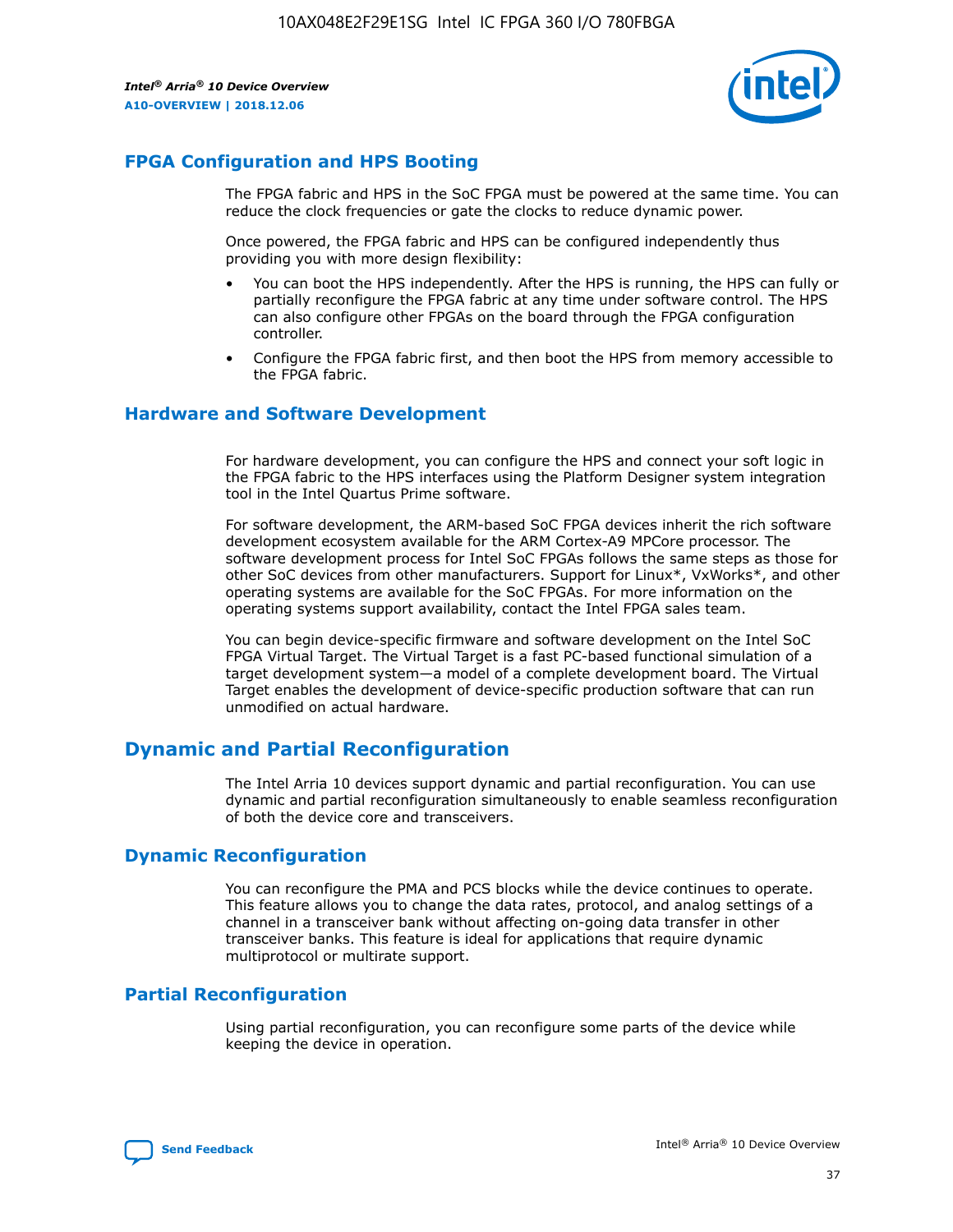

Instead of placing all device functions in the FPGA fabric, you can store some functions that do not run simultaneously in external memory and load them only when required. This capability increases the effective logic density of the device, and lowers cost and power consumption.

In the Intel solution, you do not have to worry about intricate device architecture to perform a partial reconfiguration. The partial reconfiguration capability is built into the Intel Quartus Prime design software, making such time-intensive task simple.

Intel Arria 10 devices support partial reconfiguration in the following configuration options:

- Using an internal host:
	- All supported configuration modes where the FPGA has access to external memory devices such as serial and parallel flash memory.
	- Configuration via Protocol [CvP (PCIe)]
- Using an external host—passive serial (PS), fast passive parallel (FPP) x8, FPP x16, and FPP x32 I/O interface.

## **Enhanced Configuration and Configuration via Protocol**

#### **Table 25. Configuration Schemes and Features of Intel Arria 10 Devices**

Intel Arria 10 devices support 1.8 V programming voltage and several configuration schemes.

| <b>Scheme</b>                                                          | <b>Data</b><br><b>Width</b> | <b>Max Clock</b><br>Rate<br>(MHz) | <b>Max Data</b><br>Rate<br>(Mbps)<br>(13) | <b>Decompression</b> | <b>Design</b><br>Security <sup>(1</sup><br>4) | <b>Partial</b><br>Reconfiguration<br>(15) | <b>Remote</b><br><b>System</b><br><b>Update</b> |
|------------------------------------------------------------------------|-----------------------------|-----------------------------------|-------------------------------------------|----------------------|-----------------------------------------------|-------------------------------------------|-------------------------------------------------|
| <b>JTAG</b>                                                            | 1 bit                       | 33                                | 33                                        |                      |                                               | Yes <sup>(16)</sup>                       |                                                 |
| Active Serial (AS)<br>through the<br>EPCO-L<br>configuration<br>device | 1 bit,<br>4 bits            | 100                               | 400                                       | Yes                  | Yes                                           | $Y_{PS}(16)$                              | Yes                                             |
| Passive serial (PS)<br>through CPLD or<br>external<br>microcontroller  | 1 bit                       | 100                               | 100                                       | Yes                  | Yes                                           | Yes(16)                                   | Parallel<br>Flash<br>Loader<br>(PFL) IP<br>core |
|                                                                        |                             |                                   |                                           |                      |                                               |                                           | continued                                       |

<sup>(13)</sup> Enabling either compression or design security features affects the maximum data rate. Refer to the Intel Arria 10 Device Datasheet for more information.

<sup>(14)</sup> Encryption and compression cannot be used simultaneously.

 $<sup>(15)</sup>$  Partial reconfiguration is an advanced feature of the device family. If you are interested in</sup> using partial reconfiguration, contact Intel for support.

 $(16)$  Partial configuration can be performed only when it is configured as internal host.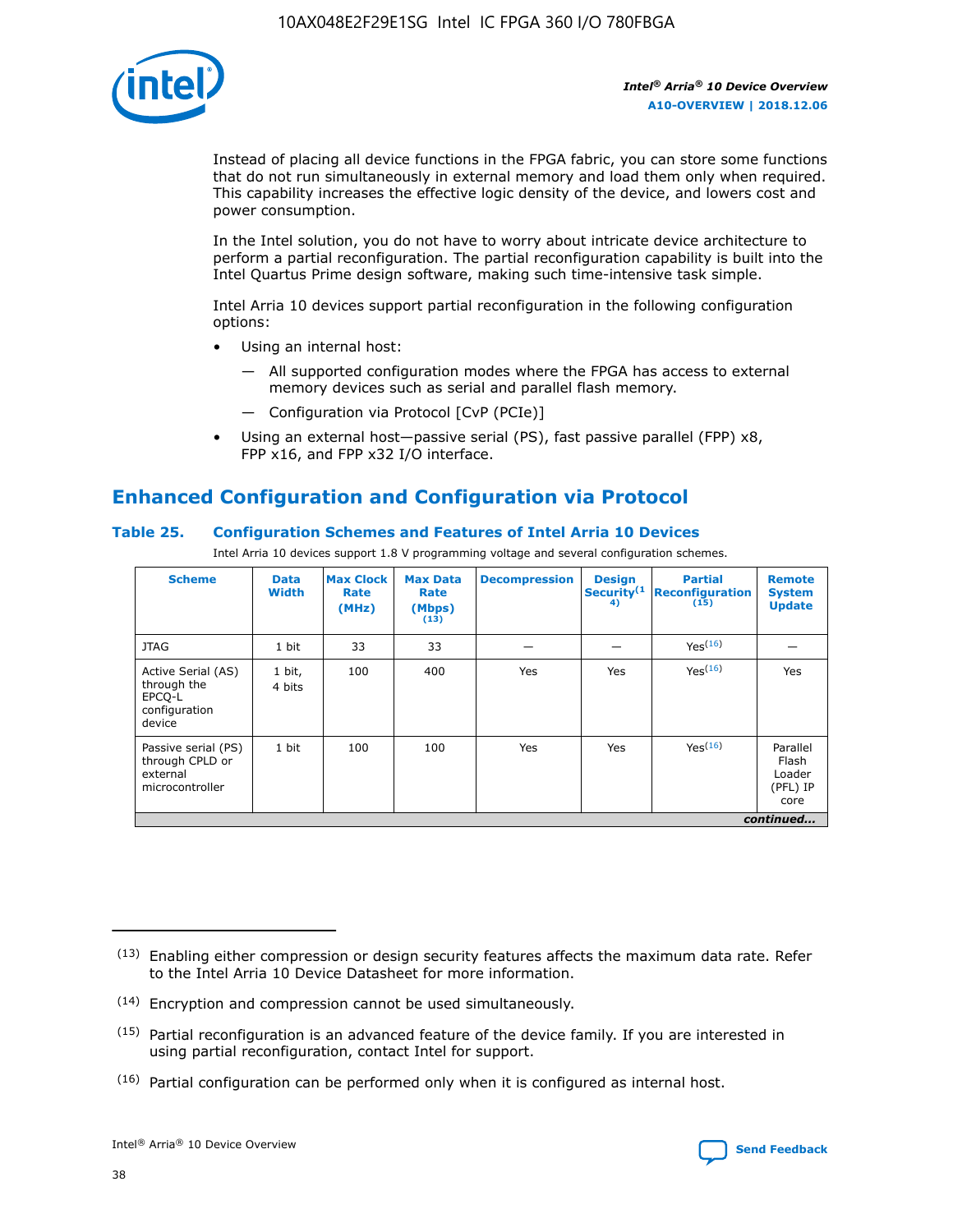

| <b>Scheme</b>                                    | <b>Data</b><br><b>Width</b> | <b>Max Clock</b><br>Rate<br>(MHz) | <b>Max Data</b><br>Rate<br>(Mbps)<br>(13) | <b>Decompression</b> | <b>Design</b><br>Security <sup>(1</sup><br>4) | <b>Partial</b><br><b>Reconfiguration</b><br>(15) | <b>Remote</b><br><b>System</b><br><b>Update</b> |
|--------------------------------------------------|-----------------------------|-----------------------------------|-------------------------------------------|----------------------|-----------------------------------------------|--------------------------------------------------|-------------------------------------------------|
| Fast passive                                     | 8 bits                      | 100                               | 3200                                      | <b>Yes</b>           | Yes                                           | Yes(17)                                          | PFL IP                                          |
| parallel (FPP)<br>through CPLD or                | 16 bits                     |                                   |                                           | Yes                  | Yes                                           |                                                  | core                                            |
| external<br>microcontroller                      | 32 bits                     |                                   |                                           | Yes                  | Yes                                           |                                                  |                                                 |
| Configuration via                                | 16 bits                     | 100                               | 3200                                      | Yes                  | Yes                                           | Yes <sup>(17)</sup>                              |                                                 |
| <b>HPS</b>                                       | 32 bits                     |                                   |                                           | Yes                  | Yes                                           |                                                  |                                                 |
| Configuration via<br>Protocol [CvP<br>$(PCIe^*)$ | x1, x2,<br>x4, x8<br>lanes  |                                   | 8000                                      | Yes                  | Yes                                           | Yes <sup>(16)</sup>                              |                                                 |

You can configure Intel Arria 10 devices through PCIe using Configuration via Protocol (CvP). The Intel Arria 10 CvP implementation conforms to the PCIe 100 ms power-up-to-active time requirement.

#### **Related Information**

[Configuration via Protocol \(CvP\) Implementation in Intel FPGAs User Guide](https://www.intel.com/content/www/us/en/programmable/documentation/dsu1441819344145.html#dsu1442269728522) Provides more information about the CvP configuration scheme.

## **SEU Error Detection and Correction**

Intel Arria 10 devices offer robust and easy-to-use single-event upset (SEU) error detection and correction circuitry.

The detection and correction circuitry includes protection for Configuration RAM (CRAM) programming bits and user memories. The CRAM is protected by a continuously running CRC error detection circuit with integrated ECC that automatically corrects one or two errors and detects higher order multi-bit errors. When more than two errors occur, correction is available through reloading of the core programming file, providing a complete design refresh while the FPGA continues to operate.

The physical layout of the Intel Arria 10 CRAM array is optimized to make the majority of multi-bit upsets appear as independent single-bit or double-bit errors which are automatically corrected by the integrated CRAM ECC circuitry. In addition to the CRAM protection, the M20K memory blocks also include integrated ECC circuitry and are layout-optimized for error detection and correction. The MLAB does not have ECC.

(14) Encryption and compression cannot be used simultaneously.

<sup>(17)</sup> Supported at a maximum clock rate of 100 MHz.



 $(13)$  Enabling either compression or design security features affects the maximum data rate. Refer to the Intel Arria 10 Device Datasheet for more information.

 $(15)$  Partial reconfiguration is an advanced feature of the device family. If you are interested in using partial reconfiguration, contact Intel for support.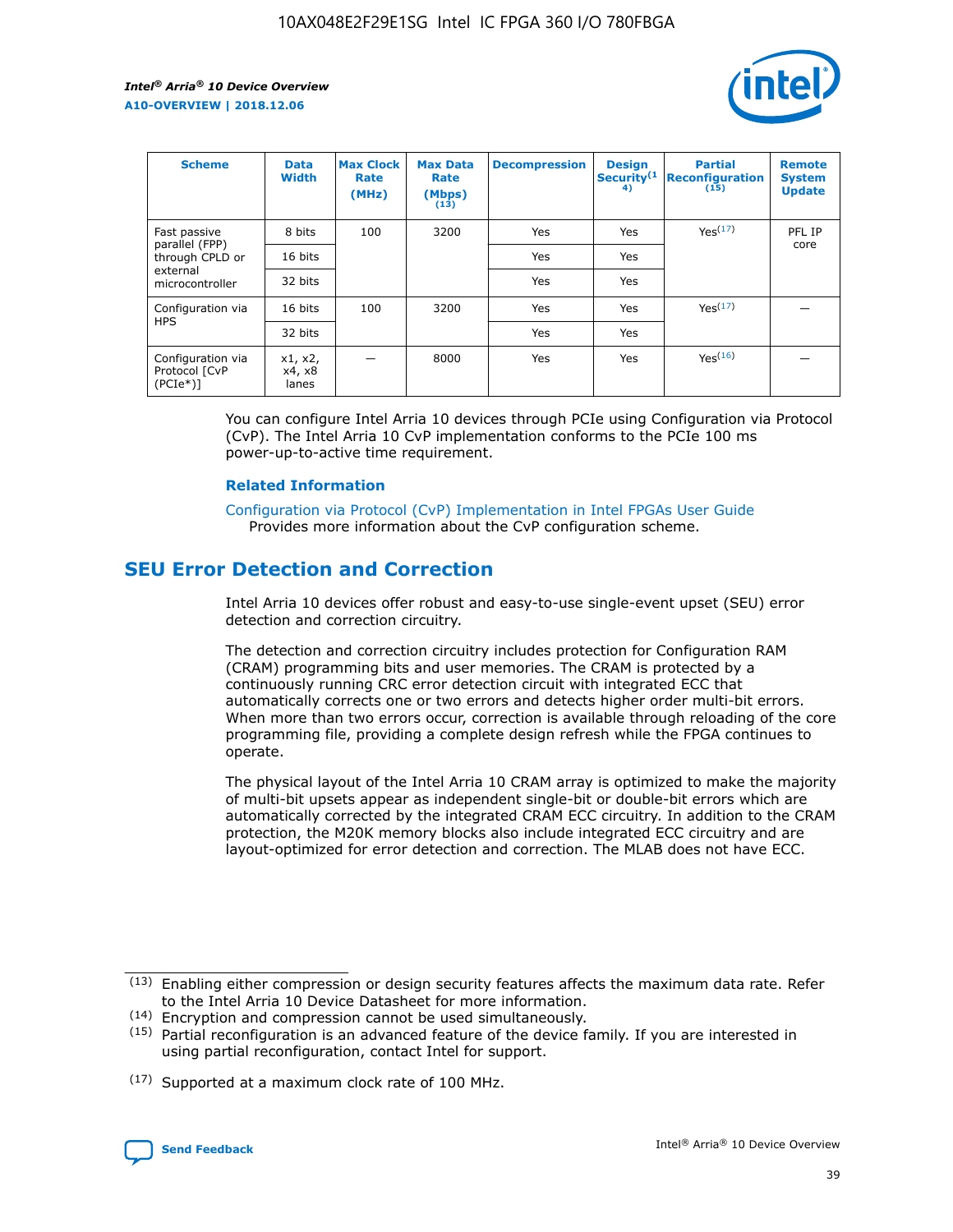

## **Power Management**

Intel Arria 10 devices leverage the advanced 20 nm process technology, a low 0.9 V core power supply, an enhanced core architecture, and several optional power reduction techniques to reduce total power consumption by as much as 40% compared to Arria V devices and as much as 60% compared to Stratix V devices.

The optional power reduction techniques in Intel Arria 10 devices include:

- **SmartVID**—a code is programmed into each device during manufacturing that allows a smart regulator to operate the device at lower core  $V_{CC}$  while maintaining performance
- **Programmable Power Technology**—non-critical timing paths are identified by the Intel Quartus Prime software and the logic in these paths is biased for low power instead of high performance
- **Low Static Power Options**—devices are available with either standard static power or low static power while maintaining performance

Furthermore, Intel Arria 10 devices feature Intel's industry-leading low power transceivers and include a number of hard IP blocks that not only reduce logic resources but also deliver substantial power savings compared to soft implementations. In general, hard IP blocks consume up to 90% less power than the equivalent soft logic implementations.

## **Incremental Compilation**

The Intel Quartus Prime software incremental compilation feature reduces compilation time and helps preserve performance to ease timing closure. The incremental compilation feature enables the partial reconfiguration flow for Intel Arria 10 devices.

Incremental compilation supports top-down, bottom-up, and team-based design flows. This feature facilitates modular, hierarchical, and team-based design flows where different designers compile their respective design sections in parallel. Furthermore, different designers or IP providers can develop and optimize different blocks of the design independently. These blocks can then be imported into the top level project.

## **Document Revision History for Intel Arria 10 Device Overview**

| <b>Document</b><br><b>Version</b> | <b>Changes</b>                                                                                                                                                                                                                                                              |
|-----------------------------------|-----------------------------------------------------------------------------------------------------------------------------------------------------------------------------------------------------------------------------------------------------------------------------|
| 2018.12.06                        | Added links to Intel Arria 10 device errata documents.<br>Removed automotive temperature option from the Intel Arria 10 GX devices.<br>Removed -3 fabric speed grade from the Intel Arria 10 GT devices.<br>Updated power options for the Intel Arria 10 GX and GT devices. |
| 2018.04.09                        | Updated the lowest $V_{CC}$ from 0.83 V to 0.82 V in the topic listing a summary of the device features.                                                                                                                                                                    |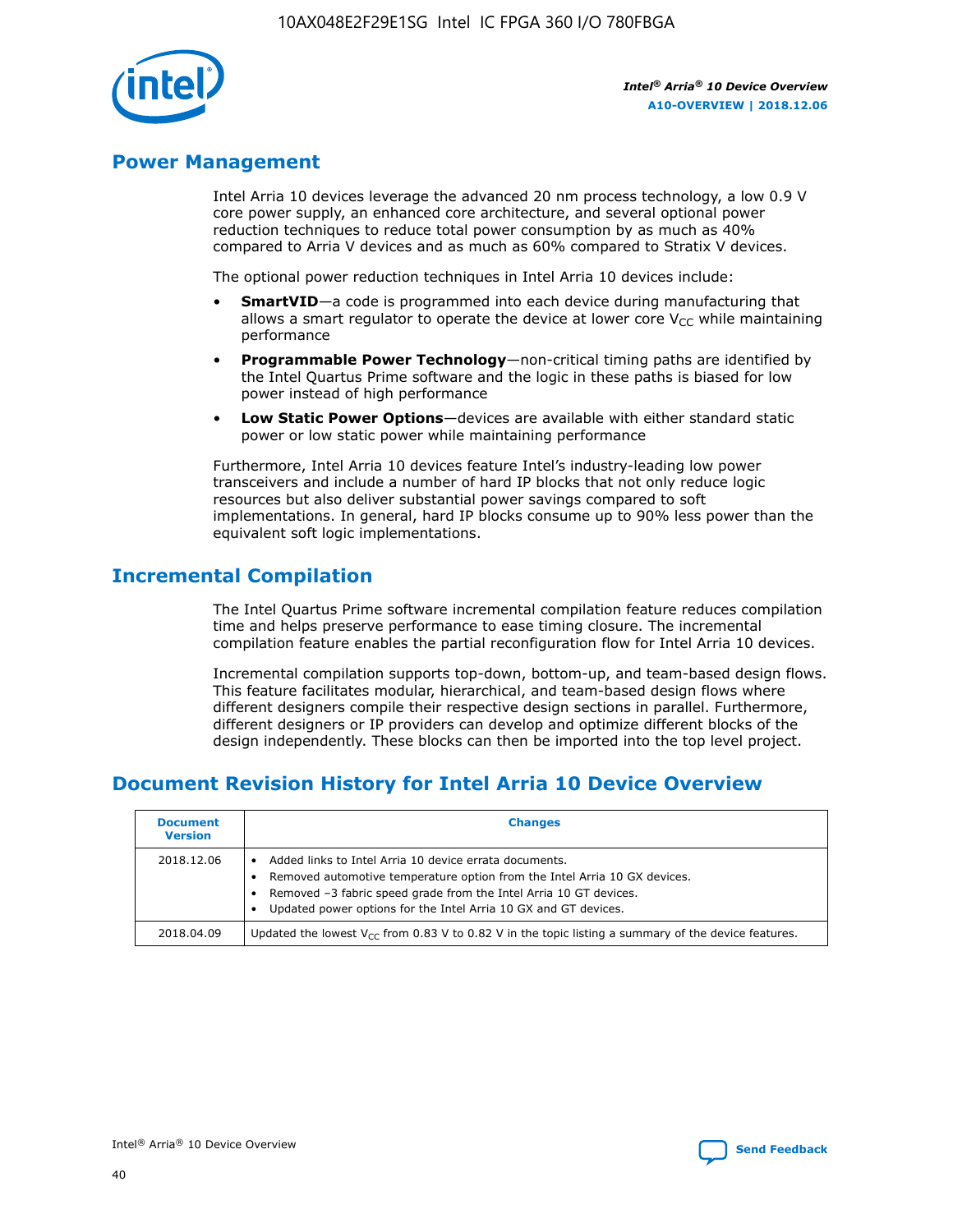$\overline{\phantom{a}}$ 

 $\mathsf{r}$ 



| January 2018<br>Updated the maximum data rate for HPS (Intel Arria 10 SX devices<br>2018.01.17<br>external memory interface DDR3 controller from 2,166 Mbps to 2,133<br>Mbps.<br>$\bullet$<br>+ SRAM to 633 MHz in Memory Standards Supported by the Soft<br>Memory Controller table.<br>Updated transceiver backplane capability to 12.5 Gbps.<br>$\bullet$<br>Removed transceiver speed grade 5 in Sample Ordering Core and<br>Available Options for Intel Arria 10 GX Devices figure.<br>Available Options for Intel Arria 10 GT Devices figure.<br>Updated short reach transceiver rate for Intel Arria 10 GT devices to<br>$\bullet$<br>25.8 Gbps.<br>Removed On-Die Instrumentation - EyeQ and Jitter Margin Tool<br>table.<br>2017.09.20<br>September 2017<br>1,333 MHz/2,666 Mbps to 1,200 MHz/2,400 Mbps.<br>July 2017<br>2017.07.13<br>Corrected the automotive temperature range in the figure showing the<br>available options for the Intel Arria 10 GX devices from "-40°C to 100°C"<br>to "-40°C to 125°C".<br>July 2017<br>2017.07.06<br>Added automotive temperature option to Intel Arria 10 GX device family.<br>2017.05.08<br>Corrected protocol names with "1588" to "IEEE 1588v2".<br>May 2017<br>$\bullet$<br>Updated the vertical migration table to remove vertical migration<br>$\bullet$<br>between Intel Arria 10 GX and Intel Arria 10 SX device variants.<br>Removed all "Preliminary" marks.<br>2017.03.15<br>March 2017<br>Removed the topic about migration from Intel Arria 10 to Intel Stratix<br>10 devices.<br>Rebranded as Intel.<br>$\bullet$<br>October 2016<br>2016.10.31<br>Removed package F36 from Intel Arria 10 GX devices.<br>$\bullet$<br>Updated Intel Arria 10 GT sample ordering code and maximum GX<br>$\bullet$<br>transceiver count. Intel Arria 10 GT devices are available only in the<br>SF45 package option with a maximum of 72 transceivers.<br>May 2016<br>2016.05.02<br>Updated the FPGA Configuration and HPS Booting topic.<br>Remove $V_{CC}$ PowerManager from the Summary of Features, Power<br>Management and Arria 10 Device Variants and packages topics. This<br>feature is no longer supported in Arria 10 devices.<br>Removed LPDDR3 from the Memory Standards Supported by the HPS<br>Hard Memory Controller table in the Memory Standards Supported by<br>Intel Arria 10 Devices topic. This standard is only supported by the<br>FPGA.<br>Removed transceiver speed grade 5 from the Device Variants and<br>Packages topic for Arria 10 GX and SX devices.<br>Changed the maximum Arria 10 GT datarate to 25.8 Gbps and the<br>February 2016<br>2016.02.11<br>minimum datarate to 1 Gbps globally.<br>Revised the state for Core clock networks in the Summary of Features<br>$\bullet$<br>topic.<br>• Changed the transceiver parameters in the "Summary of Features for<br>Arria 10 Devices" table.<br>for Arria 10 GT Devices" table.<br>• Changed the package availability for GT devices in the "Package Plan<br>for Arria 10 GT Devices" table.<br>Changed the package configurations for GT devices in the "Migration"<br>Capability Across Arria 10 Product Lines" figure. | <b>Date</b> | <b>Version</b> | <b>Changes</b>                                                                                                                                                                                                                                                                               |
|----------------------------------------------------------------------------------------------------------------------------------------------------------------------------------------------------------------------------------------------------------------------------------------------------------------------------------------------------------------------------------------------------------------------------------------------------------------------------------------------------------------------------------------------------------------------------------------------------------------------------------------------------------------------------------------------------------------------------------------------------------------------------------------------------------------------------------------------------------------------------------------------------------------------------------------------------------------------------------------------------------------------------------------------------------------------------------------------------------------------------------------------------------------------------------------------------------------------------------------------------------------------------------------------------------------------------------------------------------------------------------------------------------------------------------------------------------------------------------------------------------------------------------------------------------------------------------------------------------------------------------------------------------------------------------------------------------------------------------------------------------------------------------------------------------------------------------------------------------------------------------------------------------------------------------------------------------------------------------------------------------------------------------------------------------------------------------------------------------------------------------------------------------------------------------------------------------------------------------------------------------------------------------------------------------------------------------------------------------------------------------------------------------------------------------------------------------------------------------------------------------------------------------------------------------------------------------------------------------------------------------------------------------------------------------------------------------------------------------------------------------------------------------------------------------------------------------------------------------------------------------------------------------------------------------------------------------------------------------------------------------------------------------------------------------------------------------------------------------------------------------------------------------------|-------------|----------------|----------------------------------------------------------------------------------------------------------------------------------------------------------------------------------------------------------------------------------------------------------------------------------------------|
|                                                                                                                                                                                                                                                                                                                                                                                                                                                                                                                                                                                                                                                                                                                                                                                                                                                                                                                                                                                                                                                                                                                                                                                                                                                                                                                                                                                                                                                                                                                                                                                                                                                                                                                                                                                                                                                                                                                                                                                                                                                                                                                                                                                                                                                                                                                                                                                                                                                                                                                                                                                                                                                                                                                                                                                                                                                                                                                                                                                                                                                                                                                                                                |             |                | Updated maximum frequency supported for half rate QDRII and QDRII<br>Removed package code 40, low static power, SmartVID, industrial, and<br>military operating temperature support from Sample Ordering Core and<br>support from PMA Features of the Transceivers in Intel Arria 10 Devices |
|                                                                                                                                                                                                                                                                                                                                                                                                                                                                                                                                                                                                                                                                                                                                                                                                                                                                                                                                                                                                                                                                                                                                                                                                                                                                                                                                                                                                                                                                                                                                                                                                                                                                                                                                                                                                                                                                                                                                                                                                                                                                                                                                                                                                                                                                                                                                                                                                                                                                                                                                                                                                                                                                                                                                                                                                                                                                                                                                                                                                                                                                                                                                                                |             |                | Updated the maximum speed of the DDR4 external memory interface from                                                                                                                                                                                                                         |
|                                                                                                                                                                                                                                                                                                                                                                                                                                                                                                                                                                                                                                                                                                                                                                                                                                                                                                                                                                                                                                                                                                                                                                                                                                                                                                                                                                                                                                                                                                                                                                                                                                                                                                                                                                                                                                                                                                                                                                                                                                                                                                                                                                                                                                                                                                                                                                                                                                                                                                                                                                                                                                                                                                                                                                                                                                                                                                                                                                                                                                                                                                                                                                |             |                |                                                                                                                                                                                                                                                                                              |
|                                                                                                                                                                                                                                                                                                                                                                                                                                                                                                                                                                                                                                                                                                                                                                                                                                                                                                                                                                                                                                                                                                                                                                                                                                                                                                                                                                                                                                                                                                                                                                                                                                                                                                                                                                                                                                                                                                                                                                                                                                                                                                                                                                                                                                                                                                                                                                                                                                                                                                                                                                                                                                                                                                                                                                                                                                                                                                                                                                                                                                                                                                                                                                |             |                |                                                                                                                                                                                                                                                                                              |
|                                                                                                                                                                                                                                                                                                                                                                                                                                                                                                                                                                                                                                                                                                                                                                                                                                                                                                                                                                                                                                                                                                                                                                                                                                                                                                                                                                                                                                                                                                                                                                                                                                                                                                                                                                                                                                                                                                                                                                                                                                                                                                                                                                                                                                                                                                                                                                                                                                                                                                                                                                                                                                                                                                                                                                                                                                                                                                                                                                                                                                                                                                                                                                |             |                |                                                                                                                                                                                                                                                                                              |
|                                                                                                                                                                                                                                                                                                                                                                                                                                                                                                                                                                                                                                                                                                                                                                                                                                                                                                                                                                                                                                                                                                                                                                                                                                                                                                                                                                                                                                                                                                                                                                                                                                                                                                                                                                                                                                                                                                                                                                                                                                                                                                                                                                                                                                                                                                                                                                                                                                                                                                                                                                                                                                                                                                                                                                                                                                                                                                                                                                                                                                                                                                                                                                |             |                |                                                                                                                                                                                                                                                                                              |
|                                                                                                                                                                                                                                                                                                                                                                                                                                                                                                                                                                                                                                                                                                                                                                                                                                                                                                                                                                                                                                                                                                                                                                                                                                                                                                                                                                                                                                                                                                                                                                                                                                                                                                                                                                                                                                                                                                                                                                                                                                                                                                                                                                                                                                                                                                                                                                                                                                                                                                                                                                                                                                                                                                                                                                                                                                                                                                                                                                                                                                                                                                                                                                |             |                |                                                                                                                                                                                                                                                                                              |
|                                                                                                                                                                                                                                                                                                                                                                                                                                                                                                                                                                                                                                                                                                                                                                                                                                                                                                                                                                                                                                                                                                                                                                                                                                                                                                                                                                                                                                                                                                                                                                                                                                                                                                                                                                                                                                                                                                                                                                                                                                                                                                                                                                                                                                                                                                                                                                                                                                                                                                                                                                                                                                                                                                                                                                                                                                                                                                                                                                                                                                                                                                                                                                |             |                |                                                                                                                                                                                                                                                                                              |
|                                                                                                                                                                                                                                                                                                                                                                                                                                                                                                                                                                                                                                                                                                                                                                                                                                                                                                                                                                                                                                                                                                                                                                                                                                                                                                                                                                                                                                                                                                                                                                                                                                                                                                                                                                                                                                                                                                                                                                                                                                                                                                                                                                                                                                                                                                                                                                                                                                                                                                                                                                                                                                                                                                                                                                                                                                                                                                                                                                                                                                                                                                                                                                |             |                | Changed the transceiver parameters in the "Maximum Resource Counts"<br>continued                                                                                                                                                                                                             |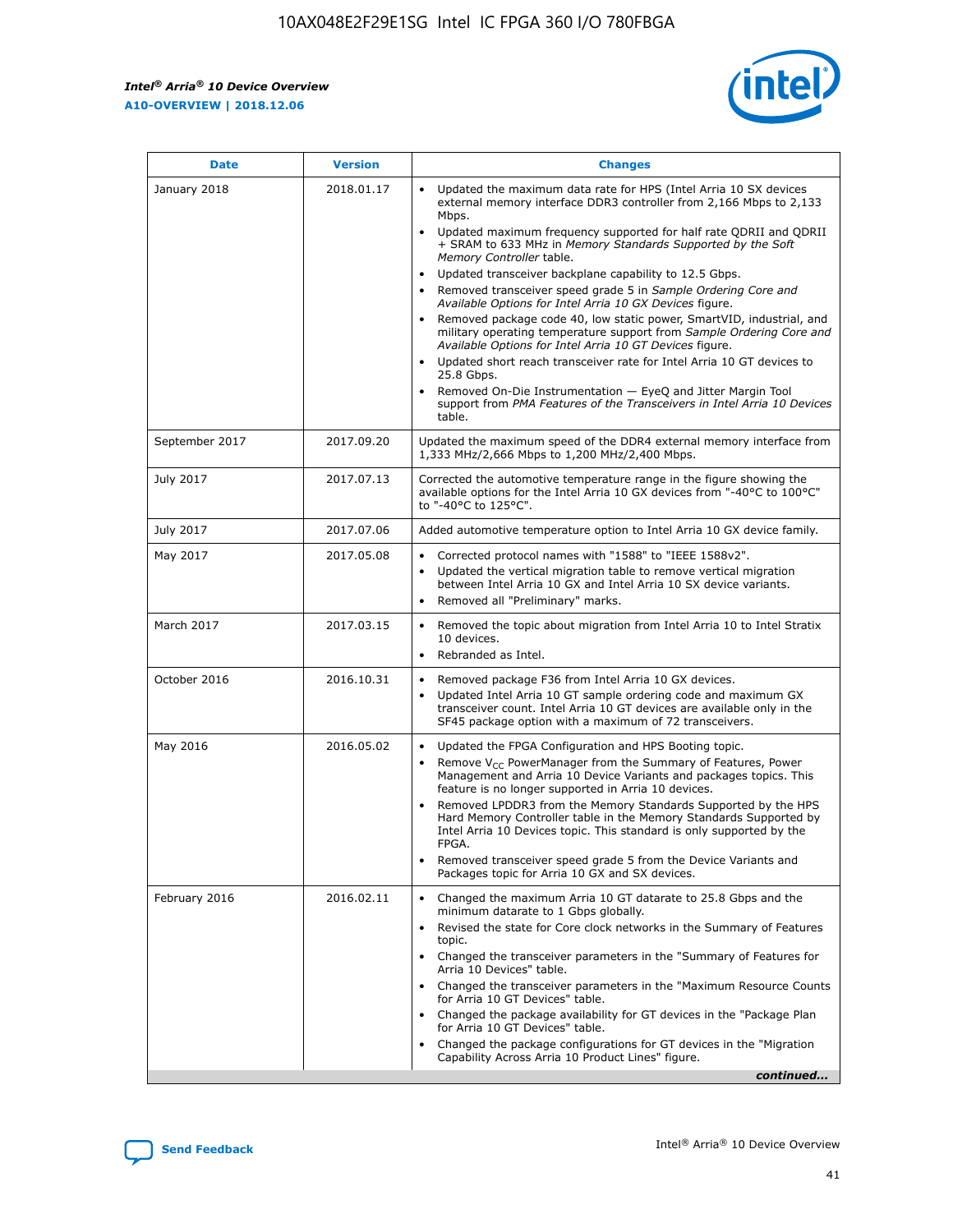

| <b>Date</b>   | <b>Version</b> | <b>Changes</b>                                                                                                                                                               |
|---------------|----------------|------------------------------------------------------------------------------------------------------------------------------------------------------------------------------|
|               |                | • Changed transceiver parameters in the "Low Power Serial Transceivers"<br>section.                                                                                          |
|               |                | • Changed the transceiver descriptions in the "Device Variants for the<br>Arria 10 Device Family" table.                                                                     |
|               |                | Changed the "Sample Ordering Code and Available Options for Arria 10<br>$\bullet$<br>GT Devices" figure.                                                                     |
|               |                | Changed the datarates for GT devices in the "PMA Features" section.                                                                                                          |
|               |                | Changed the datarates for GT devices in the "PCS Features" section.<br>$\bullet$                                                                                             |
| December 2015 | 2015.12.14     | Updated the number of M20K memory blocks for Arria 10 GX 660 from<br>2133 to 2131 and corrected the total RAM bit from 48,448 Kb to<br>48,408 Kb.                            |
|               |                | Corrected the number of DSP blocks for Arria 10 GX 660 from 1688 to<br>1687 in the table listing floating-point arithmetic resources.                                        |
| November 2015 | 2015.11.02     | Updated the maximum resources for Arria 10 GX 220, GX 320, GX 480,<br>$\bullet$<br>GX 660, SX 220, SX 320, SX 480, and SX 660.                                               |
|               |                | • Updated resource count for Arria 10 GX 320, GX 480, GX 660, SX 320,<br>SX 480, a SX 660 devices in Number of Multipliers in Intel Arria 10<br><b>Devices</b> table.        |
|               |                | Updated the available options for Arria 10 GX, GT, and SX.                                                                                                                   |
|               |                | Changed instances of Quartus II to Quartus Prime.<br>$\bullet$                                                                                                               |
| June 2015     | 2015.06.15     | Corrected label for Intel Arria 10 GT product lines in the vertical migration<br>figure.                                                                                     |
| May 2015      | 2015.05.15     | Corrected the DDR3 half rate and quarter rate maximum frequencies in the<br>table that lists the memory standards supported by the Intel Arria 10 hard<br>memory controller. |
| May 2015      | 2015.05.04     | • Added support for 13.5G JESD204b in the Summary of Features table.                                                                                                         |
|               |                | • Added a link to Arria 10 GT Channel Usage in the Arria 10 GT Package<br>Plan topic.                                                                                        |
|               |                | • Added a note to the table, Maximum Resource Counts for Arria 10 GT<br>devices.                                                                                             |
|               |                | • Updated the power requirements of the transceivers in the Low Power<br>Serial Transceivers topic.                                                                          |
| January 2015  | 2015.01.23     | • Added floating point arithmetic features in the Summary of Features<br>table.                                                                                              |
|               |                | • Updated the total embedded memory from 38.38 megabits (Mb) to<br>65.6 Mb.                                                                                                  |
|               |                | • Updated the table that lists the memory standards supported by Intel<br>Arria 10 devices.                                                                                  |
|               |                | Removed support for DDR3U, LPDDR3 SDRAM, RLDRAM 2, and DDR2.                                                                                                                 |
|               |                | Moved RLDRAM 3 support from hard memory controller to soft memory<br>controller. RLDRAM 3 support uses hard PHY with soft memory<br>controller.                              |
|               |                | Added soft memory controller support for QDR IV.<br>٠                                                                                                                        |
|               |                | Updated the maximum resource count table to include the number of<br>hard memory controllers available in each device variant.                                               |
|               |                | Updated the transceiver PCS data rate from 12.5 Gbps to 12 Gbps.<br>$\bullet$                                                                                                |
|               |                | Updated the max clock rate of PS, FPP x8, FPP x16, and Configuration<br>via HPS from 125 MHz to 100 MHz.                                                                     |
|               |                | Added a feature for fractional synthesis PLLs: PLL cascading.                                                                                                                |
|               |                | Updated the HPS programmable general-purpose I/Os from 54 to 62.<br>$\bullet$                                                                                                |
|               |                | continued                                                                                                                                                                    |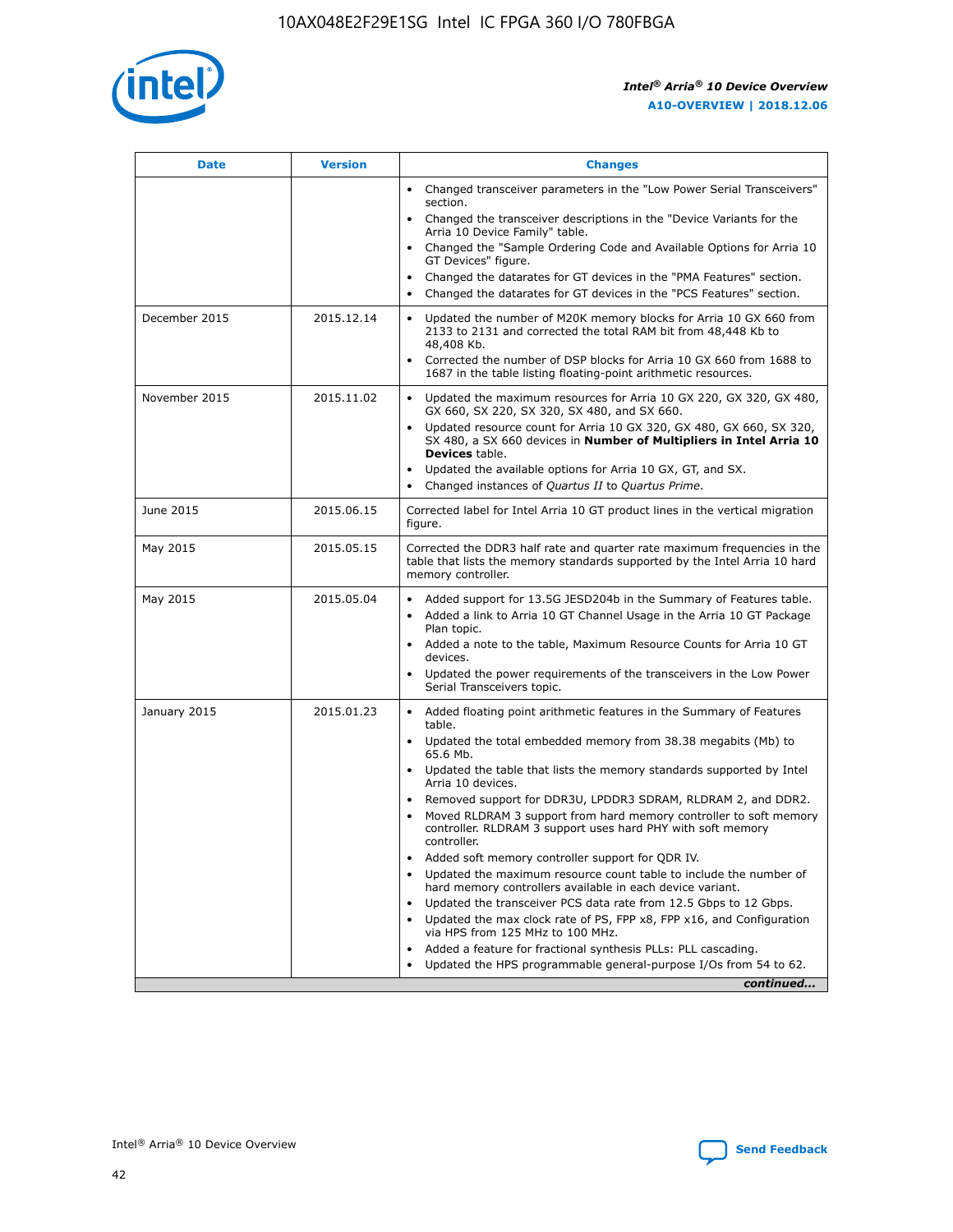

| <b>Date</b>    | <b>Version</b> | <b>Changes</b>                                                                                                                                                                                                                                                                                                                                                                                                                                                                                                                                                   |
|----------------|----------------|------------------------------------------------------------------------------------------------------------------------------------------------------------------------------------------------------------------------------------------------------------------------------------------------------------------------------------------------------------------------------------------------------------------------------------------------------------------------------------------------------------------------------------------------------------------|
| September 2014 | 2014.09.30     | Corrected the 3 V I/O and LVDS I/O counts for F35 and F36 packages<br>$\bullet$<br>of Arria 10 GX.<br>Corrected the 3 V I/O, LVDS I/O, and transceiver counts for the NF40<br>$\bullet$<br>package of the Arria GX 570 and 660.<br>Removed 3 V I/O, LVDS I/O, and transceiver counts for the NF40<br>$\bullet$<br>package of the Arria GX 900 and 1150. The NF40 package is not<br>available for Arria 10 GX 900 and 1150.                                                                                                                                       |
| August 2014    | 2014.08.18     | Updated Memory (Kb) M20K maximum resources for Arria 10 GX 660<br>$\bullet$<br>devices from 42,660 to 42,620.<br>Added GPIO columns consisting of LVDS I/O Bank and 3V I/O Bank in<br>$\bullet$<br>the Package Plan table.<br>Added how to use memory interface clock frequency higher than 533<br>$\bullet$<br>MHz in the I/O vertical migration.<br>Added information to clarify that RLDRAM3 support uses hard PHY with<br>$\bullet$<br>soft memory controller.<br>Added variable precision DSP blocks support for floating-point<br>$\bullet$<br>arithmetic. |
| June 2014      | 2014.06.19     | Updated number of dedicated I/Os in the HPS block to 17.                                                                                                                                                                                                                                                                                                                                                                                                                                                                                                         |
| February 2014  | 2014.02.21     | Updated transceiver speed grade options for GT devices in Figure 2.                                                                                                                                                                                                                                                                                                                                                                                                                                                                                              |
| February 2014  | 2014.02.06     | Updated data rate for Arria 10 GT devices from 28.1 Gbps to 28.3 Gbps.                                                                                                                                                                                                                                                                                                                                                                                                                                                                                           |
| December 2013  | 2013.12.10     | Updated the HPS memory standards support from LPDDR2 to LPDDR3.<br>٠<br>Updated HPS block diagram to include dedicated HPS I/O and FPGA<br>$\bullet$<br>Configuration blocks as well as repositioned SD/SDIO/MMC, DMA, SPI<br>and NAND Flash with ECC blocks.                                                                                                                                                                                                                                                                                                    |
| December 2013  | 2013.12.02     | Initial release.                                                                                                                                                                                                                                                                                                                                                                                                                                                                                                                                                 |